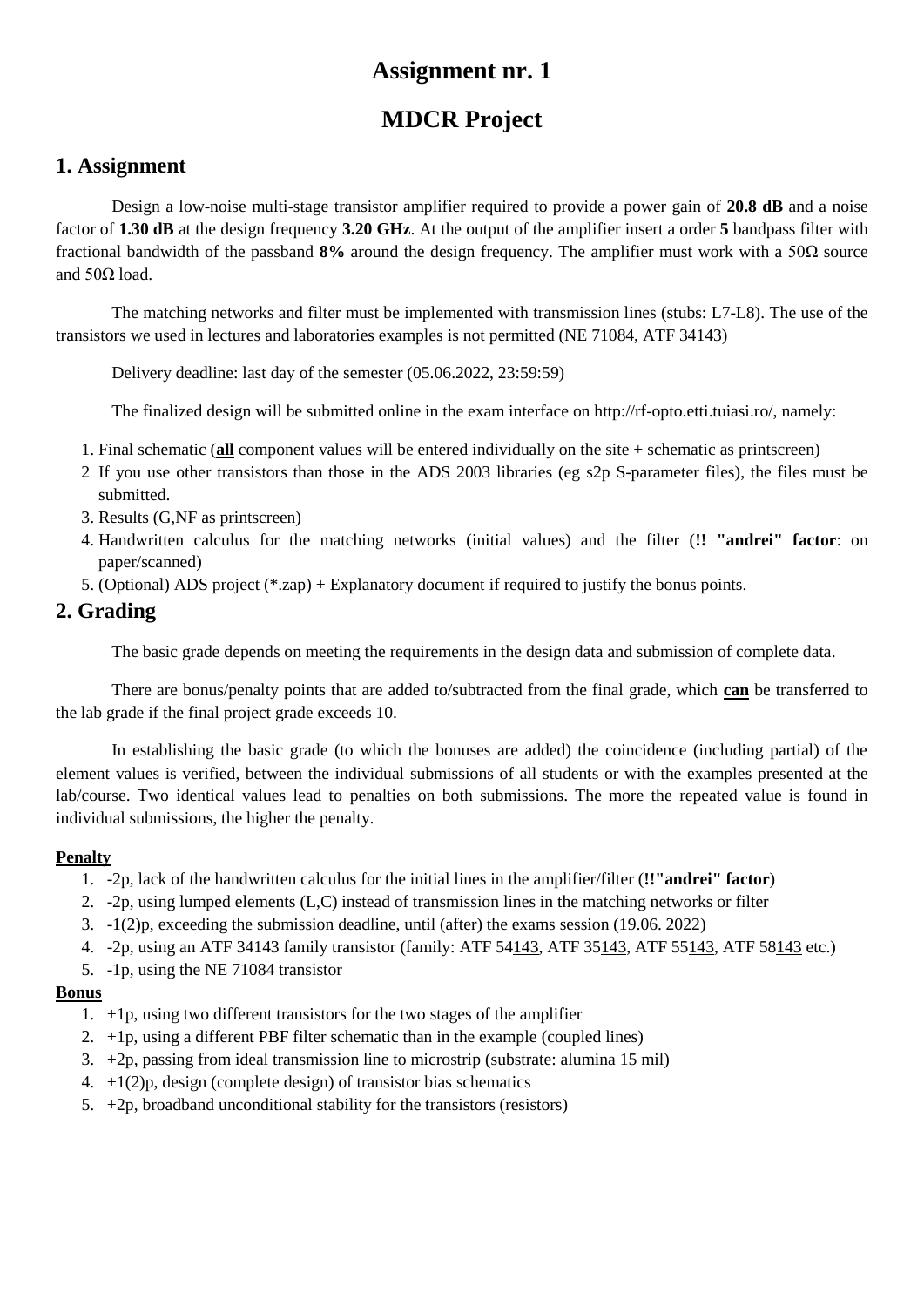# **MDCR Project**

## **1. Assignment**

Design a low-noise multi-stage transistor amplifier required to provide a power gain of **21.2 dB** and a noise factor of **1.26 dB** at the design frequency **3.20 GHz**. At the output of the amplifier insert a order **5** bandpass filter with fractional bandwidth of the passband **9%** around the design frequency. The amplifier must work with a 50Ω source and  $50Ω$  load.

The matching networks and filter must be implemented with transmission lines (stubs: L7-L8). The use of the transistors we used in lectures and laboratories examples is not permitted (NE 71084, ATF 34143)

Delivery deadline: last day of the semester (05.06.2022, 23:59:59)

The finalized design will be submitted online in the exam interface on http://rf-opto.etti.tuiasi.ro/, namely:

- 1. Final schematic (**all** component values will be entered individually on the site + schematic as printscreen)
- 2 If you use other transistors than those in the ADS 2003 libraries (eg s2p S-parameter files), the files must be submitted.
- 3. Results (G,NF as printscreen)
- 4. Handwritten calculus for the matching networks (initial values) and the filter (**!! "andrei" factor**: on paper/scanned)
- 5. (Optional) ADS project (\*.zap) + Explanatory document if required to justify the bonus points.

### **2. Grading**

The basic grade depends on meeting the requirements in the design data and submission of complete data.

There are bonus/penalty points that are added to/subtracted from the final grade, which **can** be transferred to the lab grade if the final project grade exceeds 10.

In establishing the basic grade (to which the bonuses are added) the coincidence (including partial) of the element values is verified, between the individual submissions of all students or with the examples presented at the lab/course. Two identical values lead to penalties on both submissions. The more the repeated value is found in individual submissions, the higher the penalty.

#### **Penalty**

- 1. -2p, lack of the handwritten calculus for the initial lines in the amplifier/filter (**!!"andrei" factor**)
- 2. -2p, using lumped elements (L,C) instead of transmission lines in the matching networks or filter
- 3. -1(2)p, exceeding the submission deadline, until (after) the exams session (19.06. 2022)
- 4. -2p, using an ATF 34143 family transistor (family: ATF 54143, ATF 35143, ATF 55143, ATF 58143 etc.)
- 5. -1p, using the NE 71084 transistor

- 1. +1p, using two different transistors for the two stages of the amplifier
- 2.  $+1p$ , using a different PBF filter schematic than in the example (coupled lines)
- 3. +2p, passing from ideal transmission line to microstrip (substrate: alumina 15 mil)
- 4.  $+1(2)p$ , design (complete design) of transistor bias schematics
- 5.  $+2p$ , broadband unconditional stability for the transistors (resistors)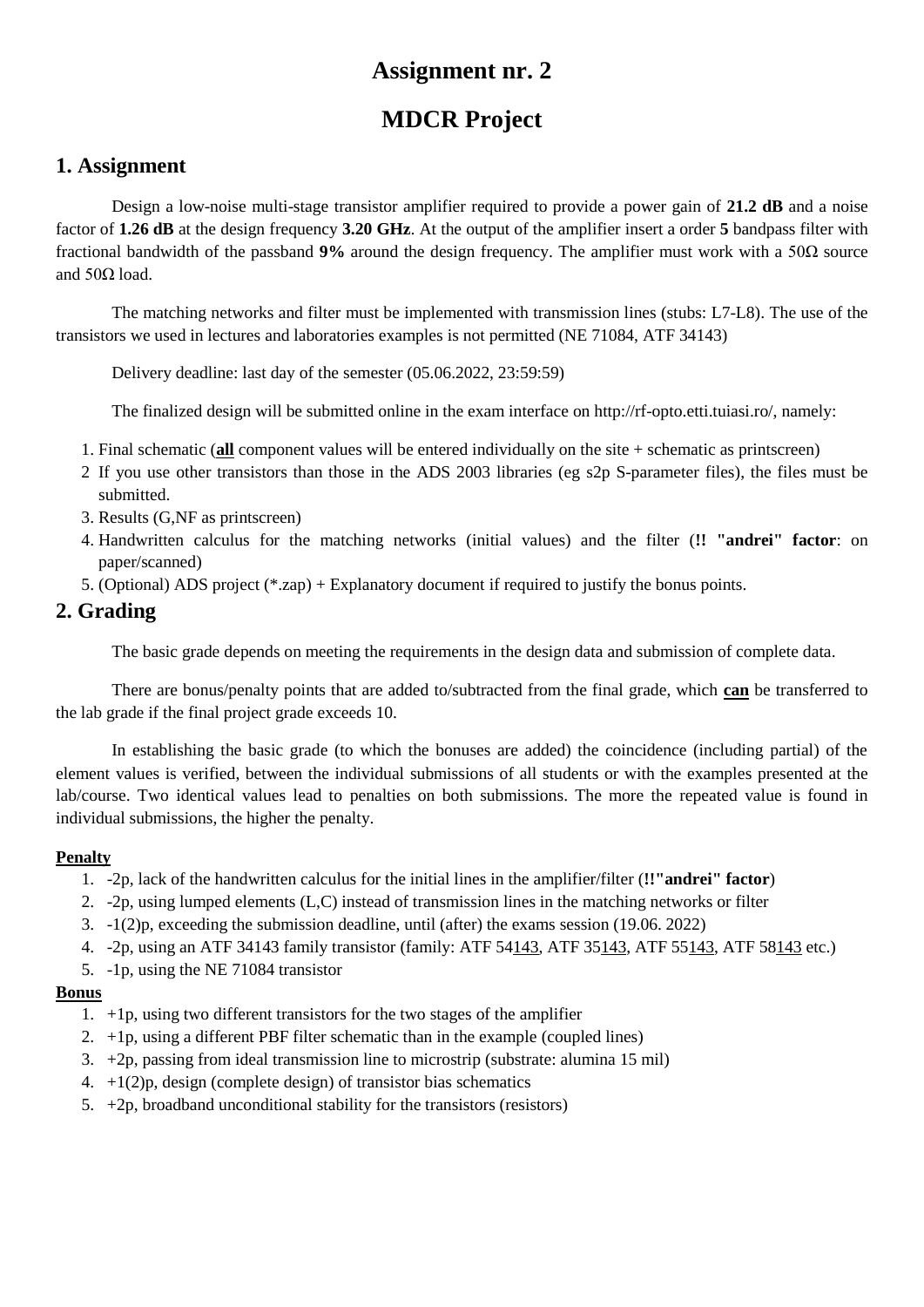# **MDCR Project**

## **1. Assignment**

Design a low-noise multi-stage transistor amplifier required to provide a power gain of **21.0 dB** and a noise factor of **1.19 dB** at the design frequency **3.00 GHz**. At the output of the amplifier insert a order **6** bandpass filter with fractional bandwidth of the passband **6%** around the design frequency. The amplifier must work with a 50Ω source and  $50Ω$  load.

The matching networks and filter must be implemented with transmission lines (stubs: L7-L8). The use of the transistors we used in lectures and laboratories examples is not permitted (NE 71084, ATF 34143)

Delivery deadline: last day of the semester (05.06.2022, 23:59:59)

The finalized design will be submitted online in the exam interface on http://rf-opto.etti.tuiasi.ro/, namely:

- 1. Final schematic (**all** component values will be entered individually on the site + schematic as printscreen)
- 2 If you use other transistors than those in the ADS 2003 libraries (eg s2p S-parameter files), the files must be submitted.
- 3. Results (G,NF as printscreen)
- 4. Handwritten calculus for the matching networks (initial values) and the filter (**!! "andrei" factor**: on paper/scanned)
- 5. (Optional) ADS project (\*.zap) + Explanatory document if required to justify the bonus points.

## **2. Grading**

The basic grade depends on meeting the requirements in the design data and submission of complete data.

There are bonus/penalty points that are added to/subtracted from the final grade, which **can** be transferred to the lab grade if the final project grade exceeds 10.

In establishing the basic grade (to which the bonuses are added) the coincidence (including partial) of the element values is verified, between the individual submissions of all students or with the examples presented at the lab/course. Two identical values lead to penalties on both submissions. The more the repeated value is found in individual submissions, the higher the penalty.

#### **Penalty**

- 1. -2p, lack of the handwritten calculus for the initial lines in the amplifier/filter (**!!"andrei" factor**)
- 2. -2p, using lumped elements (L,C) instead of transmission lines in the matching networks or filter
- 3. -1(2)p, exceeding the submission deadline, until (after) the exams session (19.06. 2022)
- 4. -2p, using an ATF 34143 family transistor (family: ATF 54143, ATF 35143, ATF 55143, ATF 58143 etc.)
- 5. -1p, using the NE 71084 transistor

- 1. +1p, using two different transistors for the two stages of the amplifier
- 2.  $+1p$ , using a different PBF filter schematic than in the example (coupled lines)
- 3. +2p, passing from ideal transmission line to microstrip (substrate: alumina 15 mil)
- 4.  $+1(2)p$ , design (complete design) of transistor bias schematics
- 5.  $+2p$ , broadband unconditional stability for the transistors (resistors)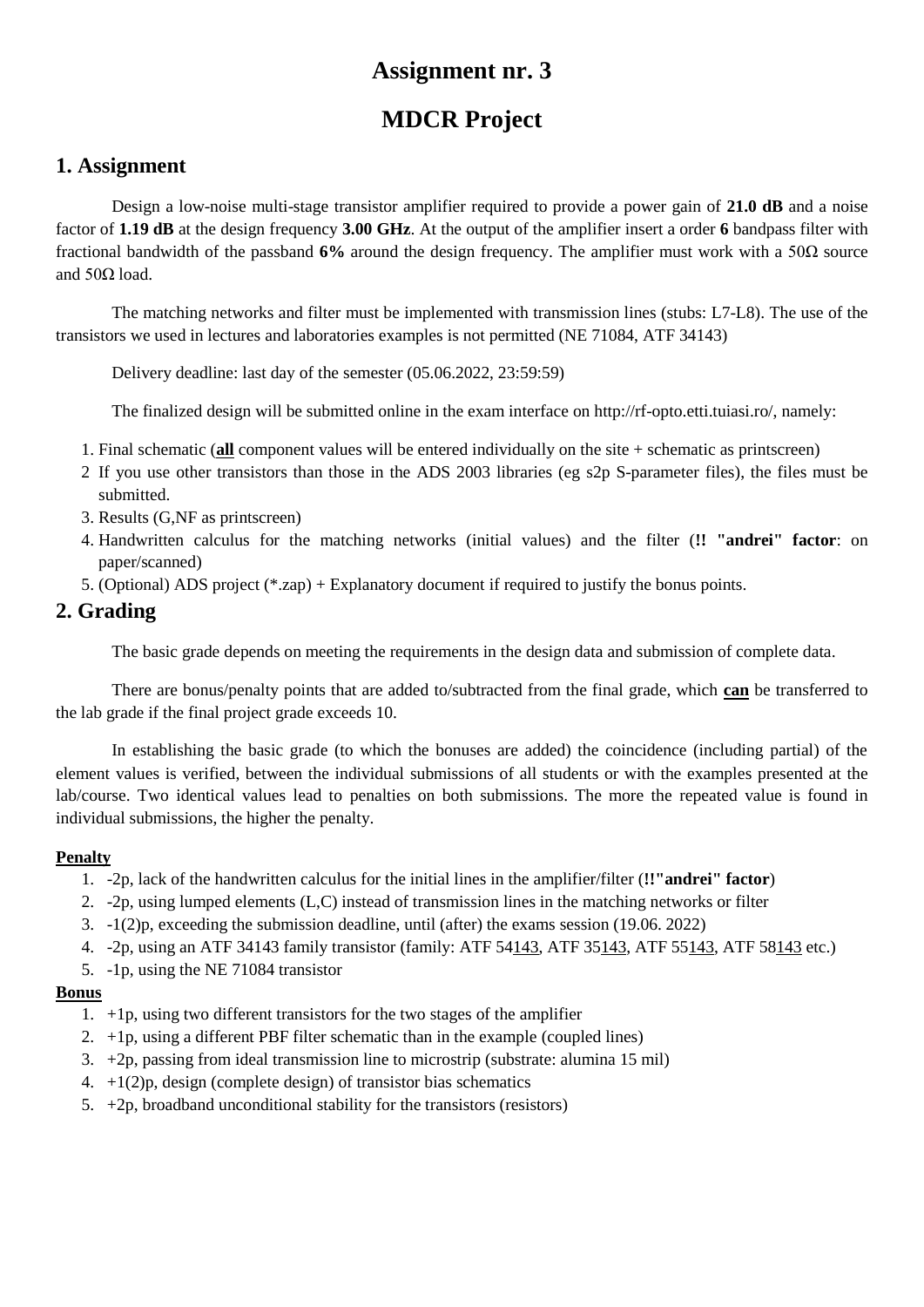# **MDCR Project**

## **1. Assignment**

Design a low-noise multi-stage transistor amplifier required to provide a power gain of **19.1 dB** and a noise factor of **1.26 dB** at the design frequency **4.75 GHz**. At the output of the amplifier insert a order **6** bandpass filter with fractional bandwidth of the passband **6%** around the design frequency. The amplifier must work with a 50Ω source and  $50Ω$  load.

The matching networks and filter must be implemented with transmission lines (stubs: L7-L8). The use of the transistors we used in lectures and laboratories examples is not permitted (NE 71084, ATF 34143)

Delivery deadline: last day of the semester (05.06.2022, 23:59:59)

The finalized design will be submitted online in the exam interface on http://rf-opto.etti.tuiasi.ro/, namely:

- 1. Final schematic (**all** component values will be entered individually on the site + schematic as printscreen)
- 2 If you use other transistors than those in the ADS 2003 libraries (eg s2p S-parameter files), the files must be submitted.
- 3. Results (G,NF as printscreen)
- 4. Handwritten calculus for the matching networks (initial values) and the filter (**!! "andrei" factor**: on paper/scanned)
- 5. (Optional) ADS project (\*.zap) + Explanatory document if required to justify the bonus points.

### **2. Grading**

The basic grade depends on meeting the requirements in the design data and submission of complete data.

There are bonus/penalty points that are added to/subtracted from the final grade, which **can** be transferred to the lab grade if the final project grade exceeds 10.

In establishing the basic grade (to which the bonuses are added) the coincidence (including partial) of the element values is verified, between the individual submissions of all students or with the examples presented at the lab/course. Two identical values lead to penalties on both submissions. The more the repeated value is found in individual submissions, the higher the penalty.

#### **Penalty**

- 1. -2p, lack of the handwritten calculus for the initial lines in the amplifier/filter (**!!"andrei" factor**)
- 2. -2p, using lumped elements (L,C) instead of transmission lines in the matching networks or filter
- 3. -1(2)p, exceeding the submission deadline, until (after) the exams session (19.06. 2022)
- 4. -2p, using an ATF 34143 family transistor (family: ATF 54143, ATF 35143, ATF 55143, ATF 58143 etc.)
- 5. -1p, using the NE 71084 transistor

- 1. +1p, using two different transistors for the two stages of the amplifier
- 2.  $+1p$ , using a different PBF filter schematic than in the example (coupled lines)
- 3. +2p, passing from ideal transmission line to microstrip (substrate: alumina 15 mil)
- 4.  $+1(2)p$ , design (complete design) of transistor bias schematics
- 5.  $+2p$ , broadband unconditional stability for the transistors (resistors)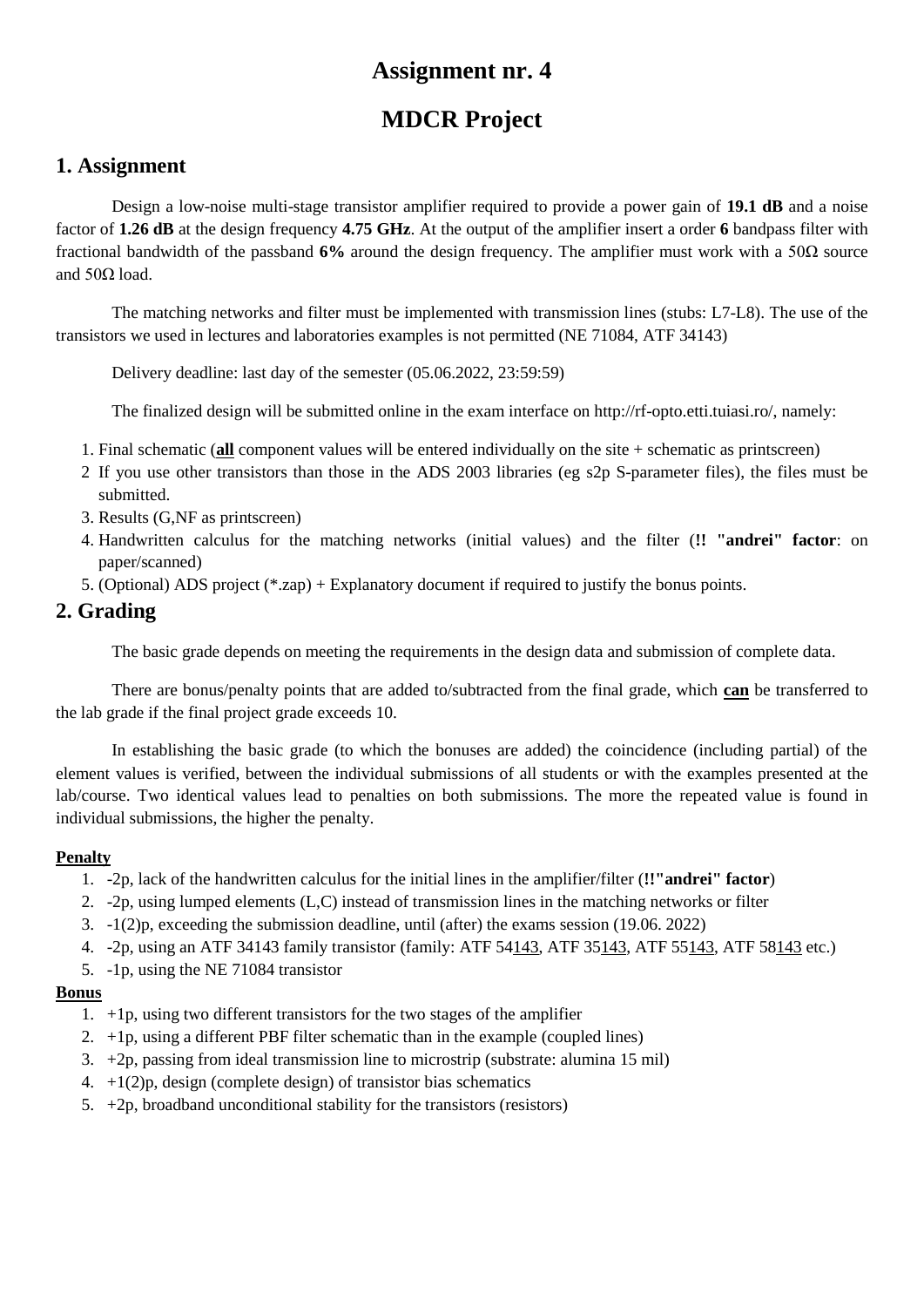# **MDCR Project**

## **1. Assignment**

Design a low-noise multi-stage transistor amplifier required to provide a power gain of **19.2 dB** and a noise factor of **1.37 dB** at the design frequency **3.75 GHz**. At the output of the amplifier insert a order **5** bandpass filter with fractional bandwidth of the passband **7%** around the design frequency. The amplifier must work with a 50Ω source and  $50Ω$  load.

The matching networks and filter must be implemented with transmission lines (stubs: L7-L8). The use of the transistors we used in lectures and laboratories examples is not permitted (NE 71084, ATF 34143)

Delivery deadline: last day of the semester (05.06.2022, 23:59:59)

The finalized design will be submitted online in the exam interface on http://rf-opto.etti.tuiasi.ro/, namely:

- 1. Final schematic (**all** component values will be entered individually on the site + schematic as printscreen)
- 2 If you use other transistors than those in the ADS 2003 libraries (eg s2p S-parameter files), the files must be submitted.
- 3. Results (G,NF as printscreen)
- 4. Handwritten calculus for the matching networks (initial values) and the filter (**!! "andrei" factor**: on paper/scanned)
- 5. (Optional) ADS project (\*.zap) + Explanatory document if required to justify the bonus points.

## **2. Grading**

The basic grade depends on meeting the requirements in the design data and submission of complete data.

There are bonus/penalty points that are added to/subtracted from the final grade, which **can** be transferred to the lab grade if the final project grade exceeds 10.

In establishing the basic grade (to which the bonuses are added) the coincidence (including partial) of the element values is verified, between the individual submissions of all students or with the examples presented at the lab/course. Two identical values lead to penalties on both submissions. The more the repeated value is found in individual submissions, the higher the penalty.

#### **Penalty**

- 1. -2p, lack of the handwritten calculus for the initial lines in the amplifier/filter (**!!"andrei" factor**)
- 2. -2p, using lumped elements (L,C) instead of transmission lines in the matching networks or filter
- 3. -1(2)p, exceeding the submission deadline, until (after) the exams session (19.06. 2022)
- 4. -2p, using an ATF 34143 family transistor (family: ATF 54143, ATF 35143, ATF 55143, ATF 58143 etc.)
- 5. -1p, using the NE 71084 transistor

- 1. +1p, using two different transistors for the two stages of the amplifier
- 2.  $+1p$ , using a different PBF filter schematic than in the example (coupled lines)
- 3. +2p, passing from ideal transmission line to microstrip (substrate: alumina 15 mil)
- 4.  $+1(2)p$ , design (complete design) of transistor bias schematics
- 5.  $+2p$ , broadband unconditional stability for the transistors (resistors)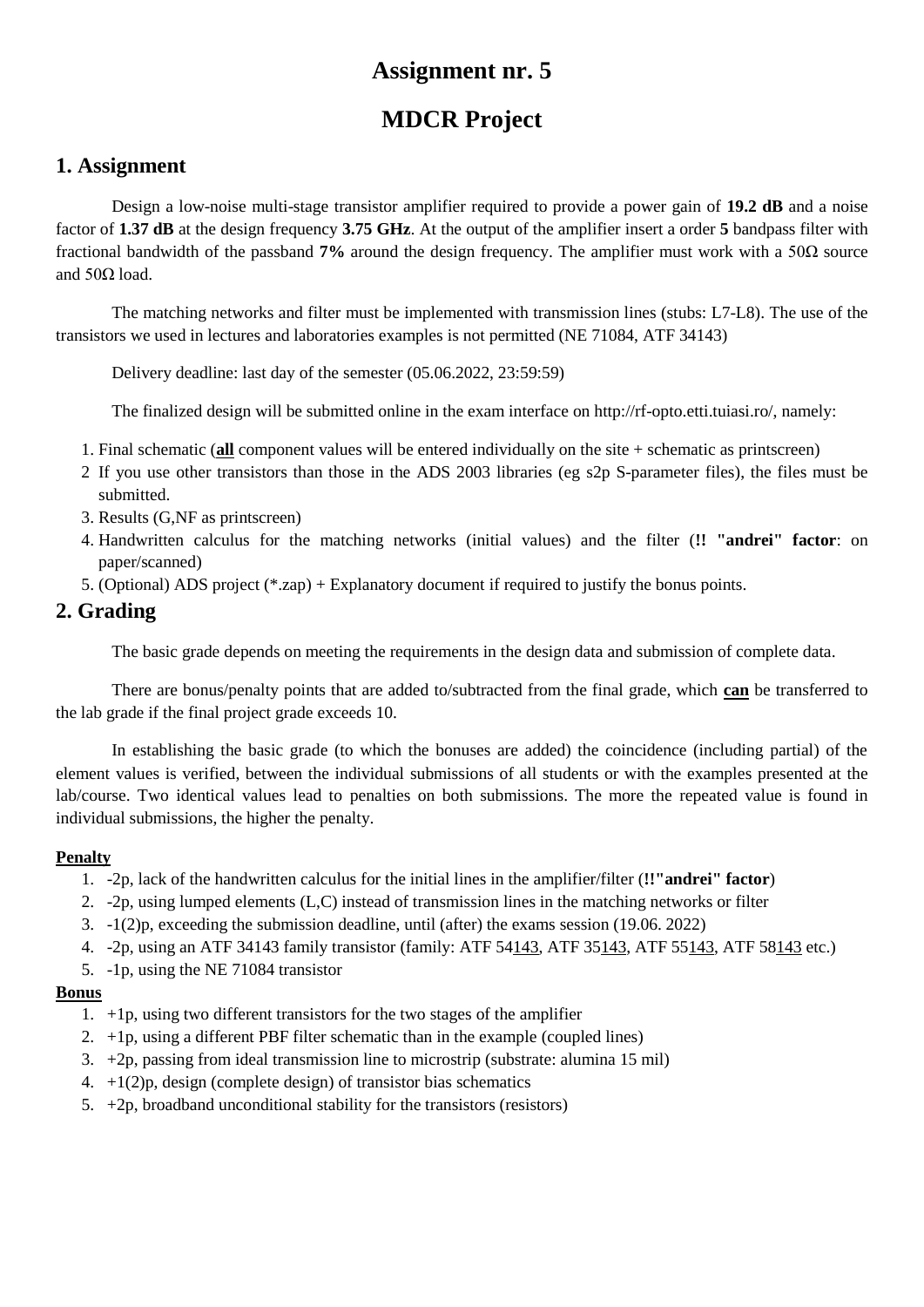# **MDCR Project**

### **1. Assignment**

Design a low-noise multi-stage transistor amplifier required to provide a power gain of **18.5 dB** and a noise factor of **1.34 dB** at the design frequency **4.10 GHz**. At the output of the amplifier insert a order **6** bandpass filter with fractional bandwidth of the passband **7%** around the design frequency. The amplifier must work with a 50Ω source and  $50Ω$  load.

The matching networks and filter must be implemented with transmission lines (stubs: L7-L8). The use of the transistors we used in lectures and laboratories examples is not permitted (NE 71084, ATF 34143)

Delivery deadline: last day of the semester (05.06.2022, 23:59:59)

The finalized design will be submitted online in the exam interface on http://rf-opto.etti.tuiasi.ro/, namely:

- 1. Final schematic (**all** component values will be entered individually on the site + schematic as printscreen)
- 2 If you use other transistors than those in the ADS 2003 libraries (eg s2p S-parameter files), the files must be submitted.
- 3. Results (G,NF as printscreen)
- 4. Handwritten calculus for the matching networks (initial values) and the filter (**!! "andrei" factor**: on paper/scanned)
- 5. (Optional) ADS project (\*.zap) + Explanatory document if required to justify the bonus points.

### **2. Grading**

The basic grade depends on meeting the requirements in the design data and submission of complete data.

There are bonus/penalty points that are added to/subtracted from the final grade, which **can** be transferred to the lab grade if the final project grade exceeds 10.

In establishing the basic grade (to which the bonuses are added) the coincidence (including partial) of the element values is verified, between the individual submissions of all students or with the examples presented at the lab/course. Two identical values lead to penalties on both submissions. The more the repeated value is found in individual submissions, the higher the penalty.

#### **Penalty**

- 1. -2p, lack of the handwritten calculus for the initial lines in the amplifier/filter (**!!"andrei" factor**)
- 2. -2p, using lumped elements (L,C) instead of transmission lines in the matching networks or filter
- 3. -1(2)p, exceeding the submission deadline, until (after) the exams session (19.06. 2022)
- 4. -2p, using an ATF 34143 family transistor (family: ATF 54143, ATF 35143, ATF 55143, ATF 58143 etc.)
- 5. -1p, using the NE 71084 transistor

- 1. +1p, using two different transistors for the two stages of the amplifier
- 2.  $+1p$ , using a different PBF filter schematic than in the example (coupled lines)
- 3. +2p, passing from ideal transmission line to microstrip (substrate: alumina 15 mil)
- 4.  $+1(2)p$ , design (complete design) of transistor bias schematics
- 5.  $+2p$ , broadband unconditional stability for the transistors (resistors)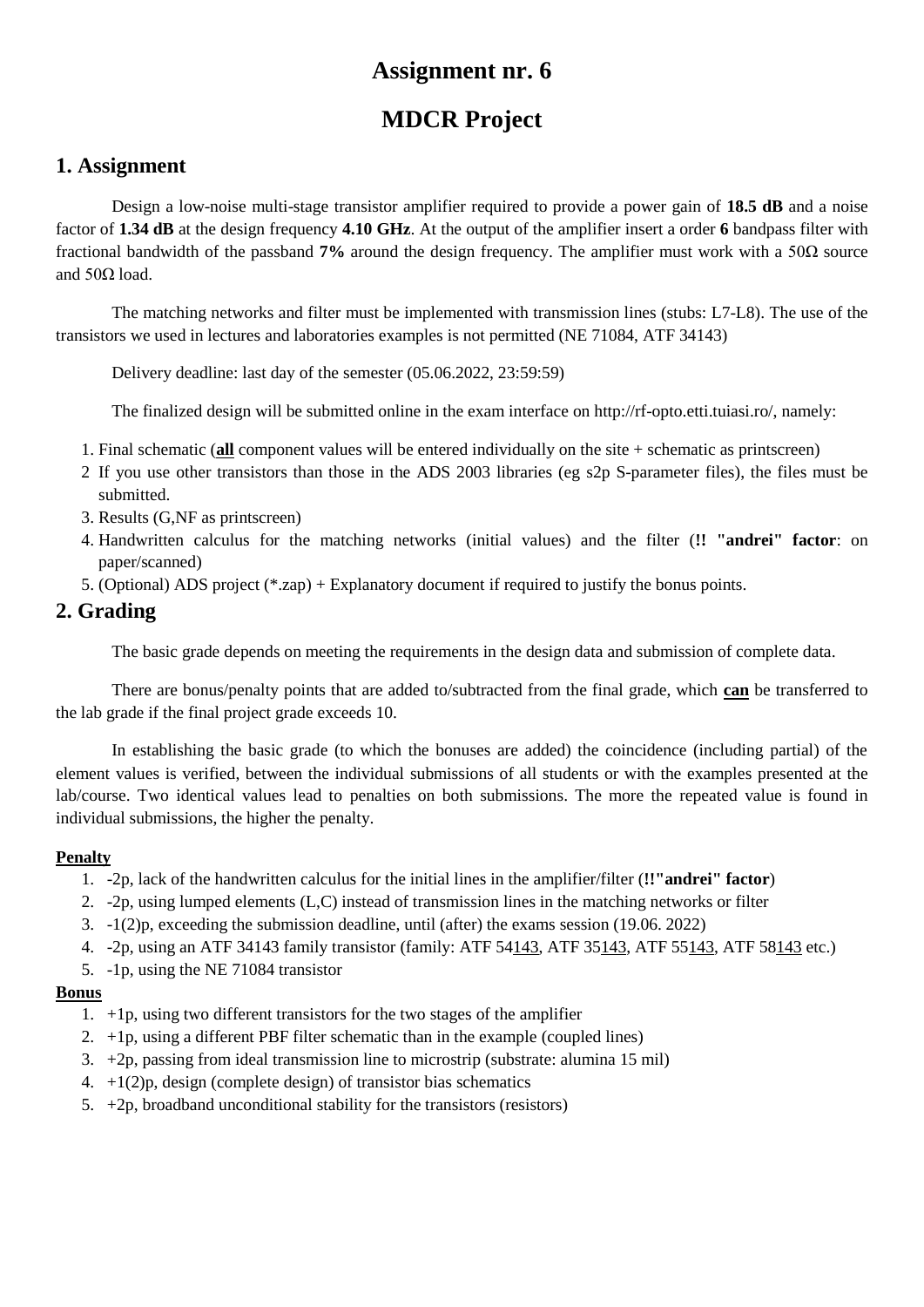# **MDCR Project**

## **1. Assignment**

Design a low-noise multi-stage transistor amplifier required to provide a power gain of **18.4 dB** and a noise factor of **1.23 dB** at the design frequency **4.60 GHz**. At the output of the amplifier insert a order **6** bandpass filter with fractional bandwidth of the passband **6%** around the design frequency. The amplifier must work with a 50Ω source and  $50Ω$  load.

The matching networks and filter must be implemented with transmission lines (stubs: L7-L8). The use of the transistors we used in lectures and laboratories examples is not permitted (NE 71084, ATF 34143)

Delivery deadline: last day of the semester (05.06.2022, 23:59:59)

The finalized design will be submitted online in the exam interface on http://rf-opto.etti.tuiasi.ro/, namely:

- 1. Final schematic (**all** component values will be entered individually on the site + schematic as printscreen)
- 2 If you use other transistors than those in the ADS 2003 libraries (eg s2p S-parameter files), the files must be submitted.
- 3. Results (G,NF as printscreen)
- 4. Handwritten calculus for the matching networks (initial values) and the filter (**!! "andrei" factor**: on paper/scanned)
- 5. (Optional) ADS project (\*.zap) + Explanatory document if required to justify the bonus points.

### **2. Grading**

The basic grade depends on meeting the requirements in the design data and submission of complete data.

There are bonus/penalty points that are added to/subtracted from the final grade, which **can** be transferred to the lab grade if the final project grade exceeds 10.

In establishing the basic grade (to which the bonuses are added) the coincidence (including partial) of the element values is verified, between the individual submissions of all students or with the examples presented at the lab/course. Two identical values lead to penalties on both submissions. The more the repeated value is found in individual submissions, the higher the penalty.

#### **Penalty**

- 1. -2p, lack of the handwritten calculus for the initial lines in the amplifier/filter (**!!"andrei" factor**)
- 2. -2p, using lumped elements (L,C) instead of transmission lines in the matching networks or filter
- 3. -1(2)p, exceeding the submission deadline, until (after) the exams session (19.06. 2022)
- 4. -2p, using an ATF 34143 family transistor (family: ATF 54143, ATF 35143, ATF 55143, ATF 58143 etc.)
- 5. -1p, using the NE 71084 transistor

- 1. +1p, using two different transistors for the two stages of the amplifier
- 2.  $+1p$ , using a different PBF filter schematic than in the example (coupled lines)
- 3. +2p, passing from ideal transmission line to microstrip (substrate: alumina 15 mil)
- 4.  $+1(2)p$ , design (complete design) of transistor bias schematics
- 5.  $+2p$ , broadband unconditional stability for the transistors (resistors)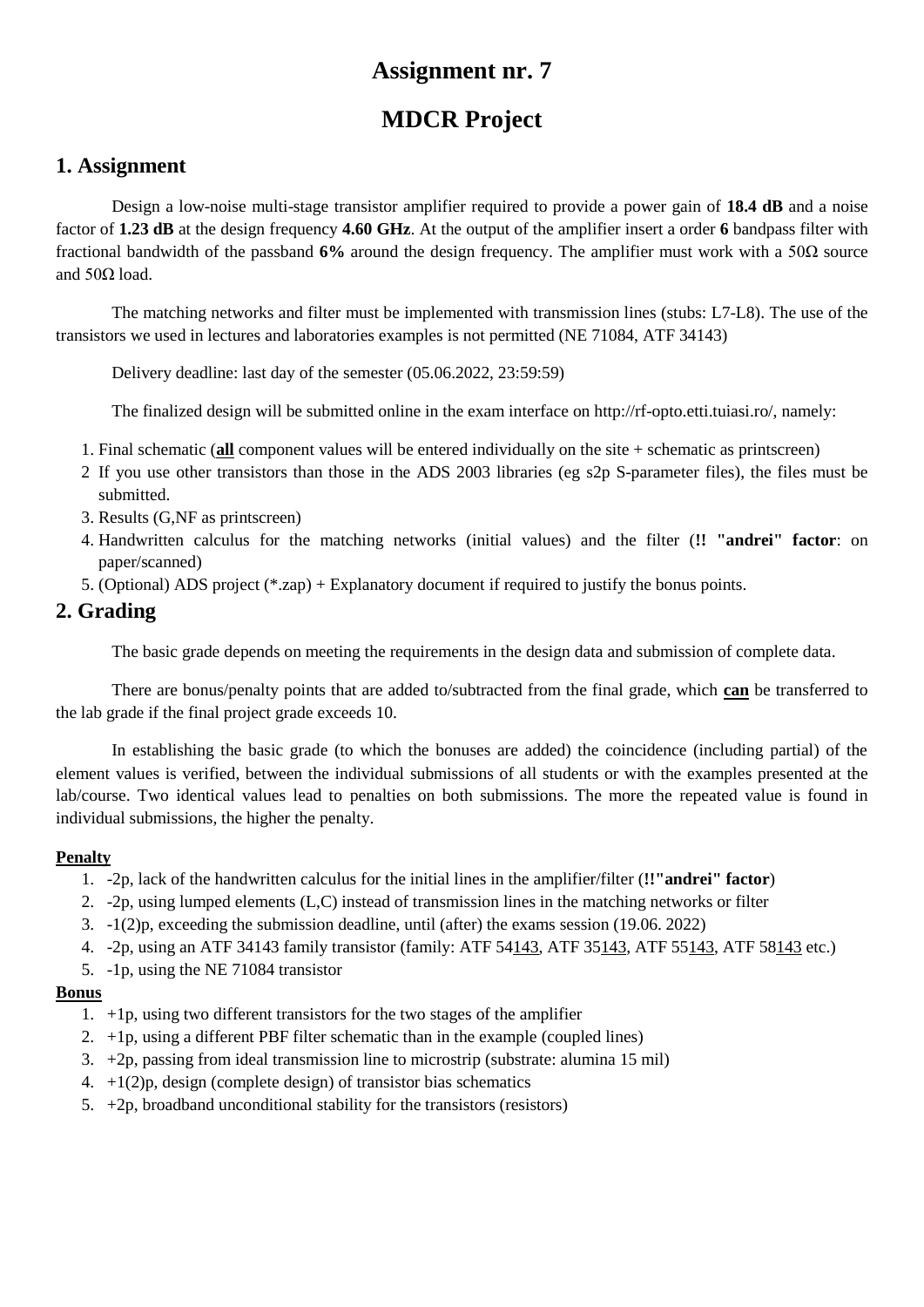# **MDCR Project**

## **1. Assignment**

Design a low-noise multi-stage transistor amplifier required to provide a power gain of **23.0 dB** and a noise factor of **1.29 dB** at the design frequency **2.10 GHz**. At the output of the amplifier insert a order **6** bandpass filter with fractional bandwidth of the passband **7%** around the design frequency. The amplifier must work with a 50Ω source and  $50Ω$  load.

The matching networks and filter must be implemented with transmission lines (stubs: L7-L8). The use of the transistors we used in lectures and laboratories examples is not permitted (NE 71084, ATF 34143)

Delivery deadline: last day of the semester (05.06.2022, 23:59:59)

The finalized design will be submitted online in the exam interface on http://rf-opto.etti.tuiasi.ro/, namely:

- 1. Final schematic (**all** component values will be entered individually on the site + schematic as printscreen)
- 2 If you use other transistors than those in the ADS 2003 libraries (eg s2p S-parameter files), the files must be submitted.
- 3. Results (G,NF as printscreen)
- 4. Handwritten calculus for the matching networks (initial values) and the filter (**!! "andrei" factor**: on paper/scanned)
- 5. (Optional) ADS project (\*.zap) + Explanatory document if required to justify the bonus points.

### **2. Grading**

The basic grade depends on meeting the requirements in the design data and submission of complete data.

There are bonus/penalty points that are added to/subtracted from the final grade, which **can** be transferred to the lab grade if the final project grade exceeds 10.

In establishing the basic grade (to which the bonuses are added) the coincidence (including partial) of the element values is verified, between the individual submissions of all students or with the examples presented at the lab/course. Two identical values lead to penalties on both submissions. The more the repeated value is found in individual submissions, the higher the penalty.

#### **Penalty**

- 1. -2p, lack of the handwritten calculus for the initial lines in the amplifier/filter (**!!"andrei" factor**)
- 2. -2p, using lumped elements (L,C) instead of transmission lines in the matching networks or filter
- 3. -1(2)p, exceeding the submission deadline, until (after) the exams session (19.06. 2022)
- 4. -2p, using an ATF 34143 family transistor (family: ATF 54143, ATF 35143, ATF 55143, ATF 58143 etc.)
- 5. -1p, using the NE 71084 transistor

- 1. +1p, using two different transistors for the two stages of the amplifier
- 2.  $+1p$ , using a different PBF filter schematic than in the example (coupled lines)
- 3. +2p, passing from ideal transmission line to microstrip (substrate: alumina 15 mil)
- 4.  $+1(2)p$ , design (complete design) of transistor bias schematics
- 5.  $+2p$ , broadband unconditional stability for the transistors (resistors)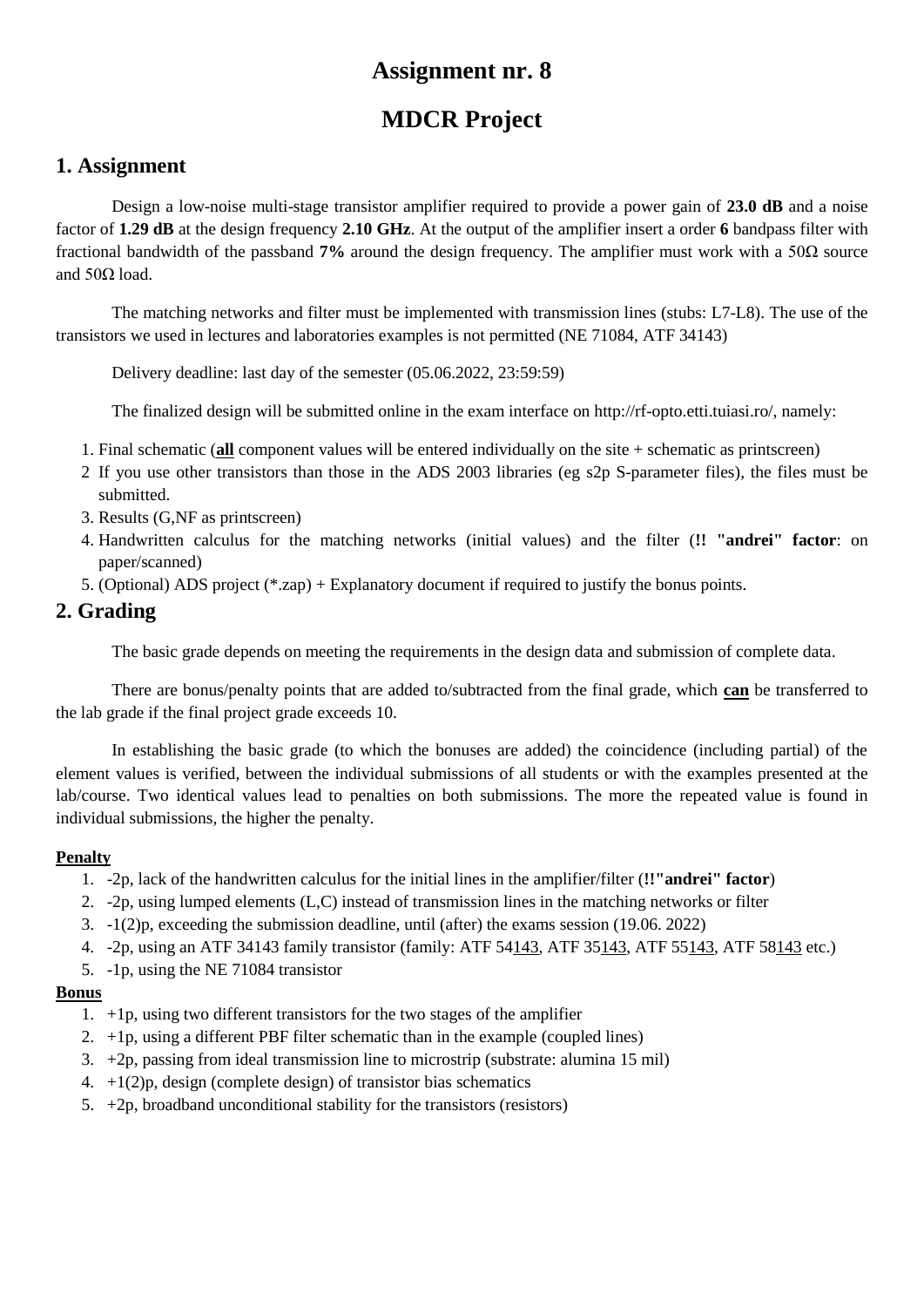# **MDCR Project**

## **1. Assignment**

Design a low-noise multi-stage transistor amplifier required to provide a power gain of **19.5 dB** and a noise factor of **1.36 dB** at the design frequency **4.20 GHz**. At the output of the amplifier insert a order **5** bandpass filter with fractional bandwidth of the passband **9%** around the design frequency. The amplifier must work with a 50Ω source and  $50Ω$  load.

The matching networks and filter must be implemented with transmission lines (stubs: L7-L8). The use of the transistors we used in lectures and laboratories examples is not permitted (NE 71084, ATF 34143)

Delivery deadline: last day of the semester (05.06.2022, 23:59:59)

The finalized design will be submitted online in the exam interface on http://rf-opto.etti.tuiasi.ro/, namely:

- 1. Final schematic (**all** component values will be entered individually on the site + schematic as printscreen)
- 2 If you use other transistors than those in the ADS 2003 libraries (eg s2p S-parameter files), the files must be submitted.
- 3. Results (G,NF as printscreen)
- 4. Handwritten calculus for the matching networks (initial values) and the filter (**!! "andrei" factor**: on paper/scanned)
- 5. (Optional) ADS project (\*.zap) + Explanatory document if required to justify the bonus points.

### **2. Grading**

The basic grade depends on meeting the requirements in the design data and submission of complete data.

There are bonus/penalty points that are added to/subtracted from the final grade, which **can** be transferred to the lab grade if the final project grade exceeds 10.

In establishing the basic grade (to which the bonuses are added) the coincidence (including partial) of the element values is verified, between the individual submissions of all students or with the examples presented at the lab/course. Two identical values lead to penalties on both submissions. The more the repeated value is found in individual submissions, the higher the penalty.

#### **Penalty**

- 1. -2p, lack of the handwritten calculus for the initial lines in the amplifier/filter (**!!"andrei" factor**)
- 2. -2p, using lumped elements (L,C) instead of transmission lines in the matching networks or filter
- 3. -1(2)p, exceeding the submission deadline, until (after) the exams session (19.06. 2022)
- 4. -2p, using an ATF 34143 family transistor (family: ATF 54143, ATF 35143, ATF 55143, ATF 58143 etc.)
- 5. -1p, using the NE 71084 transistor

- 1. +1p, using two different transistors for the two stages of the amplifier
- 2.  $+1p$ , using a different PBF filter schematic than in the example (coupled lines)
- 3. +2p, passing from ideal transmission line to microstrip (substrate: alumina 15 mil)
- 4.  $+1(2)p$ , design (complete design) of transistor bias schematics
- 5.  $+2p$ , broadband unconditional stability for the transistors (resistors)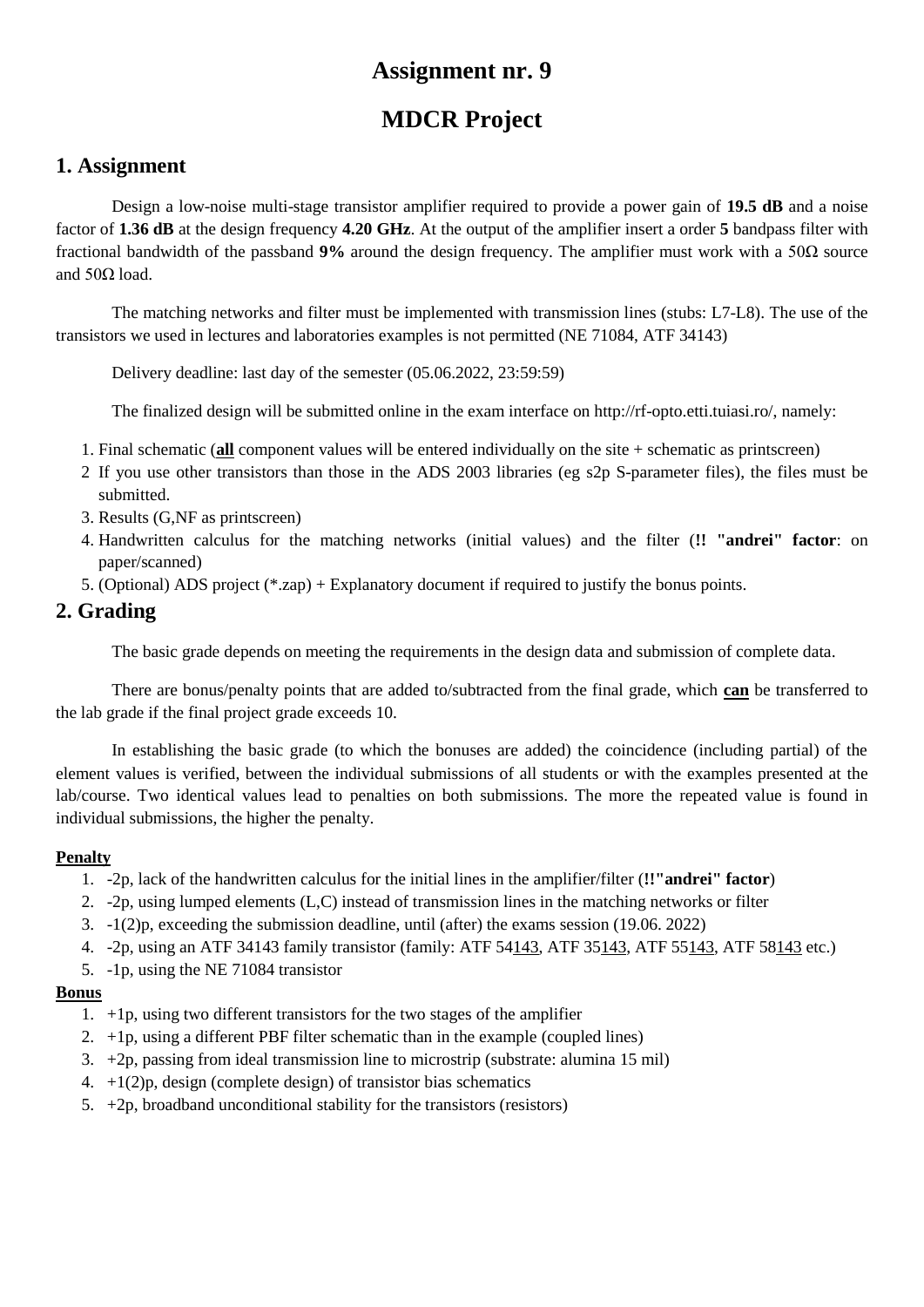# **MDCR Project**

## **1. Assignment**

Design a low-noise multi-stage transistor amplifier required to provide a power gain of **21.4 dB** and a noise factor of **1.25 dB** at the design frequency **3.60 GHz**. At the output of the amplifier insert a order **5** bandpass filter with fractional bandwidth of the passband **7%** around the design frequency. The amplifier must work with a 50Ω source and  $50Ω$  load.

The matching networks and filter must be implemented with transmission lines (stubs: L7-L8). The use of the transistors we used in lectures and laboratories examples is not permitted (NE 71084, ATF 34143)

Delivery deadline: last day of the semester (05.06.2022, 23:59:59)

The finalized design will be submitted online in the exam interface on http://rf-opto.etti.tuiasi.ro/, namely:

- 1. Final schematic (**all** component values will be entered individually on the site + schematic as printscreen)
- 2 If you use other transistors than those in the ADS 2003 libraries (eg s2p S-parameter files), the files must be submitted.
- 3. Results (G,NF as printscreen)
- 4. Handwritten calculus for the matching networks (initial values) and the filter (**!! "andrei" factor**: on paper/scanned)
- 5. (Optional) ADS project (\*.zap) + Explanatory document if required to justify the bonus points.

### **2. Grading**

The basic grade depends on meeting the requirements in the design data and submission of complete data.

There are bonus/penalty points that are added to/subtracted from the final grade, which **can** be transferred to the lab grade if the final project grade exceeds 10.

In establishing the basic grade (to which the bonuses are added) the coincidence (including partial) of the element values is verified, between the individual submissions of all students or with the examples presented at the lab/course. Two identical values lead to penalties on both submissions. The more the repeated value is found in individual submissions, the higher the penalty.

#### **Penalty**

- 1. -2p, lack of the handwritten calculus for the initial lines in the amplifier/filter (**!!"andrei" factor**)
- 2. -2p, using lumped elements (L,C) instead of transmission lines in the matching networks or filter
- 3. -1(2)p, exceeding the submission deadline, until (after) the exams session (19.06. 2022)
- 4. -2p, using an ATF 34143 family transistor (family: ATF 54143, ATF 35143, ATF 55143, ATF 58143 etc.)
- 5. -1p, using the NE 71084 transistor

- 1. +1p, using two different transistors for the two stages of the amplifier
- 2.  $+1p$ , using a different PBF filter schematic than in the example (coupled lines)
- 3. +2p, passing from ideal transmission line to microstrip (substrate: alumina 15 mil)
- 4.  $+1(2)p$ , design (complete design) of transistor bias schematics
- 5.  $+2p$ , broadband unconditional stability for the transistors (resistors)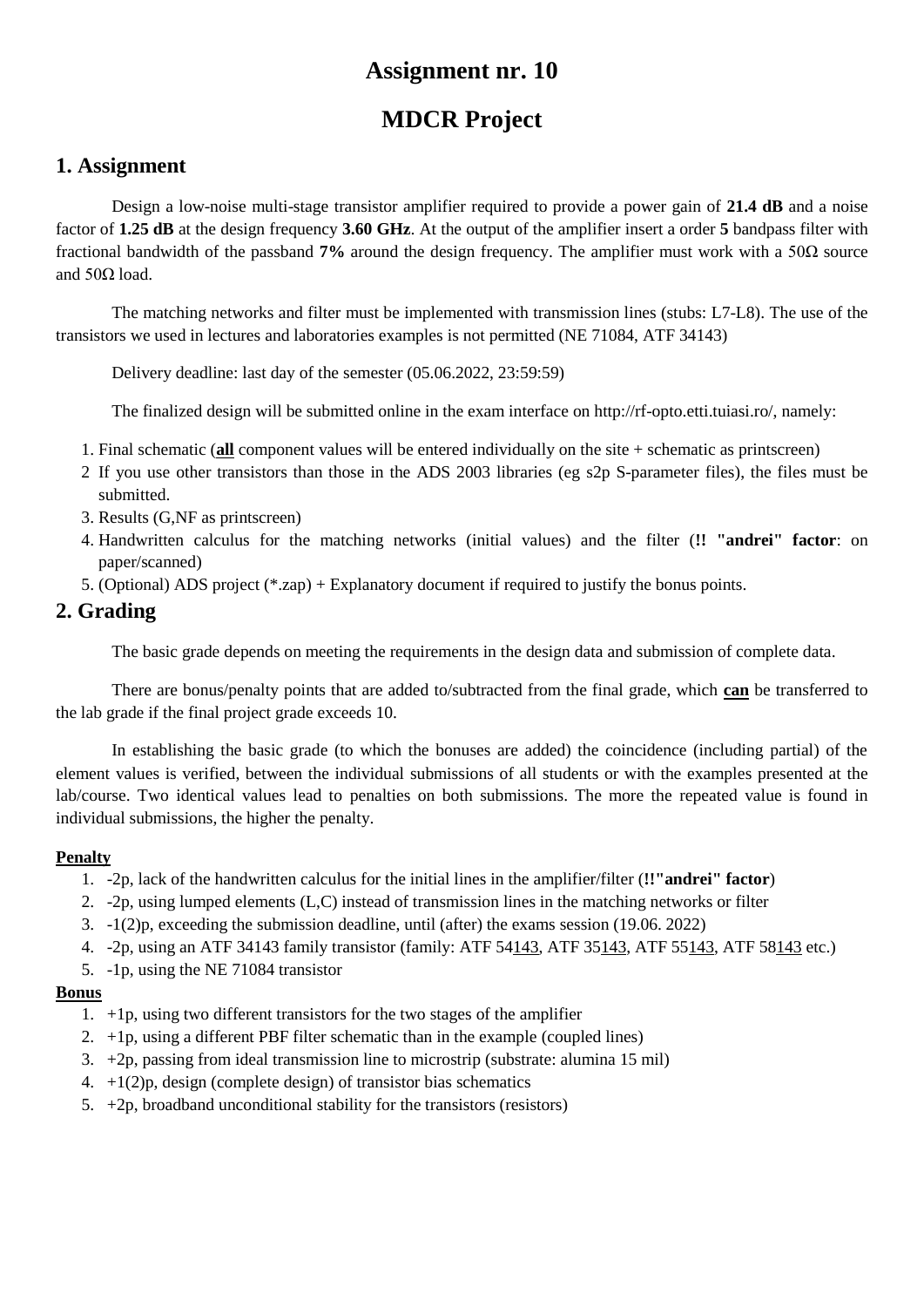# **MDCR Project**

## **1. Assignment**

Design a low-noise multi-stage transistor amplifier required to provide a power gain of **19.7 dB** and a noise factor of **1.24 dB** at the design frequency **3.55 GHz**. At the output of the amplifier insert a order **6** bandpass filter with fractional bandwidth of the passband **9%** around the design frequency. The amplifier must work with a 50Ω source and  $50Ω$  load.

The matching networks and filter must be implemented with transmission lines (stubs: L7-L8). The use of the transistors we used in lectures and laboratories examples is not permitted (NE 71084, ATF 34143)

Delivery deadline: last day of the semester (05.06.2022, 23:59:59)

The finalized design will be submitted online in the exam interface on http://rf-opto.etti.tuiasi.ro/, namely:

- 1. Final schematic (**all** component values will be entered individually on the site + schematic as printscreen)
- 2 If you use other transistors than those in the ADS 2003 libraries (eg s2p S-parameter files), the files must be submitted.
- 3. Results (G,NF as printscreen)
- 4. Handwritten calculus for the matching networks (initial values) and the filter (**!! "andrei" factor**: on paper/scanned)
- 5. (Optional) ADS project (\*.zap) + Explanatory document if required to justify the bonus points.

### **2. Grading**

The basic grade depends on meeting the requirements in the design data and submission of complete data.

There are bonus/penalty points that are added to/subtracted from the final grade, which **can** be transferred to the lab grade if the final project grade exceeds 10.

In establishing the basic grade (to which the bonuses are added) the coincidence (including partial) of the element values is verified, between the individual submissions of all students or with the examples presented at the lab/course. Two identical values lead to penalties on both submissions. The more the repeated value is found in individual submissions, the higher the penalty.

#### **Penalty**

- 1. -2p, lack of the handwritten calculus for the initial lines in the amplifier/filter (**!!"andrei" factor**)
- 2. -2p, using lumped elements (L,C) instead of transmission lines in the matching networks or filter
- 3. -1(2)p, exceeding the submission deadline, until (after) the exams session (19.06. 2022)
- 4. -2p, using an ATF 34143 family transistor (family: ATF 54143, ATF 35143, ATF 55143, ATF 58143 etc.)
- 5. -1p, using the NE 71084 transistor

- 1. +1p, using two different transistors for the two stages of the amplifier
- 2.  $+1p$ , using a different PBF filter schematic than in the example (coupled lines)
- 3. +2p, passing from ideal transmission line to microstrip (substrate: alumina 15 mil)
- 4.  $+1(2)p$ , design (complete design) of transistor bias schematics
- 5.  $+2p$ , broadband unconditional stability for the transistors (resistors)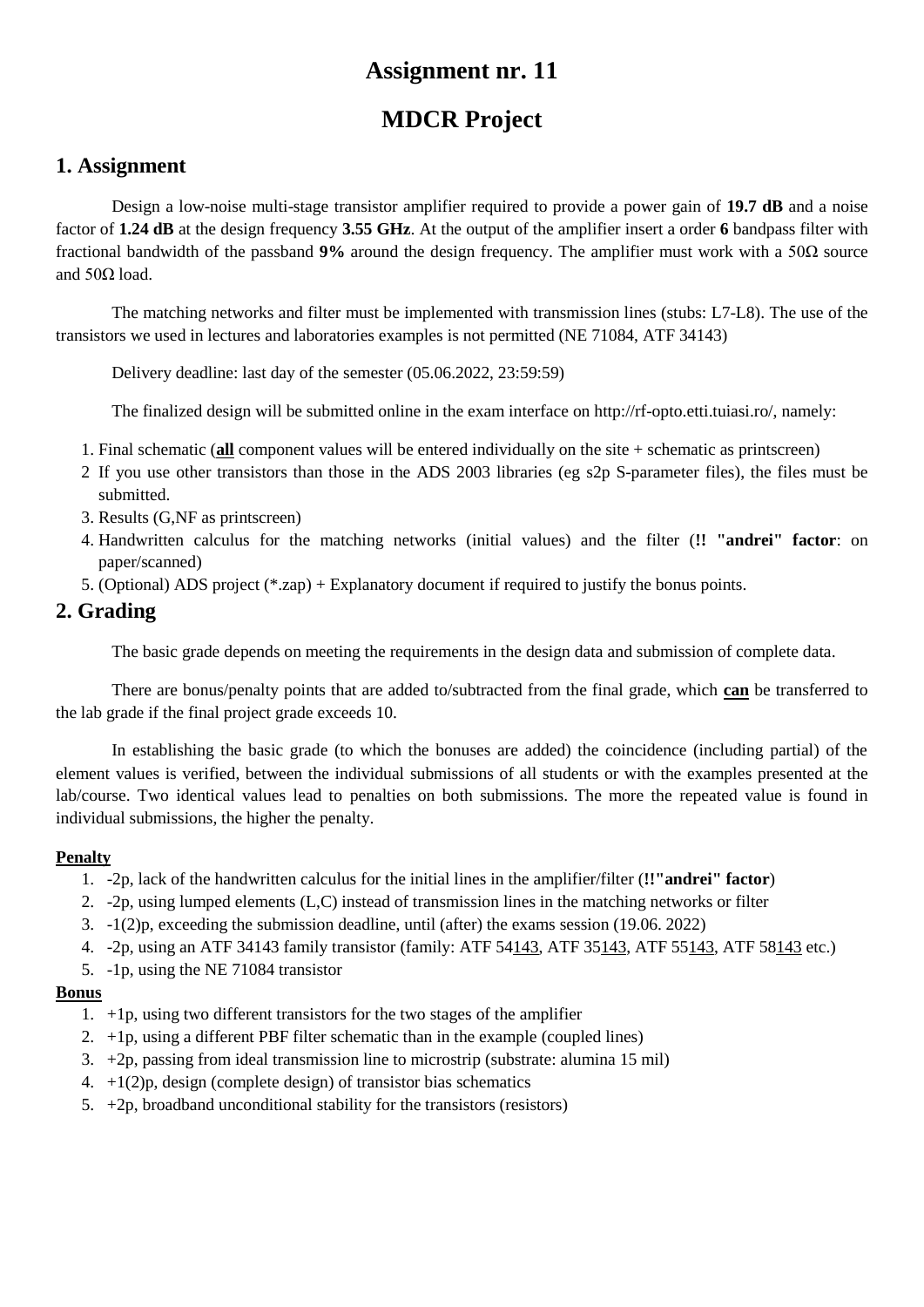# **MDCR Project**

### **1. Assignment**

Design a low-noise multi-stage transistor amplifier required to provide a power gain of **22.4 dB** and a noise factor of **1.21 dB** at the design frequency **1.50 GHz**. At the output of the amplifier insert a order **5** bandpass filter with fractional bandwidth of the passband **5%** around the design frequency. The amplifier must work with a 50Ω source and  $50Ω$  load.

The matching networks and filter must be implemented with transmission lines (stubs: L7-L8). The use of the transistors we used in lectures and laboratories examples is not permitted (NE 71084, ATF 34143)

Delivery deadline: last day of the semester (05.06.2022, 23:59:59)

The finalized design will be submitted online in the exam interface on http://rf-opto.etti.tuiasi.ro/, namely:

- 1. Final schematic (**all** component values will be entered individually on the site + schematic as printscreen)
- 2 If you use other transistors than those in the ADS 2003 libraries (eg s2p S-parameter files), the files must be submitted.
- 3. Results (G,NF as printscreen)
- 4. Handwritten calculus for the matching networks (initial values) and the filter (**!! "andrei" factor**: on paper/scanned)
- 5. (Optional) ADS project (\*.zap) + Explanatory document if required to justify the bonus points.

### **2. Grading**

The basic grade depends on meeting the requirements in the design data and submission of complete data.

There are bonus/penalty points that are added to/subtracted from the final grade, which **can** be transferred to the lab grade if the final project grade exceeds 10.

In establishing the basic grade (to which the bonuses are added) the coincidence (including partial) of the element values is verified, between the individual submissions of all students or with the examples presented at the lab/course. Two identical values lead to penalties on both submissions. The more the repeated value is found in individual submissions, the higher the penalty.

#### **Penalty**

- 1. -2p, lack of the handwritten calculus for the initial lines in the amplifier/filter (**!!"andrei" factor**)
- 2. -2p, using lumped elements (L,C) instead of transmission lines in the matching networks or filter
- 3. -1(2)p, exceeding the submission deadline, until (after) the exams session (19.06. 2022)
- 4. -2p, using an ATF 34143 family transistor (family: ATF 54143, ATF 35143, ATF 55143, ATF 58143 etc.)
- 5. -1p, using the NE 71084 transistor

- 1. +1p, using two different transistors for the two stages of the amplifier
- 2.  $+1p$ , using a different PBF filter schematic than in the example (coupled lines)
- 3. +2p, passing from ideal transmission line to microstrip (substrate: alumina 15 mil)
- 4.  $+1(2)p$ , design (complete design) of transistor bias schematics
- 5.  $+2p$ , broadband unconditional stability for the transistors (resistors)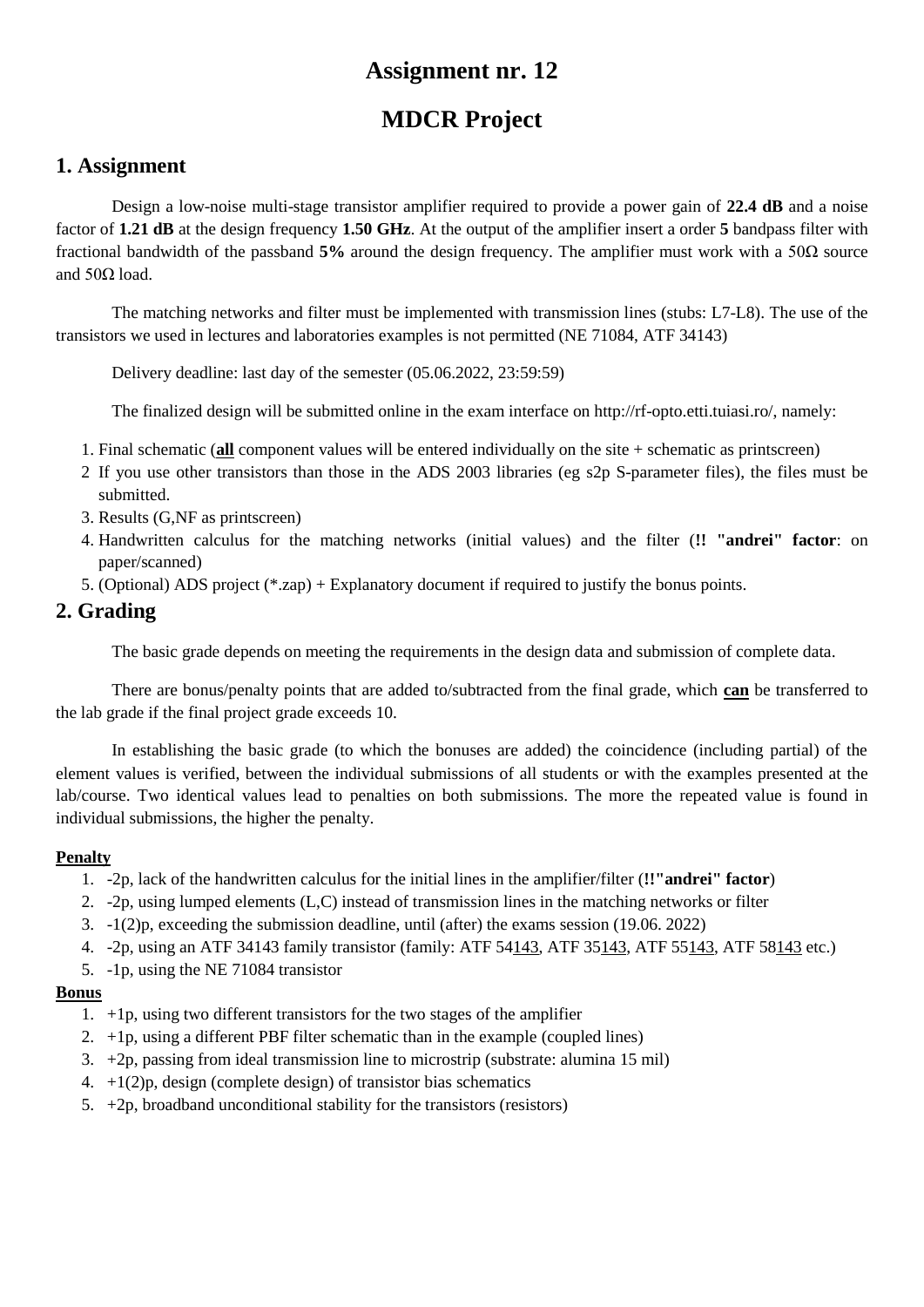# **MDCR Project**

## **1. Assignment**

Design a low-noise multi-stage transistor amplifier required to provide a power gain of **21.9 dB** and a noise factor of **1.13 dB** at the design frequency **2.60 GHz**. At the output of the amplifier insert a order **5** bandpass filter with fractional bandwidth of the passband **9%** around the design frequency. The amplifier must work with a 50Ω source and  $50Ω$  load.

The matching networks and filter must be implemented with transmission lines (stubs: L7-L8). The use of the transistors we used in lectures and laboratories examples is not permitted (NE 71084, ATF 34143)

Delivery deadline: last day of the semester (05.06.2022, 23:59:59)

The finalized design will be submitted online in the exam interface on http://rf-opto.etti.tuiasi.ro/, namely:

- 1. Final schematic (**all** component values will be entered individually on the site + schematic as printscreen)
- 2 If you use other transistors than those in the ADS 2003 libraries (eg s2p S-parameter files), the files must be submitted.
- 3. Results (G,NF as printscreen)
- 4. Handwritten calculus for the matching networks (initial values) and the filter (**!! "andrei" factor**: on paper/scanned)
- 5. (Optional) ADS project (\*.zap) + Explanatory document if required to justify the bonus points.

## **2. Grading**

The basic grade depends on meeting the requirements in the design data and submission of complete data.

There are bonus/penalty points that are added to/subtracted from the final grade, which **can** be transferred to the lab grade if the final project grade exceeds 10.

In establishing the basic grade (to which the bonuses are added) the coincidence (including partial) of the element values is verified, between the individual submissions of all students or with the examples presented at the lab/course. Two identical values lead to penalties on both submissions. The more the repeated value is found in individual submissions, the higher the penalty.

#### **Penalty**

- 1. -2p, lack of the handwritten calculus for the initial lines in the amplifier/filter (**!!"andrei" factor**)
- 2. -2p, using lumped elements (L,C) instead of transmission lines in the matching networks or filter
- 3. -1(2)p, exceeding the submission deadline, until (after) the exams session (19.06. 2022)
- 4. -2p, using an ATF 34143 family transistor (family: ATF 54143, ATF 35143, ATF 55143, ATF 58143 etc.)
- 5. -1p, using the NE 71084 transistor

- 1. +1p, using two different transistors for the two stages of the amplifier
- 2.  $+1p$ , using a different PBF filter schematic than in the example (coupled lines)
- 3. +2p, passing from ideal transmission line to microstrip (substrate: alumina 15 mil)
- 4.  $+1(2)p$ , design (complete design) of transistor bias schematics
- 5.  $+2p$ , broadband unconditional stability for the transistors (resistors)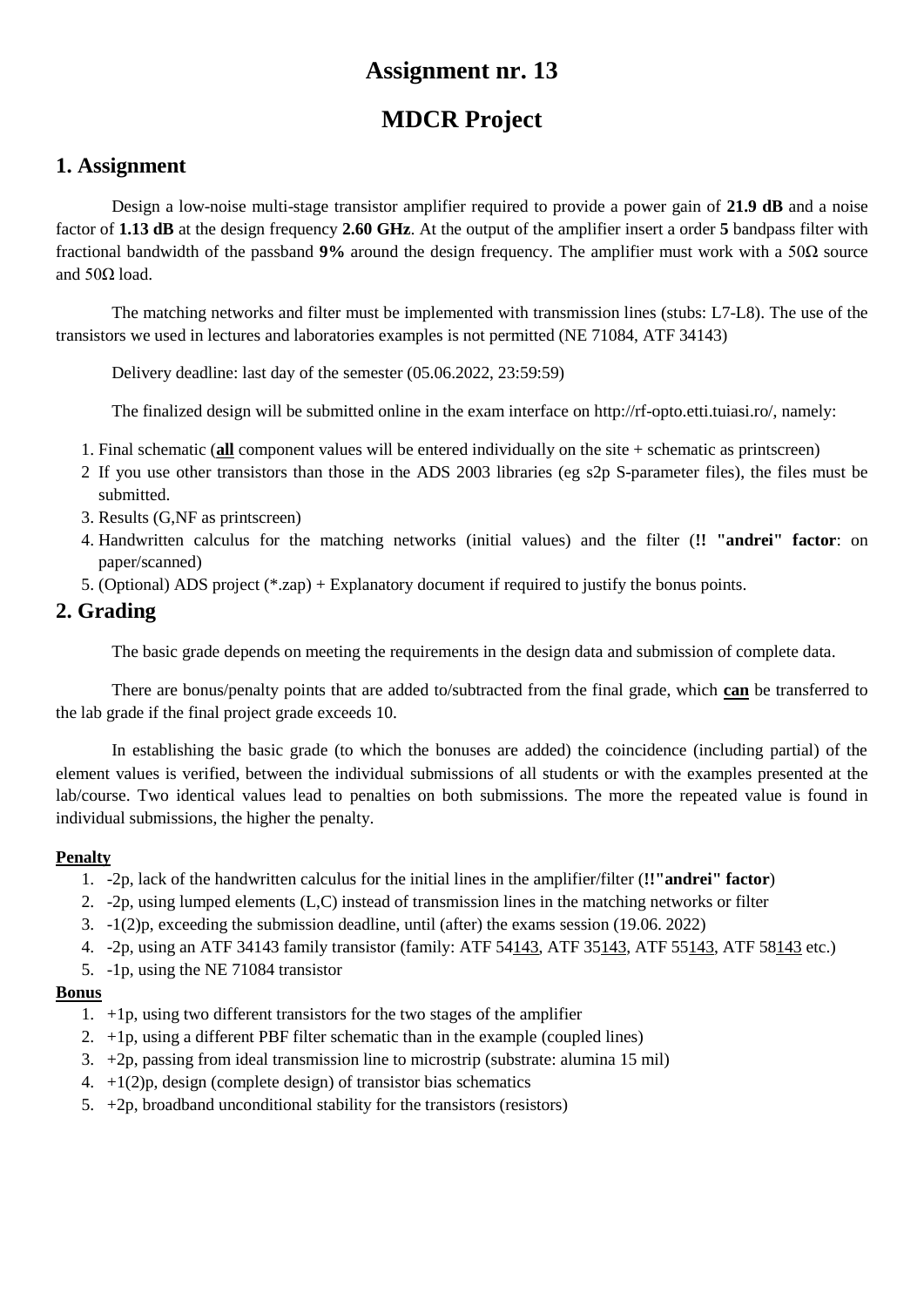# **MDCR Project**

## **1. Assignment**

Design a low-noise multi-stage transistor amplifier required to provide a power gain of **19.3 dB** and a noise factor of **1.31 dB** at the design frequency **4.65 GHz**. At the output of the amplifier insert a order **5** bandpass filter with fractional bandwidth of the passband **6%** around the design frequency. The amplifier must work with a 50Ω source and  $50Ω$  load.

The matching networks and filter must be implemented with transmission lines (stubs: L7-L8). The use of the transistors we used in lectures and laboratories examples is not permitted (NE 71084, ATF 34143)

Delivery deadline: last day of the semester (05.06.2022, 23:59:59)

The finalized design will be submitted online in the exam interface on http://rf-opto.etti.tuiasi.ro/, namely:

- 1. Final schematic (**all** component values will be entered individually on the site + schematic as printscreen)
- 2 If you use other transistors than those in the ADS 2003 libraries (eg s2p S-parameter files), the files must be submitted.
- 3. Results (G,NF as printscreen)
- 4. Handwritten calculus for the matching networks (initial values) and the filter (**!! "andrei" factor**: on paper/scanned)
- 5. (Optional) ADS project (\*.zap) + Explanatory document if required to justify the bonus points.

## **2. Grading**

The basic grade depends on meeting the requirements in the design data and submission of complete data.

There are bonus/penalty points that are added to/subtracted from the final grade, which **can** be transferred to the lab grade if the final project grade exceeds 10.

In establishing the basic grade (to which the bonuses are added) the coincidence (including partial) of the element values is verified, between the individual submissions of all students or with the examples presented at the lab/course. Two identical values lead to penalties on both submissions. The more the repeated value is found in individual submissions, the higher the penalty.

#### **Penalty**

- 1. -2p, lack of the handwritten calculus for the initial lines in the amplifier/filter (**!!"andrei" factor**)
- 2. -2p, using lumped elements (L,C) instead of transmission lines in the matching networks or filter
- 3. -1(2)p, exceeding the submission deadline, until (after) the exams session (19.06. 2022)
- 4. -2p, using an ATF 34143 family transistor (family: ATF 54143, ATF 35143, ATF 55143, ATF 58143 etc.)
- 5. -1p, using the NE 71084 transistor

- 1. +1p, using two different transistors for the two stages of the amplifier
- 2.  $+1p$ , using a different PBF filter schematic than in the example (coupled lines)
- 3. +2p, passing from ideal transmission line to microstrip (substrate: alumina 15 mil)
- 4.  $+1(2)p$ , design (complete design) of transistor bias schematics
- 5.  $+2p$ , broadband unconditional stability for the transistors (resistors)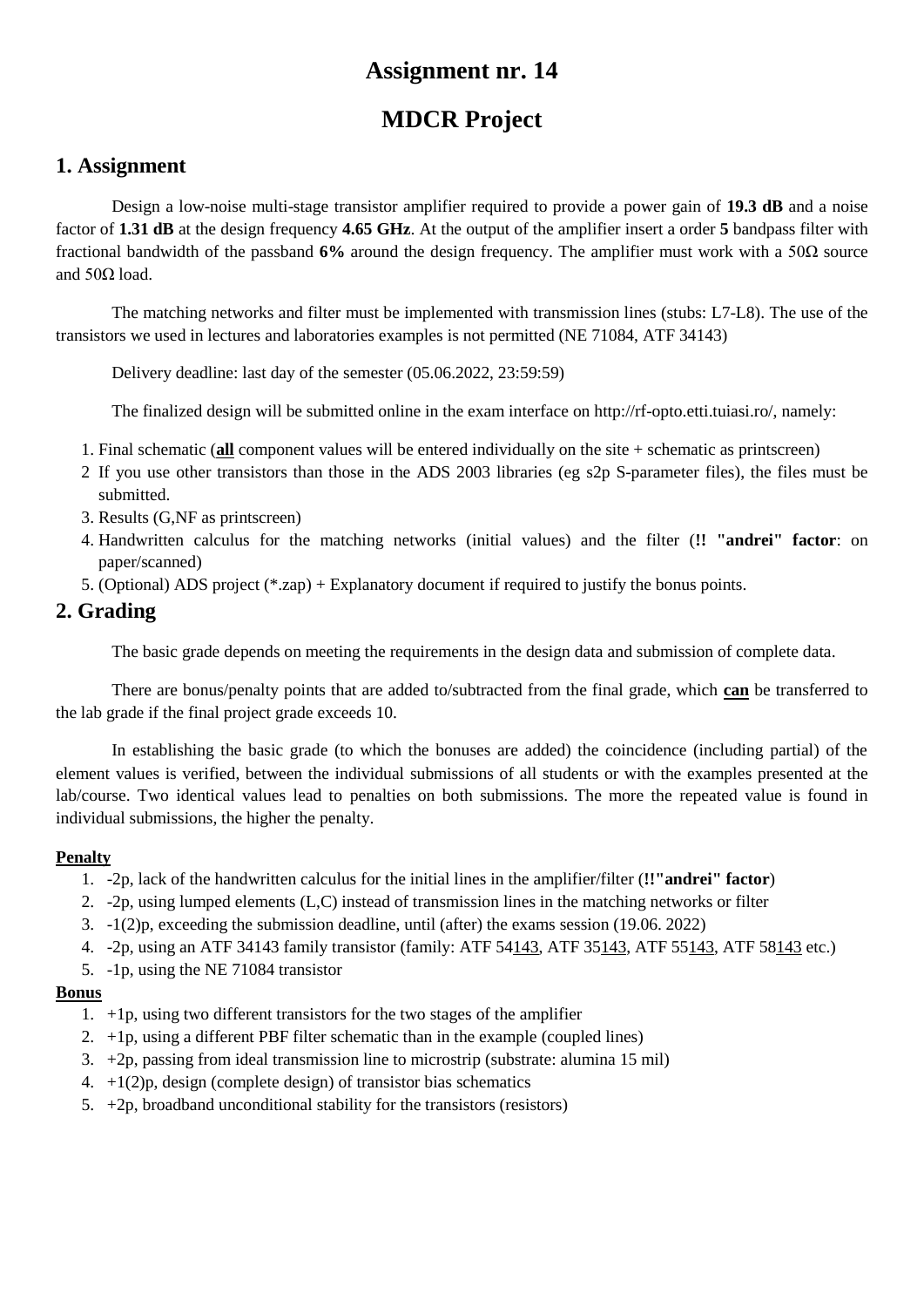# **MDCR Project**

## **1. Assignment**

Design a low-noise multi-stage transistor amplifier required to provide a power gain of **18.5 dB** and a noise factor of **1.23 dB** at the design frequency **4.85 GHz**. At the output of the amplifier insert a order **5** bandpass filter with fractional bandwidth of the passband **7%** around the design frequency. The amplifier must work with a 50Ω source and  $50Ω$  load.

The matching networks and filter must be implemented with transmission lines (stubs: L7-L8). The use of the transistors we used in lectures and laboratories examples is not permitted (NE 71084, ATF 34143)

Delivery deadline: last day of the semester (05.06.2022, 23:59:59)

The finalized design will be submitted online in the exam interface on http://rf-opto.etti.tuiasi.ro/, namely:

- 1. Final schematic (**all** component values will be entered individually on the site + schematic as printscreen)
- 2 If you use other transistors than those in the ADS 2003 libraries (eg s2p S-parameter files), the files must be submitted.
- 3. Results (G,NF as printscreen)
- 4. Handwritten calculus for the matching networks (initial values) and the filter (**!! "andrei" factor**: on paper/scanned)
- 5. (Optional) ADS project (\*.zap) + Explanatory document if required to justify the bonus points.

## **2. Grading**

The basic grade depends on meeting the requirements in the design data and submission of complete data.

There are bonus/penalty points that are added to/subtracted from the final grade, which **can** be transferred to the lab grade if the final project grade exceeds 10.

In establishing the basic grade (to which the bonuses are added) the coincidence (including partial) of the element values is verified, between the individual submissions of all students or with the examples presented at the lab/course. Two identical values lead to penalties on both submissions. The more the repeated value is found in individual submissions, the higher the penalty.

#### **Penalty**

- 1. -2p, lack of the handwritten calculus for the initial lines in the amplifier/filter (**!!"andrei" factor**)
- 2. -2p, using lumped elements (L,C) instead of transmission lines in the matching networks or filter
- 3. -1(2)p, exceeding the submission deadline, until (after) the exams session (19.06. 2022)
- 4. -2p, using an ATF 34143 family transistor (family: ATF 54143, ATF 35143, ATF 55143, ATF 58143 etc.)
- 5. -1p, using the NE 71084 transistor

- 1. +1p, using two different transistors for the two stages of the amplifier
- 2.  $+1p$ , using a different PBF filter schematic than in the example (coupled lines)
- 3. +2p, passing from ideal transmission line to microstrip (substrate: alumina 15 mil)
- 4.  $+1(2)p$ , design (complete design) of transistor bias schematics
- 5.  $+2p$ , broadband unconditional stability for the transistors (resistors)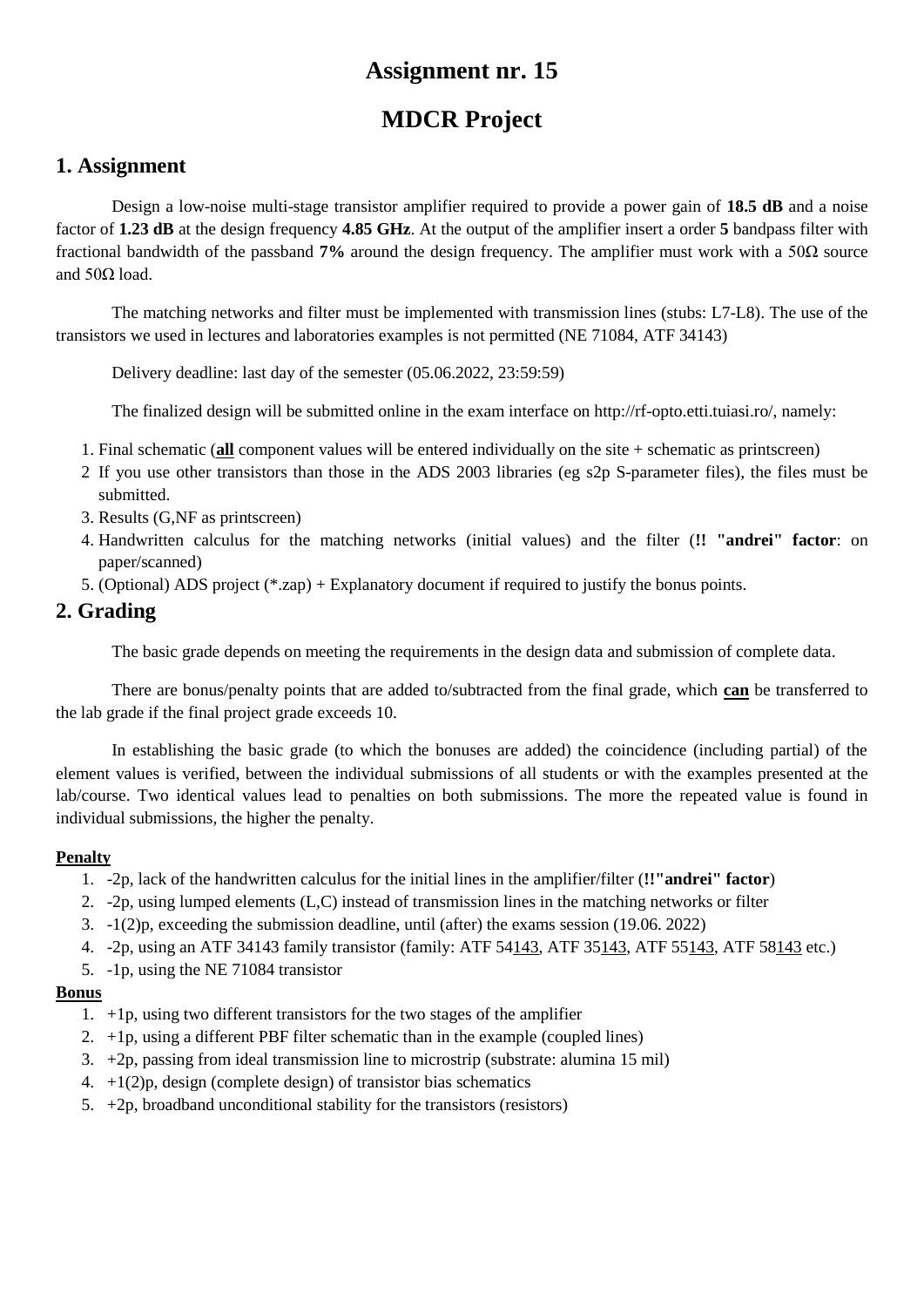# **MDCR Project**

## **1. Assignment**

Design a low-noise multi-stage transistor amplifier required to provide a power gain of **21.7 dB** and a noise factor of **1.23 dB** at the design frequency **2.80 GHz**. At the output of the amplifier insert a order **6** bandpass filter with fractional bandwidth of the passband **5%** around the design frequency. The amplifier must work with a 50Ω source and  $50Ω$  load.

The matching networks and filter must be implemented with transmission lines (stubs: L7-L8). The use of the transistors we used in lectures and laboratories examples is not permitted (NE 71084, ATF 34143)

Delivery deadline: last day of the semester (05.06.2022, 23:59:59)

The finalized design will be submitted online in the exam interface on http://rf-opto.etti.tuiasi.ro/, namely:

- 1. Final schematic (**all** component values will be entered individually on the site + schematic as printscreen)
- 2 If you use other transistors than those in the ADS 2003 libraries (eg s2p S-parameter files), the files must be submitted.
- 3. Results (G,NF as printscreen)
- 4. Handwritten calculus for the matching networks (initial values) and the filter (**!! "andrei" factor**: on paper/scanned)
- 5. (Optional) ADS project (\*.zap) + Explanatory document if required to justify the bonus points.

## **2. Grading**

The basic grade depends on meeting the requirements in the design data and submission of complete data.

There are bonus/penalty points that are added to/subtracted from the final grade, which **can** be transferred to the lab grade if the final project grade exceeds 10.

In establishing the basic grade (to which the bonuses are added) the coincidence (including partial) of the element values is verified, between the individual submissions of all students or with the examples presented at the lab/course. Two identical values lead to penalties on both submissions. The more the repeated value is found in individual submissions, the higher the penalty.

#### **Penalty**

- 1. -2p, lack of the handwritten calculus for the initial lines in the amplifier/filter (**!!"andrei" factor**)
- 2. -2p, using lumped elements (L,C) instead of transmission lines in the matching networks or filter
- 3. -1(2)p, exceeding the submission deadline, until (after) the exams session (19.06. 2022)
- 4. -2p, using an ATF 34143 family transistor (family: ATF 54143, ATF 35143, ATF 55143, ATF 58143 etc.)
- 5. -1p, using the NE 71084 transistor

- 1. +1p, using two different transistors for the two stages of the amplifier
- 2.  $+1p$ , using a different PBF filter schematic than in the example (coupled lines)
- 3. +2p, passing from ideal transmission line to microstrip (substrate: alumina 15 mil)
- 4.  $+1(2)p$ , design (complete design) of transistor bias schematics
- 5.  $+2p$ , broadband unconditional stability for the transistors (resistors)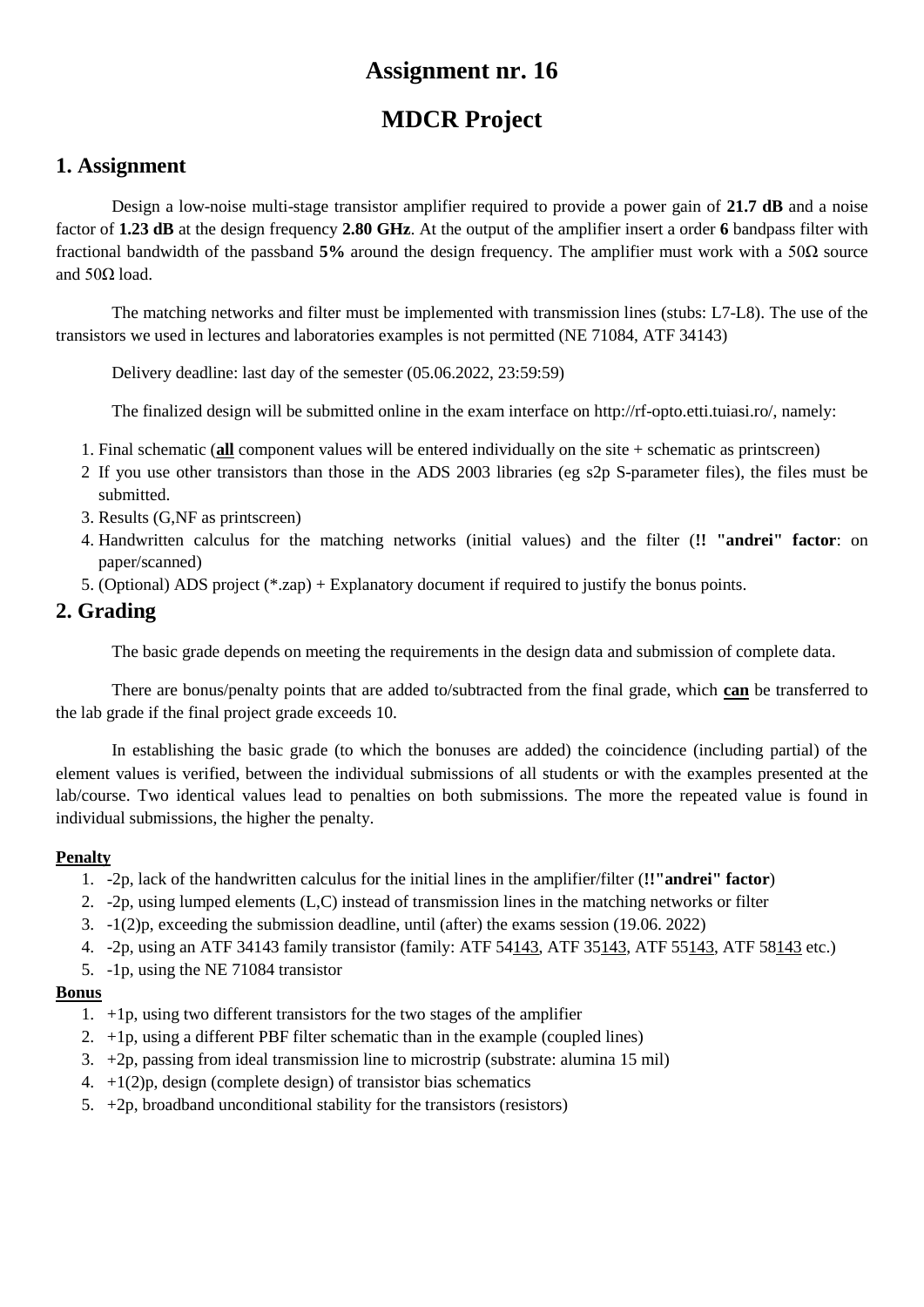# **MDCR Project**

## **1. Assignment**

Design a low-noise multi-stage transistor amplifier required to provide a power gain of **18.7 dB** and a noise factor of **1.27 dB** at the design frequency **4.75 GHz**. At the output of the amplifier insert a order **5** bandpass filter with fractional bandwidth of the passband **6%** around the design frequency. The amplifier must work with a 50Ω source and  $50Ω$  load.

The matching networks and filter must be implemented with transmission lines (stubs: L7-L8). The use of the transistors we used in lectures and laboratories examples is not permitted (NE 71084, ATF 34143)

Delivery deadline: last day of the semester (05.06.2022, 23:59:59)

The finalized design will be submitted online in the exam interface on http://rf-opto.etti.tuiasi.ro/, namely:

- 1. Final schematic (**all** component values will be entered individually on the site + schematic as printscreen)
- 2 If you use other transistors than those in the ADS 2003 libraries (eg s2p S-parameter files), the files must be submitted.
- 3. Results (G,NF as printscreen)
- 4. Handwritten calculus for the matching networks (initial values) and the filter (**!! "andrei" factor**: on paper/scanned)
- 5. (Optional) ADS project (\*.zap) + Explanatory document if required to justify the bonus points.

### **2. Grading**

The basic grade depends on meeting the requirements in the design data and submission of complete data.

There are bonus/penalty points that are added to/subtracted from the final grade, which **can** be transferred to the lab grade if the final project grade exceeds 10.

In establishing the basic grade (to which the bonuses are added) the coincidence (including partial) of the element values is verified, between the individual submissions of all students or with the examples presented at the lab/course. Two identical values lead to penalties on both submissions. The more the repeated value is found in individual submissions, the higher the penalty.

#### **Penalty**

- 1. -2p, lack of the handwritten calculus for the initial lines in the amplifier/filter (**!!"andrei" factor**)
- 2. -2p, using lumped elements (L,C) instead of transmission lines in the matching networks or filter
- 3. -1(2)p, exceeding the submission deadline, until (after) the exams session (19.06. 2022)
- 4. -2p, using an ATF 34143 family transistor (family: ATF 54143, ATF 35143, ATF 55143, ATF 58143 etc.)
- 5. -1p, using the NE 71084 transistor

- 1. +1p, using two different transistors for the two stages of the amplifier
- 2.  $+1p$ , using a different PBF filter schematic than in the example (coupled lines)
- 3. +2p, passing from ideal transmission line to microstrip (substrate: alumina 15 mil)
- 4.  $+1(2)p$ , design (complete design) of transistor bias schematics
- 5.  $+2p$ , broadband unconditional stability for the transistors (resistors)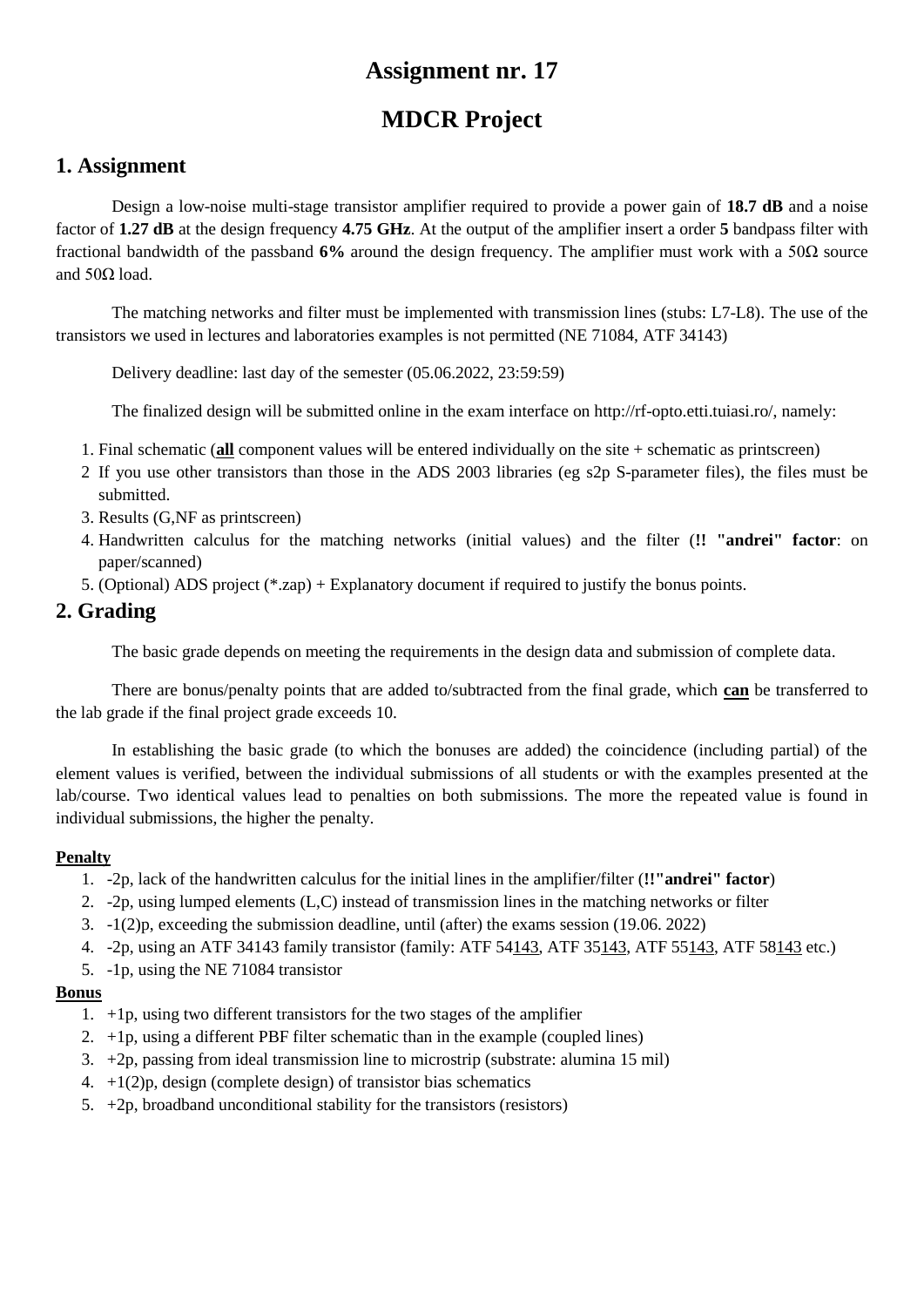# **MDCR Project**

## **1. Assignment**

Design a low-noise multi-stage transistor amplifier required to provide a power gain of **22.6 dB** and a noise factor of **1.13 dB** at the design frequency **1.80 GHz**. At the output of the amplifier insert a order **5** bandpass filter with fractional bandwidth of the passband **6%** around the design frequency. The amplifier must work with a 50Ω source and  $50Ω$  load.

The matching networks and filter must be implemented with transmission lines (stubs: L7-L8). The use of the transistors we used in lectures and laboratories examples is not permitted (NE 71084, ATF 34143)

Delivery deadline: last day of the semester (05.06.2022, 23:59:59)

The finalized design will be submitted online in the exam interface on http://rf-opto.etti.tuiasi.ro/, namely:

- 1. Final schematic (**all** component values will be entered individually on the site + schematic as printscreen)
- 2 If you use other transistors than those in the ADS 2003 libraries (eg s2p S-parameter files), the files must be submitted.
- 3. Results (G,NF as printscreen)
- 4. Handwritten calculus for the matching networks (initial values) and the filter (**!! "andrei" factor**: on paper/scanned)
- 5. (Optional) ADS project (\*.zap) + Explanatory document if required to justify the bonus points.

### **2. Grading**

The basic grade depends on meeting the requirements in the design data and submission of complete data.

There are bonus/penalty points that are added to/subtracted from the final grade, which **can** be transferred to the lab grade if the final project grade exceeds 10.

In establishing the basic grade (to which the bonuses are added) the coincidence (including partial) of the element values is verified, between the individual submissions of all students or with the examples presented at the lab/course. Two identical values lead to penalties on both submissions. The more the repeated value is found in individual submissions, the higher the penalty.

#### **Penalty**

- 1. -2p, lack of the handwritten calculus for the initial lines in the amplifier/filter (**!!"andrei" factor**)
- 2. -2p, using lumped elements (L,C) instead of transmission lines in the matching networks or filter
- 3. -1(2)p, exceeding the submission deadline, until (after) the exams session (19.06. 2022)
- 4. -2p, using an ATF 34143 family transistor (family: ATF 54143, ATF 35143, ATF 55143, ATF 58143 etc.)
- 5. -1p, using the NE 71084 transistor

- 1. +1p, using two different transistors for the two stages of the amplifier
- 2.  $+1p$ , using a different PBF filter schematic than in the example (coupled lines)
- 3. +2p, passing from ideal transmission line to microstrip (substrate: alumina 15 mil)
- 4.  $+1(2)p$ , design (complete design) of transistor bias schematics
- 5.  $+2p$ , broadband unconditional stability for the transistors (resistors)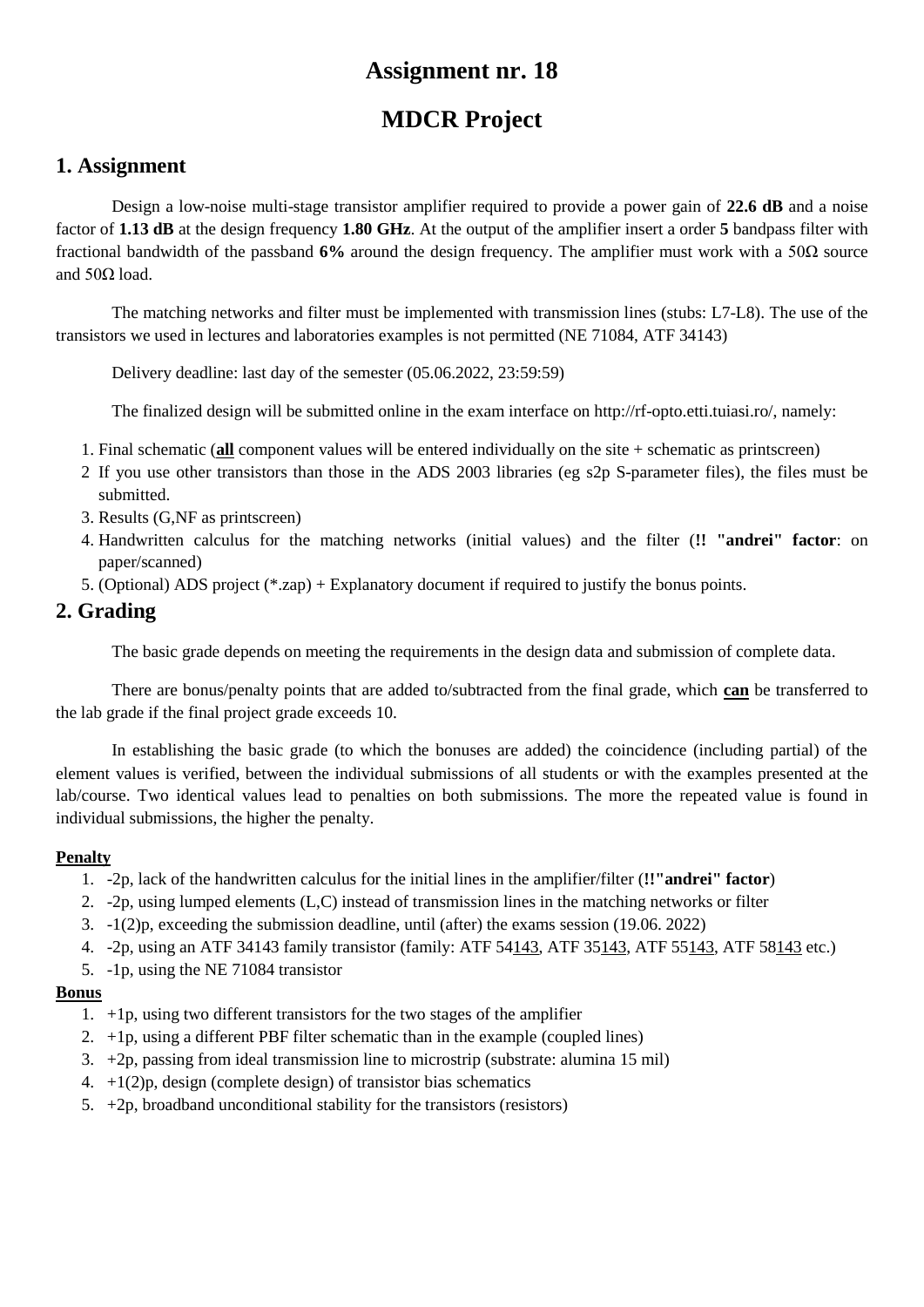# **MDCR Project**

## **1. Assignment**

Design a low-noise multi-stage transistor amplifier required to provide a power gain of **21.7 dB** and a noise factor of **1.19 dB** at the design frequency **2.95 GHz**. At the output of the amplifier insert a order **5** bandpass filter with fractional bandwidth of the passband **6%** around the design frequency. The amplifier must work with a 50Ω source and  $50Ω$  load.

The matching networks and filter must be implemented with transmission lines (stubs: L7-L8). The use of the transistors we used in lectures and laboratories examples is not permitted (NE 71084, ATF 34143)

Delivery deadline: last day of the semester (05.06.2022, 23:59:59)

The finalized design will be submitted online in the exam interface on http://rf-opto.etti.tuiasi.ro/, namely:

- 1. Final schematic (**all** component values will be entered individually on the site + schematic as printscreen)
- 2 If you use other transistors than those in the ADS 2003 libraries (eg s2p S-parameter files), the files must be submitted.
- 3. Results (G,NF as printscreen)
- 4. Handwritten calculus for the matching networks (initial values) and the filter (**!! "andrei" factor**: on paper/scanned)
- 5. (Optional) ADS project (\*.zap) + Explanatory document if required to justify the bonus points.

### **2. Grading**

The basic grade depends on meeting the requirements in the design data and submission of complete data.

There are bonus/penalty points that are added to/subtracted from the final grade, which **can** be transferred to the lab grade if the final project grade exceeds 10.

In establishing the basic grade (to which the bonuses are added) the coincidence (including partial) of the element values is verified, between the individual submissions of all students or with the examples presented at the lab/course. Two identical values lead to penalties on both submissions. The more the repeated value is found in individual submissions, the higher the penalty.

#### **Penalty**

- 1. -2p, lack of the handwritten calculus for the initial lines in the amplifier/filter (**!!"andrei" factor**)
- 2. -2p, using lumped elements (L,C) instead of transmission lines in the matching networks or filter
- 3. -1(2)p, exceeding the submission deadline, until (after) the exams session (19.06. 2022)
- 4. -2p, using an ATF 34143 family transistor (family: ATF 54143, ATF 35143, ATF 55143, ATF 58143 etc.)
- 5. -1p, using the NE 71084 transistor

- 1. +1p, using two different transistors for the two stages of the amplifier
- 2.  $+1p$ , using a different PBF filter schematic than in the example (coupled lines)
- 3. +2p, passing from ideal transmission line to microstrip (substrate: alumina 15 mil)
- 4.  $+1(2)p$ , design (complete design) of transistor bias schematics
- 5.  $+2p$ , broadband unconditional stability for the transistors (resistors)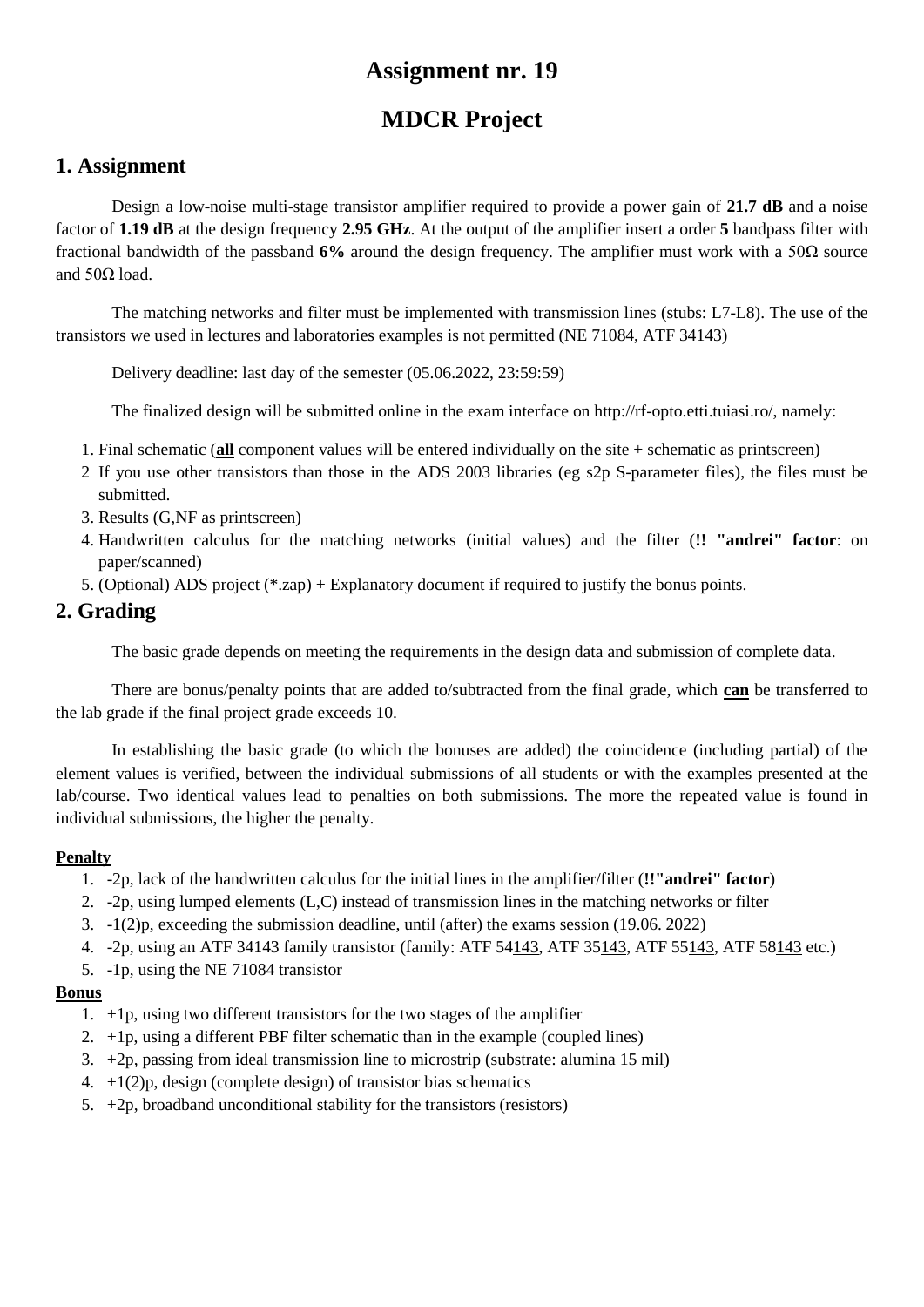# **MDCR Project**

## **1. Assignment**

Design a low-noise multi-stage transistor amplifier required to provide a power gain of **18.5 dB** and a noise factor of **1.33 dB** at the design frequency **4.05 GHz**. At the output of the amplifier insert a order **6** bandpass filter with fractional bandwidth of the passband **6%** around the design frequency. The amplifier must work with a 50Ω source and  $50Ω$  load.

The matching networks and filter must be implemented with transmission lines (stubs: L7-L8). The use of the transistors we used in lectures and laboratories examples is not permitted (NE 71084, ATF 34143)

Delivery deadline: last day of the semester (05.06.2022, 23:59:59)

The finalized design will be submitted online in the exam interface on http://rf-opto.etti.tuiasi.ro/, namely:

- 1. Final schematic (**all** component values will be entered individually on the site + schematic as printscreen)
- 2 If you use other transistors than those in the ADS 2003 libraries (eg s2p S-parameter files), the files must be submitted.
- 3. Results (G,NF as printscreen)
- 4. Handwritten calculus for the matching networks (initial values) and the filter (**!! "andrei" factor**: on paper/scanned)
- 5. (Optional) ADS project (\*.zap) + Explanatory document if required to justify the bonus points.

### **2. Grading**

The basic grade depends on meeting the requirements in the design data and submission of complete data.

There are bonus/penalty points that are added to/subtracted from the final grade, which **can** be transferred to the lab grade if the final project grade exceeds 10.

In establishing the basic grade (to which the bonuses are added) the coincidence (including partial) of the element values is verified, between the individual submissions of all students or with the examples presented at the lab/course. Two identical values lead to penalties on both submissions. The more the repeated value is found in individual submissions, the higher the penalty.

#### **Penalty**

- 1. -2p, lack of the handwritten calculus for the initial lines in the amplifier/filter (**!!"andrei" factor**)
- 2. -2p, using lumped elements (L,C) instead of transmission lines in the matching networks or filter
- 3. -1(2)p, exceeding the submission deadline, until (after) the exams session (19.06. 2022)
- 4. -2p, using an ATF 34143 family transistor (family: ATF 54143, ATF 35143, ATF 55143, ATF 58143 etc.)
- 5. -1p, using the NE 71084 transistor

- 1. +1p, using two different transistors for the two stages of the amplifier
- 2.  $+1p$ , using a different PBF filter schematic than in the example (coupled lines)
- 3. +2p, passing from ideal transmission line to microstrip (substrate: alumina 15 mil)
- 4.  $+1(2)p$ , design (complete design) of transistor bias schematics
- 5.  $+2p$ , broadband unconditional stability for the transistors (resistors)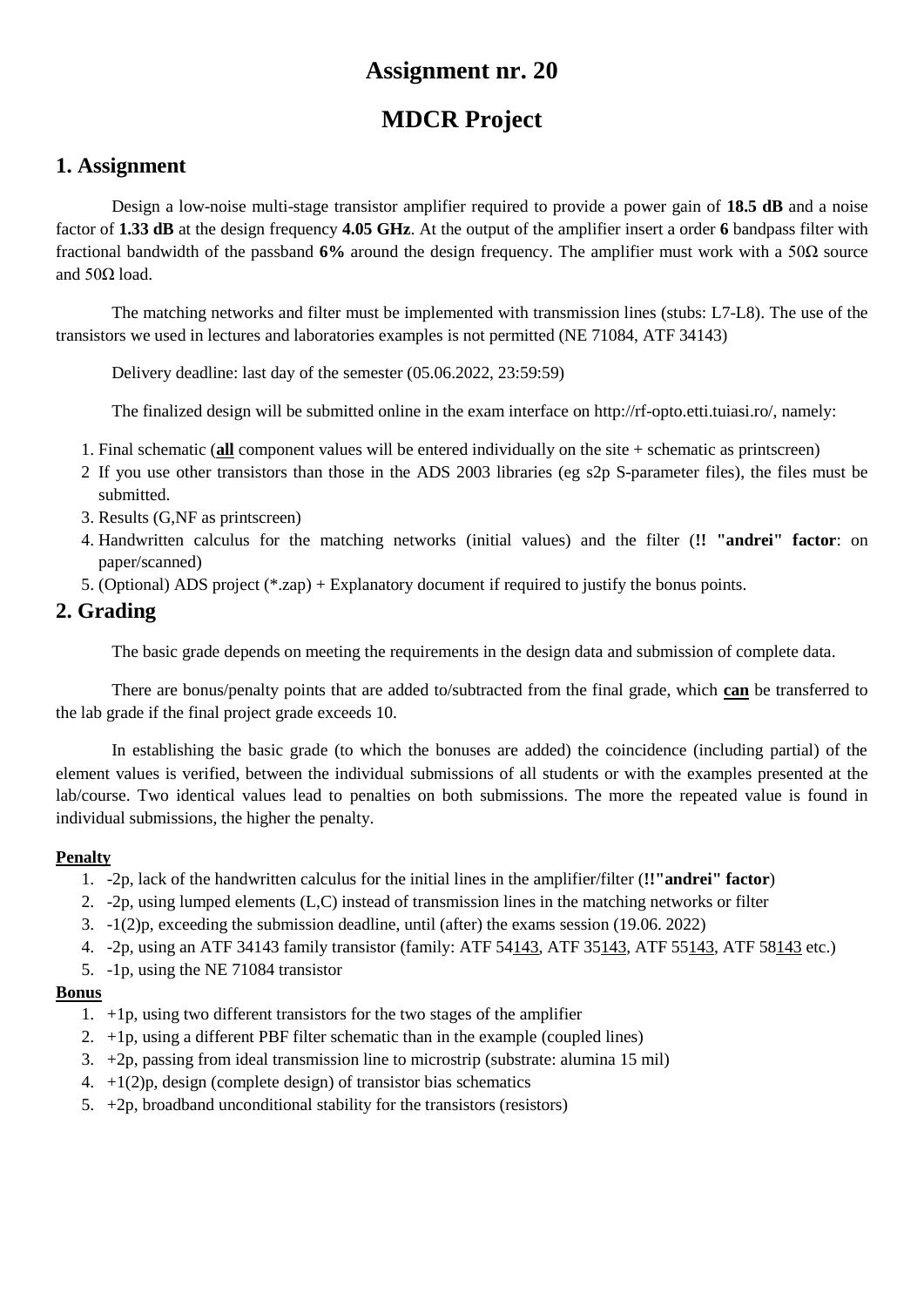# **MDCR Project**

## **1. Assignment**

Design a low-noise multi-stage transistor amplifier required to provide a power gain of **21.4 dB** and a noise factor of **1.24 dB** at the design frequency **3.40 GHz**. At the output of the amplifier insert a order **5** bandpass filter with fractional bandwidth of the passband **9%** around the design frequency. The amplifier must work with a 50Ω source and  $50Ω$  load.

The matching networks and filter must be implemented with transmission lines (stubs: L7-L8). The use of the transistors we used in lectures and laboratories examples is not permitted (NE 71084, ATF 34143)

Delivery deadline: last day of the semester (05.06.2022, 23:59:59)

The finalized design will be submitted online in the exam interface on http://rf-opto.etti.tuiasi.ro/, namely:

- 1. Final schematic (**all** component values will be entered individually on the site + schematic as printscreen)
- 2 If you use other transistors than those in the ADS 2003 libraries (eg s2p S-parameter files), the files must be submitted.
- 3. Results (G,NF as printscreen)
- 4. Handwritten calculus for the matching networks (initial values) and the filter (**!! "andrei" factor**: on paper/scanned)
- 5. (Optional) ADS project (\*.zap) + Explanatory document if required to justify the bonus points.

### **2. Grading**

The basic grade depends on meeting the requirements in the design data and submission of complete data.

There are bonus/penalty points that are added to/subtracted from the final grade, which **can** be transferred to the lab grade if the final project grade exceeds 10.

In establishing the basic grade (to which the bonuses are added) the coincidence (including partial) of the element values is verified, between the individual submissions of all students or with the examples presented at the lab/course. Two identical values lead to penalties on both submissions. The more the repeated value is found in individual submissions, the higher the penalty.

#### **Penalty**

- 1. -2p, lack of the handwritten calculus for the initial lines in the amplifier/filter (**!!"andrei" factor**)
- 2. -2p, using lumped elements (L,C) instead of transmission lines in the matching networks or filter
- 3. -1(2)p, exceeding the submission deadline, until (after) the exams session (19.06. 2022)
- 4. -2p, using an ATF 34143 family transistor (family: ATF 54143, ATF 35143, ATF 55143, ATF 58143 etc.)
- 5. -1p, using the NE 71084 transistor

- 1. +1p, using two different transistors for the two stages of the amplifier
- 2.  $+1p$ , using a different PBF filter schematic than in the example (coupled lines)
- 3. +2p, passing from ideal transmission line to microstrip (substrate: alumina 15 mil)
- 4.  $+1(2)p$ , design (complete design) of transistor bias schematics
- 5.  $+2p$ , broadband unconditional stability for the transistors (resistors)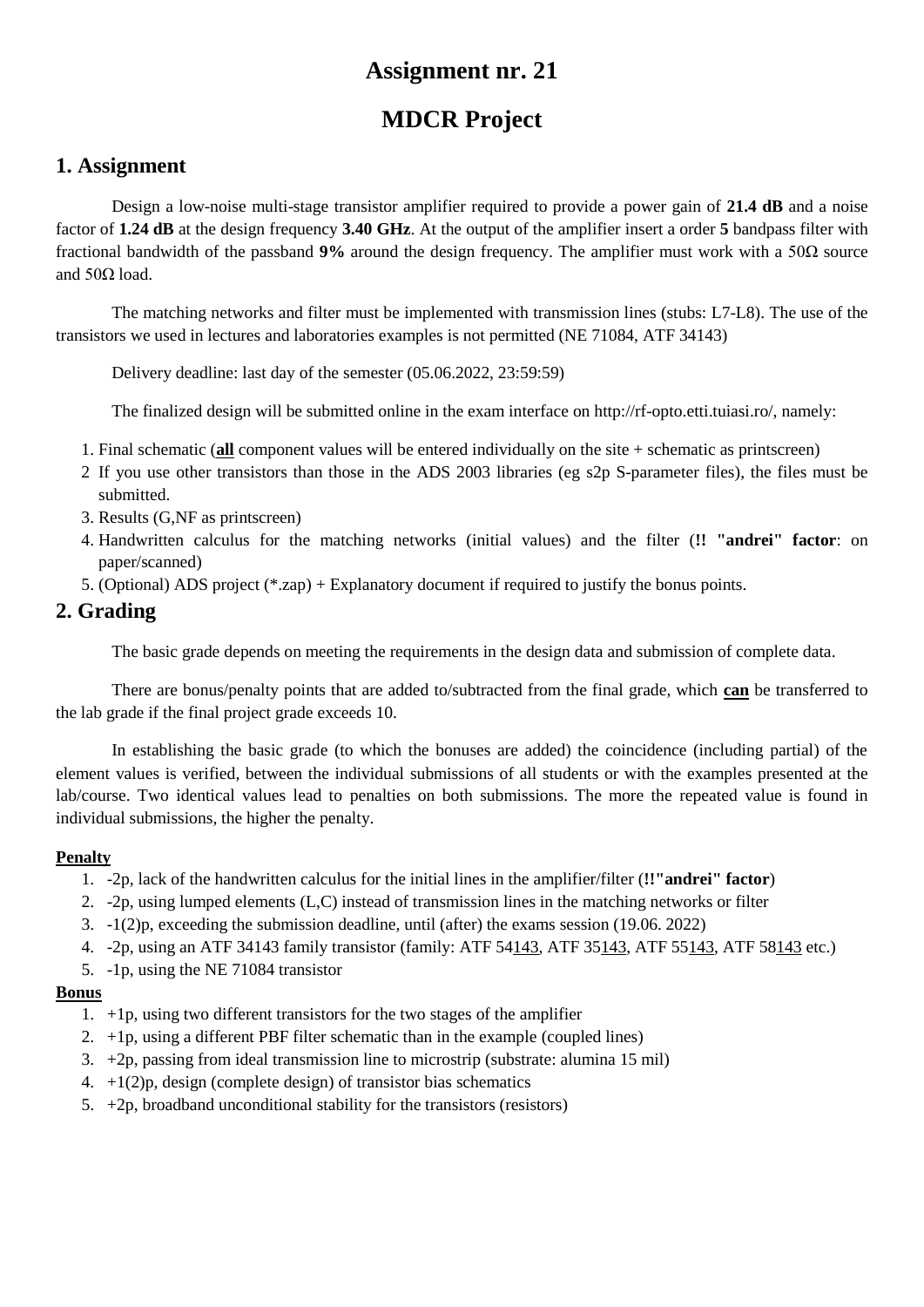# **MDCR Project**

## **1. Assignment**

Design a low-noise multi-stage transistor amplifier required to provide a power gain of **23.3 dB** and a noise factor of **1.29 dB** at the design frequency **1.45 GHz**. At the output of the amplifier insert a order **6** bandpass filter with fractional bandwidth of the passband **5%** around the design frequency. The amplifier must work with a 50Ω source and  $50Ω$  load.

The matching networks and filter must be implemented with transmission lines (stubs: L7-L8). The use of the transistors we used in lectures and laboratories examples is not permitted (NE 71084, ATF 34143)

Delivery deadline: last day of the semester (05.06.2022, 23:59:59)

The finalized design will be submitted online in the exam interface on http://rf-opto.etti.tuiasi.ro/, namely:

- 1. Final schematic (**all** component values will be entered individually on the site + schematic as printscreen)
- 2 If you use other transistors than those in the ADS 2003 libraries (eg s2p S-parameter files), the files must be submitted.
- 3. Results (G,NF as printscreen)
- 4. Handwritten calculus for the matching networks (initial values) and the filter (**!! "andrei" factor**: on paper/scanned)
- 5. (Optional) ADS project (\*.zap) + Explanatory document if required to justify the bonus points.

### **2. Grading**

The basic grade depends on meeting the requirements in the design data and submission of complete data.

There are bonus/penalty points that are added to/subtracted from the final grade, which **can** be transferred to the lab grade if the final project grade exceeds 10.

In establishing the basic grade (to which the bonuses are added) the coincidence (including partial) of the element values is verified, between the individual submissions of all students or with the examples presented at the lab/course. Two identical values lead to penalties on both submissions. The more the repeated value is found in individual submissions, the higher the penalty.

#### **Penalty**

- 1. -2p, lack of the handwritten calculus for the initial lines in the amplifier/filter (**!!"andrei" factor**)
- 2. -2p, using lumped elements (L,C) instead of transmission lines in the matching networks or filter
- 3. -1(2)p, exceeding the submission deadline, until (after) the exams session (19.06. 2022)
- 4. -2p, using an ATF 34143 family transistor (family: ATF 54143, ATF 35143, ATF 55143, ATF 58143 etc.)
- 5. -1p, using the NE 71084 transistor

- 1. +1p, using two different transistors for the two stages of the amplifier
- 2.  $+1p$ , using a different PBF filter schematic than in the example (coupled lines)
- 3. +2p, passing from ideal transmission line to microstrip (substrate: alumina 15 mil)
- 4.  $+1(2)p$ , design (complete design) of transistor bias schematics
- 5.  $+2p$ , broadband unconditional stability for the transistors (resistors)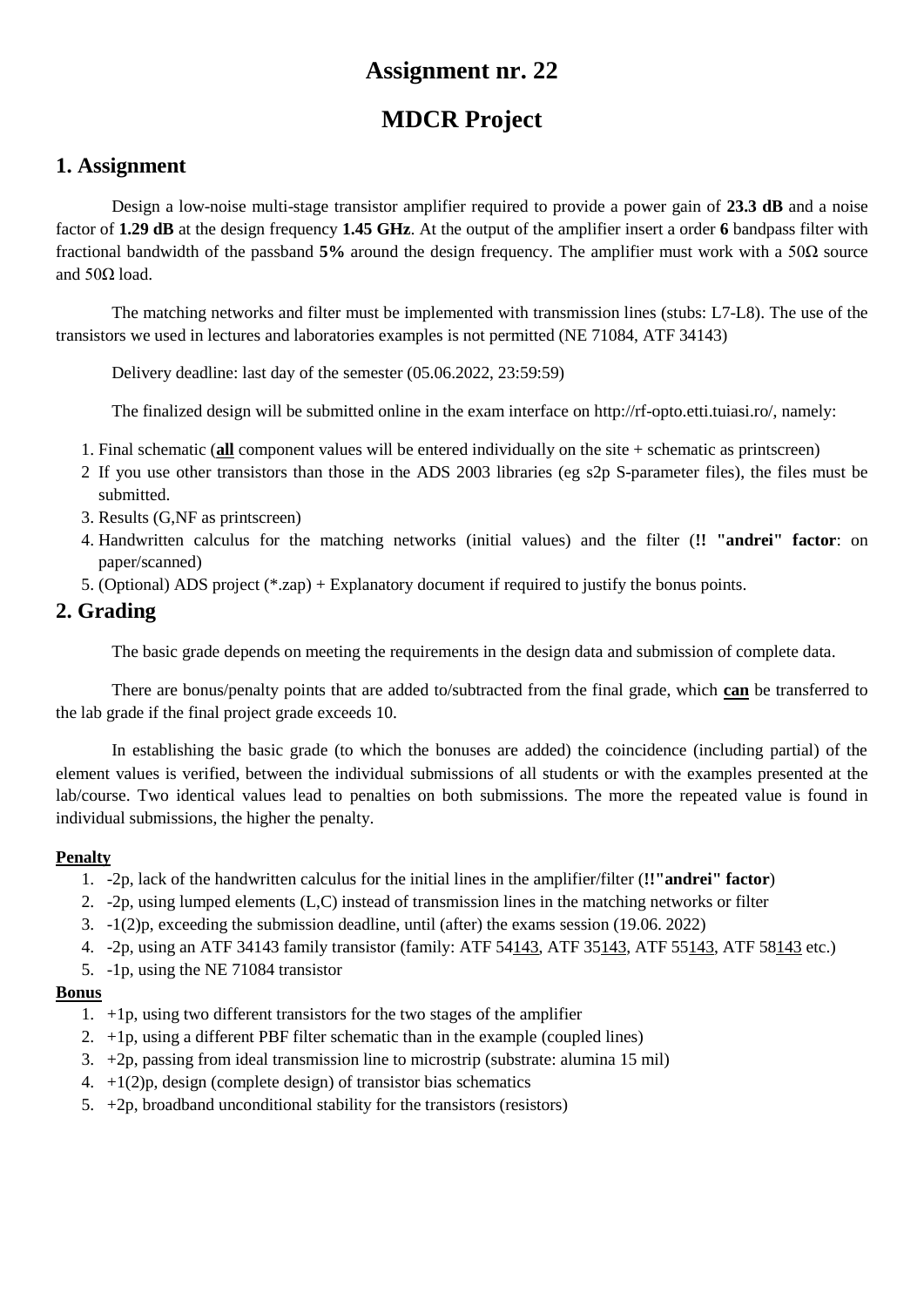# **MDCR Project**

## **1. Assignment**

Design a low-noise multi-stage transistor amplifier required to provide a power gain of **21.3 dB** and a noise factor of **1.45 dB** at the design frequency **3.75 GHz**. At the output of the amplifier insert a order **5** bandpass filter with fractional bandwidth of the passband **9%** around the design frequency. The amplifier must work with a 50Ω source and  $50Ω$  load.

The matching networks and filter must be implemented with transmission lines (stubs: L7-L8). The use of the transistors we used in lectures and laboratories examples is not permitted (NE 71084, ATF 34143)

Delivery deadline: last day of the semester (05.06.2022, 23:59:59)

The finalized design will be submitted online in the exam interface on http://rf-opto.etti.tuiasi.ro/, namely:

- 1. Final schematic (**all** component values will be entered individually on the site + schematic as printscreen)
- 2 If you use other transistors than those in the ADS 2003 libraries (eg s2p S-parameter files), the files must be submitted.
- 3. Results (G,NF as printscreen)
- 4. Handwritten calculus for the matching networks (initial values) and the filter (**!! "andrei" factor**: on paper/scanned)
- 5. (Optional) ADS project (\*.zap) + Explanatory document if required to justify the bonus points.

### **2. Grading**

The basic grade depends on meeting the requirements in the design data and submission of complete data.

There are bonus/penalty points that are added to/subtracted from the final grade, which **can** be transferred to the lab grade if the final project grade exceeds 10.

In establishing the basic grade (to which the bonuses are added) the coincidence (including partial) of the element values is verified, between the individual submissions of all students or with the examples presented at the lab/course. Two identical values lead to penalties on both submissions. The more the repeated value is found in individual submissions, the higher the penalty.

#### **Penalty**

- 1. -2p, lack of the handwritten calculus for the initial lines in the amplifier/filter (**!!"andrei" factor**)
- 2. -2p, using lumped elements (L,C) instead of transmission lines in the matching networks or filter
- 3. -1(2)p, exceeding the submission deadline, until (after) the exams session (19.06. 2022)
- 4. -2p, using an ATF 34143 family transistor (family: ATF 54143, ATF 35143, ATF 55143, ATF 58143 etc.)
- 5. -1p, using the NE 71084 transistor

- 1. +1p, using two different transistors for the two stages of the amplifier
- 2.  $+1p$ , using a different PBF filter schematic than in the example (coupled lines)
- 3. +2p, passing from ideal transmission line to microstrip (substrate: alumina 15 mil)
- 4.  $+1(2)p$ , design (complete design) of transistor bias schematics
- 5.  $+2p$ , broadband unconditional stability for the transistors (resistors)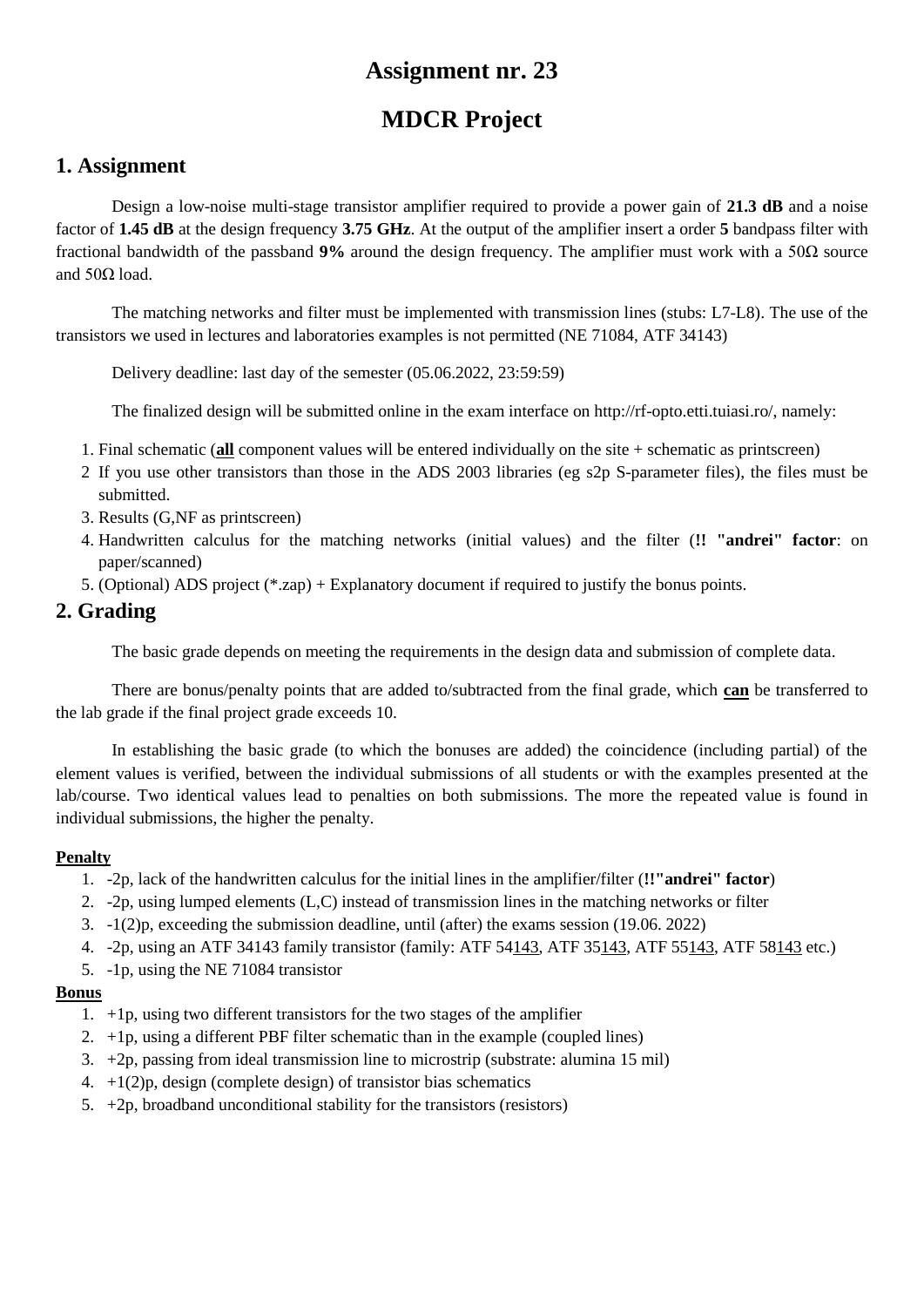# **MDCR Project**

## **1. Assignment**

Design a low-noise multi-stage transistor amplifier required to provide a power gain of **18.7 dB** and a noise factor of **1.45 dB** at the design frequency **4.55 GHz**. At the output of the amplifier insert a order **5** bandpass filter with fractional bandwidth of the passband **7%** around the design frequency. The amplifier must work with a 50Ω source and  $50Ω$  load.

The matching networks and filter must be implemented with transmission lines (stubs: L7-L8). The use of the transistors we used in lectures and laboratories examples is not permitted (NE 71084, ATF 34143)

Delivery deadline: last day of the semester (05.06.2022, 23:59:59)

The finalized design will be submitted online in the exam interface on http://rf-opto.etti.tuiasi.ro/, namely:

- 1. Final schematic (**all** component values will be entered individually on the site + schematic as printscreen)
- 2 If you use other transistors than those in the ADS 2003 libraries (eg s2p S-parameter files), the files must be submitted.
- 3. Results (G,NF as printscreen)
- 4. Handwritten calculus for the matching networks (initial values) and the filter (**!! "andrei" factor**: on paper/scanned)
- 5. (Optional) ADS project (\*.zap) + Explanatory document if required to justify the bonus points.

### **2. Grading**

The basic grade depends on meeting the requirements in the design data and submission of complete data.

There are bonus/penalty points that are added to/subtracted from the final grade, which **can** be transferred to the lab grade if the final project grade exceeds 10.

In establishing the basic grade (to which the bonuses are added) the coincidence (including partial) of the element values is verified, between the individual submissions of all students or with the examples presented at the lab/course. Two identical values lead to penalties on both submissions. The more the repeated value is found in individual submissions, the higher the penalty.

#### **Penalty**

- 1. -2p, lack of the handwritten calculus for the initial lines in the amplifier/filter (**!!"andrei" factor**)
- 2. -2p, using lumped elements (L,C) instead of transmission lines in the matching networks or filter
- 3. -1(2)p, exceeding the submission deadline, until (after) the exams session (19.06. 2022)
- 4. -2p, using an ATF 34143 family transistor (family: ATF 54143, ATF 35143, ATF 55143, ATF 58143 etc.)
- 5. -1p, using the NE 71084 transistor

- 1. +1p, using two different transistors for the two stages of the amplifier
- 2.  $+1p$ , using a different PBF filter schematic than in the example (coupled lines)
- 3. +2p, passing from ideal transmission line to microstrip (substrate: alumina 15 mil)
- 4.  $+1(2)p$ , design (complete design) of transistor bias schematics
- 5.  $+2p$ , broadband unconditional stability for the transistors (resistors)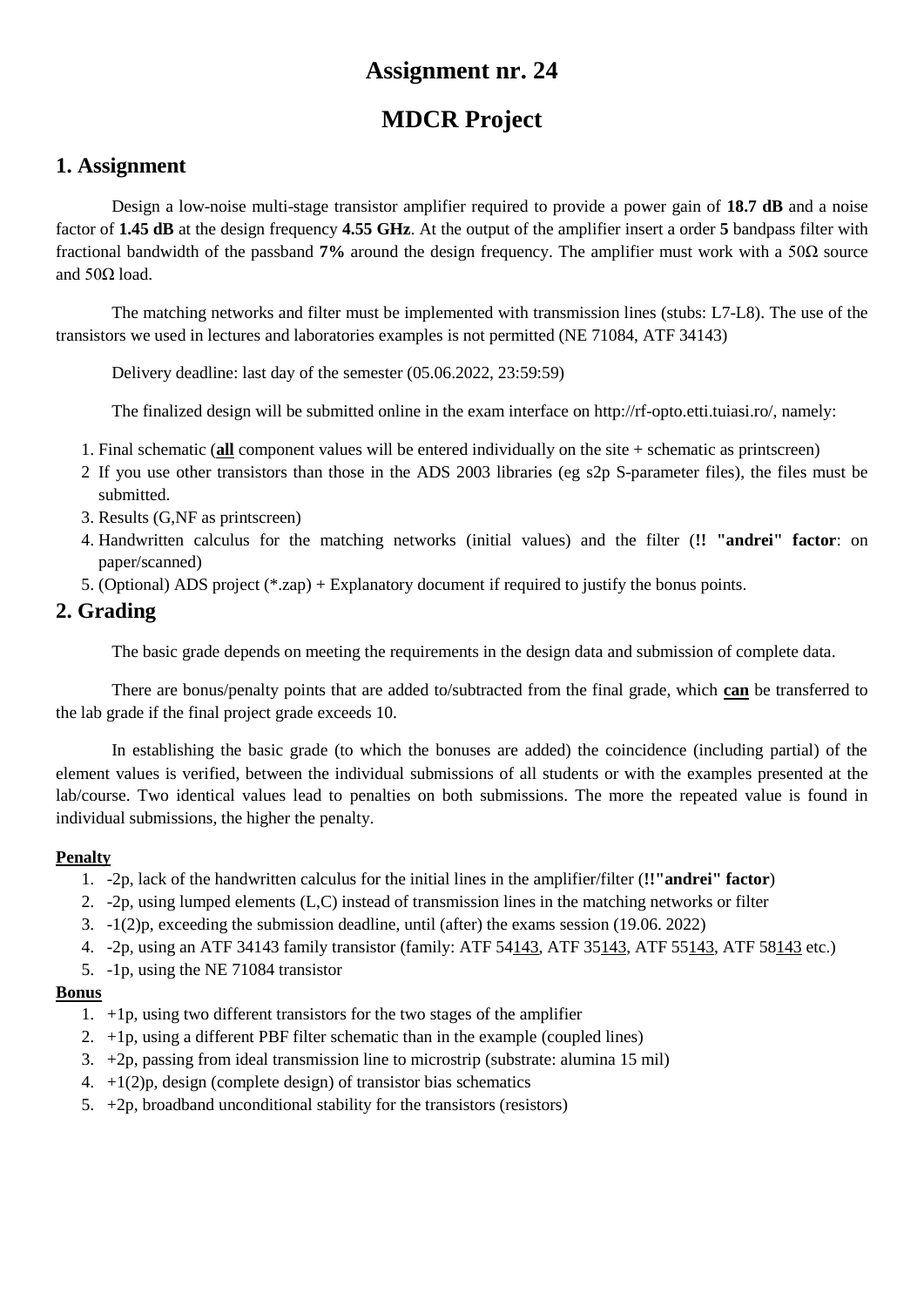# **MDCR Project**

### **1. Assignment**

Design a low-noise multi-stage transistor amplifier required to provide a power gain of **20.9 dB** and a noise factor of **1.21 dB** at the design frequency **2.95 GHz**. At the output of the amplifier insert a order **5** bandpass filter with fractional bandwidth of the passband **9%** around the design frequency. The amplifier must work with a 50Ω source and  $50Ω$  load.

The matching networks and filter must be implemented with transmission lines (stubs: L7-L8). The use of the transistors we used in lectures and laboratories examples is not permitted (NE 71084, ATF 34143)

Delivery deadline: last day of the semester (05.06.2022, 23:59:59)

The finalized design will be submitted online in the exam interface on http://rf-opto.etti.tuiasi.ro/, namely:

- 1. Final schematic (**all** component values will be entered individually on the site + schematic as printscreen)
- 2 If you use other transistors than those in the ADS 2003 libraries (eg s2p S-parameter files), the files must be submitted.
- 3. Results (G,NF as printscreen)
- 4. Handwritten calculus for the matching networks (initial values) and the filter (**!! "andrei" factor**: on paper/scanned)
- 5. (Optional) ADS project (\*.zap) + Explanatory document if required to justify the bonus points.

### **2. Grading**

The basic grade depends on meeting the requirements in the design data and submission of complete data.

There are bonus/penalty points that are added to/subtracted from the final grade, which **can** be transferred to the lab grade if the final project grade exceeds 10.

In establishing the basic grade (to which the bonuses are added) the coincidence (including partial) of the element values is verified, between the individual submissions of all students or with the examples presented at the lab/course. Two identical values lead to penalties on both submissions. The more the repeated value is found in individual submissions, the higher the penalty.

#### **Penalty**

- 1. -2p, lack of the handwritten calculus for the initial lines in the amplifier/filter (**!!"andrei" factor**)
- 2. -2p, using lumped elements (L,C) instead of transmission lines in the matching networks or filter
- 3. -1(2)p, exceeding the submission deadline, until (after) the exams session (19.06. 2022)
- 4. -2p, using an ATF 34143 family transistor (family: ATF 54143, ATF 35143, ATF 55143, ATF 58143 etc.)
- 5. -1p, using the NE 71084 transistor

- 1. +1p, using two different transistors for the two stages of the amplifier
- 2.  $+1p$ , using a different PBF filter schematic than in the example (coupled lines)
- 3. +2p, passing from ideal transmission line to microstrip (substrate: alumina 15 mil)
- 4.  $+1(2)p$ , design (complete design) of transistor bias schematics
- 5.  $+2p$ , broadband unconditional stability for the transistors (resistors)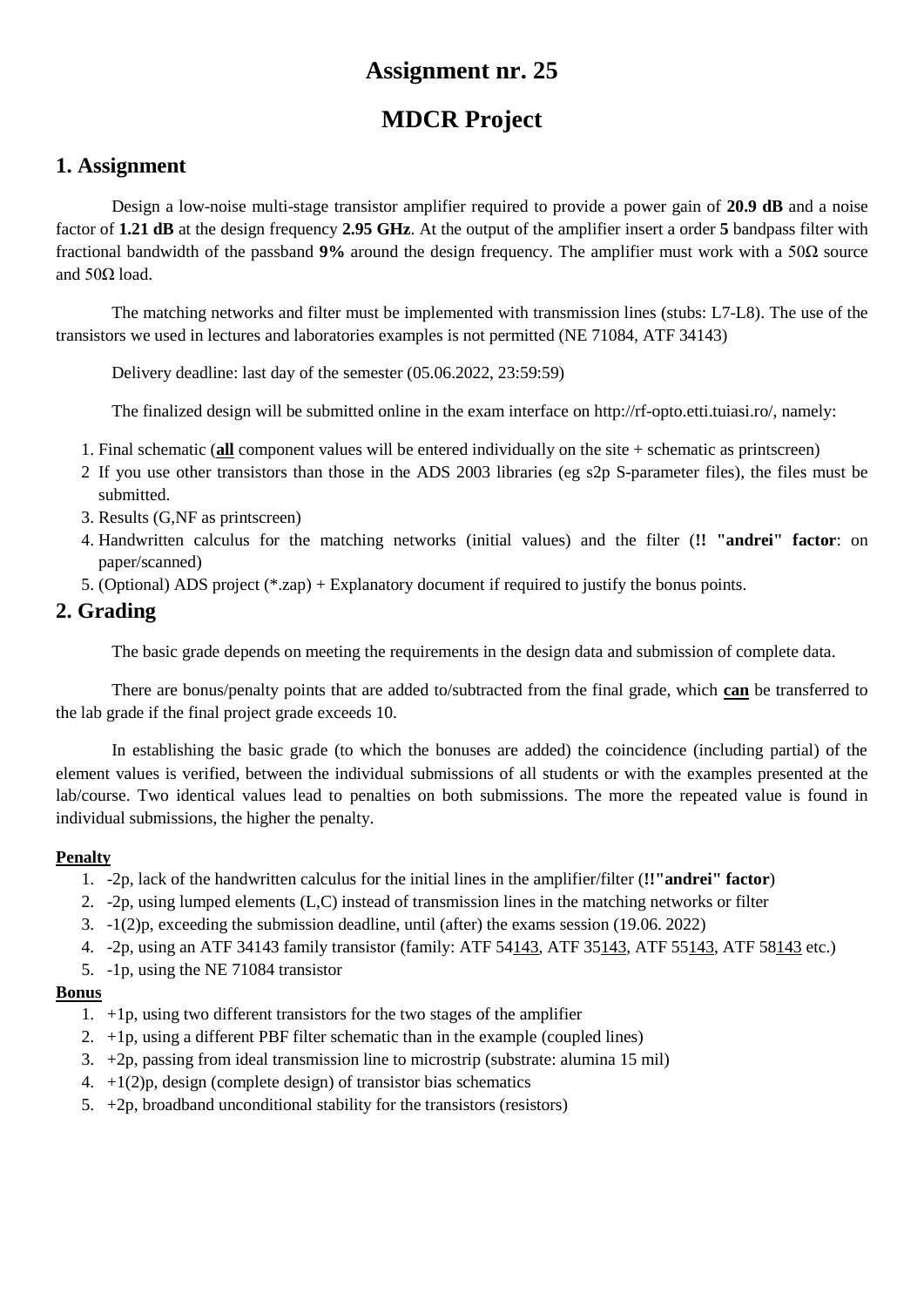# **MDCR Project**

## **1. Assignment**

Design a low-noise multi-stage transistor amplifier required to provide a power gain of **19.0 dB** and a noise factor of **1.38 dB** at the design frequency **3.75 GHz**. At the output of the amplifier insert a order **5** bandpass filter with fractional bandwidth of the passband **5%** around the design frequency. The amplifier must work with a 50Ω source and  $50Ω$  load.

The matching networks and filter must be implemented with transmission lines (stubs: L7-L8). The use of the transistors we used in lectures and laboratories examples is not permitted (NE 71084, ATF 34143)

Delivery deadline: last day of the semester (05.06.2022, 23:59:59)

The finalized design will be submitted online in the exam interface on http://rf-opto.etti.tuiasi.ro/, namely:

- 1. Final schematic (**all** component values will be entered individually on the site + schematic as printscreen)
- 2 If you use other transistors than those in the ADS 2003 libraries (eg s2p S-parameter files), the files must be submitted.
- 3. Results (G,NF as printscreen)
- 4. Handwritten calculus for the matching networks (initial values) and the filter (**!! "andrei" factor**: on paper/scanned)
- 5. (Optional) ADS project (\*.zap) + Explanatory document if required to justify the bonus points.

### **2. Grading**

The basic grade depends on meeting the requirements in the design data and submission of complete data.

There are bonus/penalty points that are added to/subtracted from the final grade, which **can** be transferred to the lab grade if the final project grade exceeds 10.

In establishing the basic grade (to which the bonuses are added) the coincidence (including partial) of the element values is verified, between the individual submissions of all students or with the examples presented at the lab/course. Two identical values lead to penalties on both submissions. The more the repeated value is found in individual submissions, the higher the penalty.

#### **Penalty**

- 1. -2p, lack of the handwritten calculus for the initial lines in the amplifier/filter (**!!"andrei" factor**)
- 2. -2p, using lumped elements (L,C) instead of transmission lines in the matching networks or filter
- 3. -1(2)p, exceeding the submission deadline, until (after) the exams session (19.06. 2022)
- 4. -2p, using an ATF 34143 family transistor (family: ATF 54143, ATF 35143, ATF 55143, ATF 58143 etc.)
- 5. -1p, using the NE 71084 transistor

- 1. +1p, using two different transistors for the two stages of the amplifier
- 2.  $+1p$ , using a different PBF filter schematic than in the example (coupled lines)
- 3. +2p, passing from ideal transmission line to microstrip (substrate: alumina 15 mil)
- 4.  $+1(2)p$ , design (complete design) of transistor bias schematics
- 5.  $+2p$ , broadband unconditional stability for the transistors (resistors)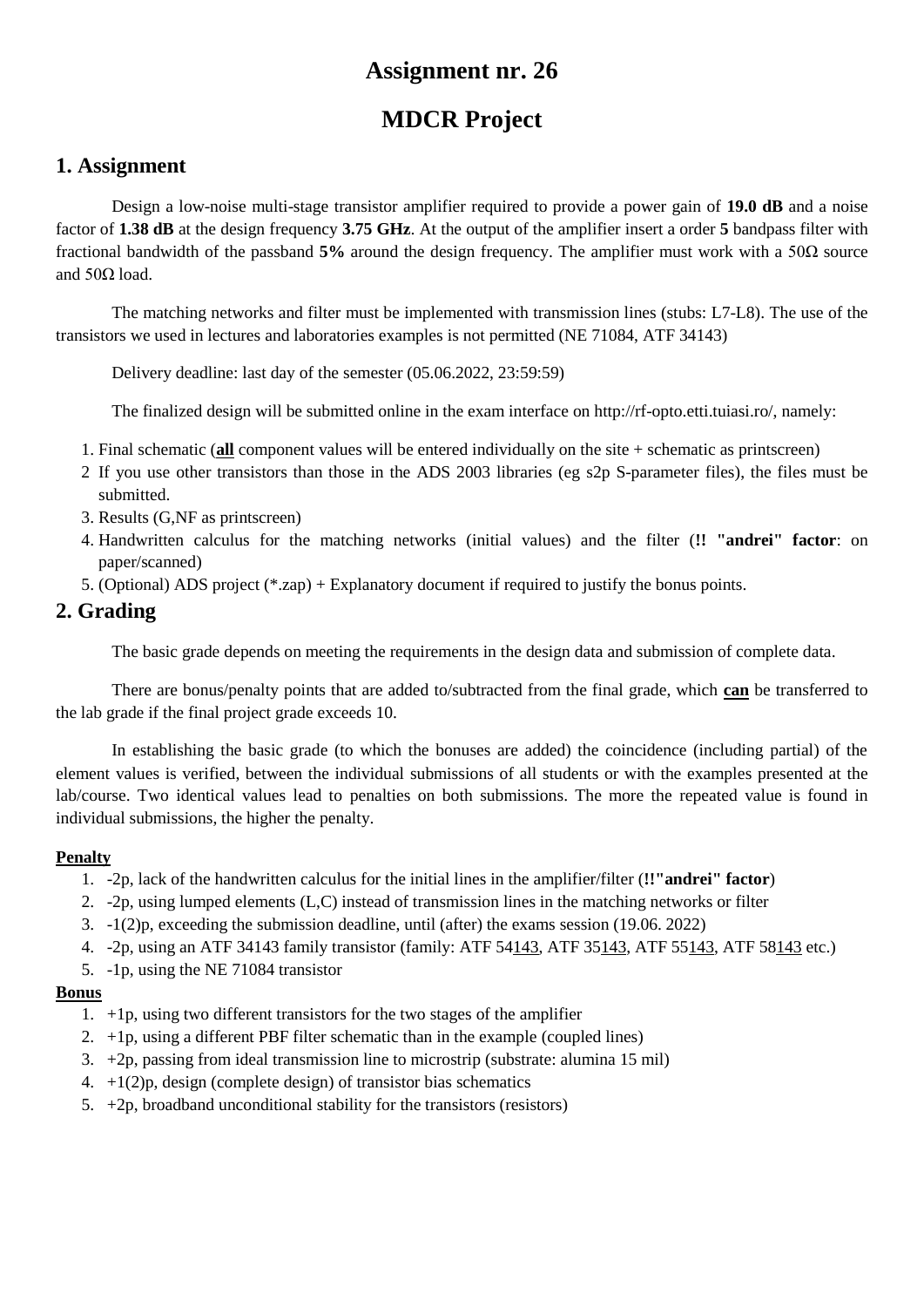# **MDCR Project**

## **1. Assignment**

Design a low-noise multi-stage transistor amplifier required to provide a power gain of **23.5 dB** and a noise factor of **1.31 dB** at the design frequency **2.20 GHz**. At the output of the amplifier insert a order **5** bandpass filter with fractional bandwidth of the passband **9%** around the design frequency. The amplifier must work with a 50Ω source and  $50Ω$  load.

The matching networks and filter must be implemented with transmission lines (stubs: L7-L8). The use of the transistors we used in lectures and laboratories examples is not permitted (NE 71084, ATF 34143)

Delivery deadline: last day of the semester (05.06.2022, 23:59:59)

The finalized design will be submitted online in the exam interface on http://rf-opto.etti.tuiasi.ro/, namely:

- 1. Final schematic (**all** component values will be entered individually on the site + schematic as printscreen)
- 2 If you use other transistors than those in the ADS 2003 libraries (eg s2p S-parameter files), the files must be submitted.
- 3. Results (G,NF as printscreen)
- 4. Handwritten calculus for the matching networks (initial values) and the filter (**!! "andrei" factor**: on paper/scanned)
- 5. (Optional) ADS project (\*.zap) + Explanatory document if required to justify the bonus points.

### **2. Grading**

The basic grade depends on meeting the requirements in the design data and submission of complete data.

There are bonus/penalty points that are added to/subtracted from the final grade, which **can** be transferred to the lab grade if the final project grade exceeds 10.

In establishing the basic grade (to which the bonuses are added) the coincidence (including partial) of the element values is verified, between the individual submissions of all students or with the examples presented at the lab/course. Two identical values lead to penalties on both submissions. The more the repeated value is found in individual submissions, the higher the penalty.

#### **Penalty**

- 1. -2p, lack of the handwritten calculus for the initial lines in the amplifier/filter (**!!"andrei" factor**)
- 2. -2p, using lumped elements (L,C) instead of transmission lines in the matching networks or filter
- 3. -1(2)p, exceeding the submission deadline, until (after) the exams session (19.06. 2022)
- 4. -2p, using an ATF 34143 family transistor (family: ATF 54143, ATF 35143, ATF 55143, ATF 58143 etc.)
- 5. -1p, using the NE 71084 transistor

- 1. +1p, using two different transistors for the two stages of the amplifier
- 2.  $+1p$ , using a different PBF filter schematic than in the example (coupled lines)
- 3. +2p, passing from ideal transmission line to microstrip (substrate: alumina 15 mil)
- 4.  $+1(2)p$ , design (complete design) of transistor bias schematics
- 5.  $+2p$ , broadband unconditional stability for the transistors (resistors)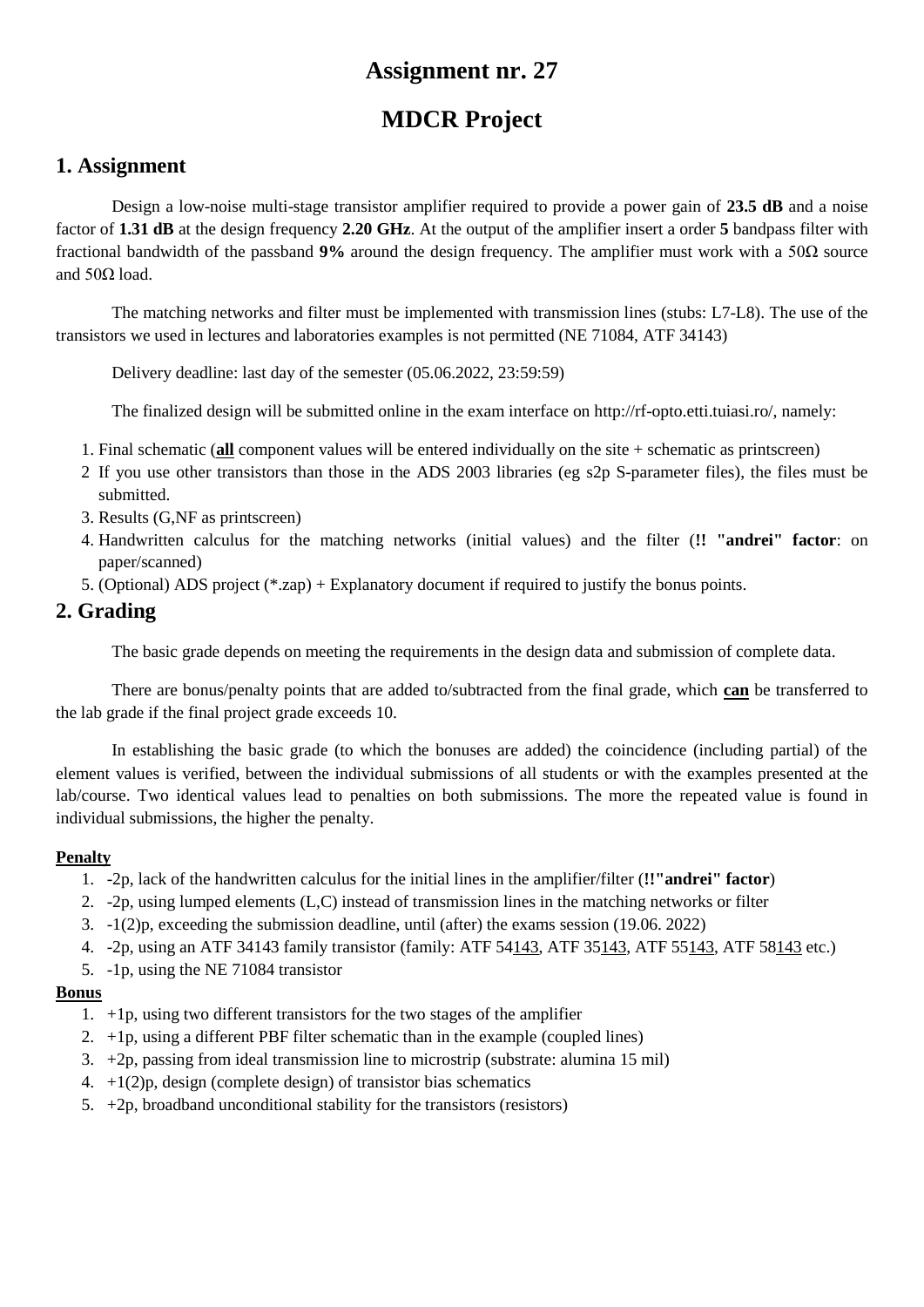# **MDCR Project**

## **1. Assignment**

Design a low-noise multi-stage transistor amplifier required to provide a power gain of **23.0 dB** and a noise factor of **1.14 dB** at the design frequency **1.70 GHz**. At the output of the amplifier insert a order **5** bandpass filter with fractional bandwidth of the passband **6%** around the design frequency. The amplifier must work with a 50Ω source and  $50Ω$  load.

The matching networks and filter must be implemented with transmission lines (stubs: L7-L8). The use of the transistors we used in lectures and laboratories examples is not permitted (NE 71084, ATF 34143)

Delivery deadline: last day of the semester (05.06.2022, 23:59:59)

The finalized design will be submitted online in the exam interface on http://rf-opto.etti.tuiasi.ro/, namely:

- 1. Final schematic (**all** component values will be entered individually on the site + schematic as printscreen)
- 2 If you use other transistors than those in the ADS 2003 libraries (eg s2p S-parameter files), the files must be submitted.
- 3. Results (G,NF as printscreen)
- 4. Handwritten calculus for the matching networks (initial values) and the filter (**!! "andrei" factor**: on paper/scanned)
- 5. (Optional) ADS project (\*.zap) + Explanatory document if required to justify the bonus points.

### **2. Grading**

The basic grade depends on meeting the requirements in the design data and submission of complete data.

There are bonus/penalty points that are added to/subtracted from the final grade, which **can** be transferred to the lab grade if the final project grade exceeds 10.

In establishing the basic grade (to which the bonuses are added) the coincidence (including partial) of the element values is verified, between the individual submissions of all students or with the examples presented at the lab/course. Two identical values lead to penalties on both submissions. The more the repeated value is found in individual submissions, the higher the penalty.

#### **Penalty**

- 1. -2p, lack of the handwritten calculus for the initial lines in the amplifier/filter (**!!"andrei" factor**)
- 2. -2p, using lumped elements (L,C) instead of transmission lines in the matching networks or filter
- 3. -1(2)p, exceeding the submission deadline, until (after) the exams session (19.06. 2022)
- 4. -2p, using an ATF 34143 family transistor (family: ATF 54143, ATF 35143, ATF 55143, ATF 58143 etc.)
- 5. -1p, using the NE 71084 transistor

- 1. +1p, using two different transistors for the two stages of the amplifier
- 2.  $+1p$ , using a different PBF filter schematic than in the example (coupled lines)
- 3. +2p, passing from ideal transmission line to microstrip (substrate: alumina 15 mil)
- 4.  $+1(2)p$ , design (complete design) of transistor bias schematics
- 5.  $+2p$ , broadband unconditional stability for the transistors (resistors)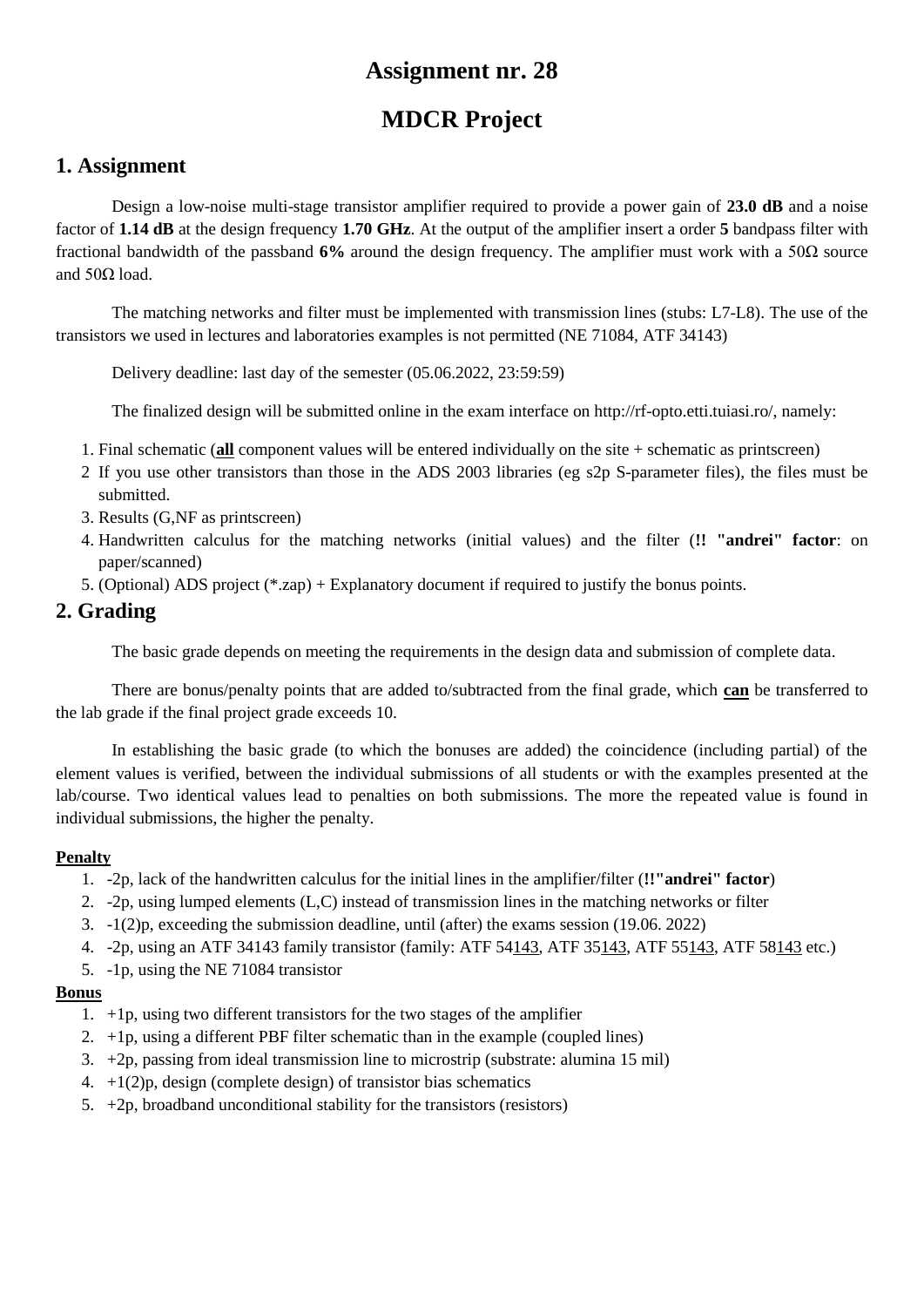# **MDCR Project**

## **1. Assignment**

Design a low-noise multi-stage transistor amplifier required to provide a power gain of **18.7 dB** and a noise factor of **1.23 dB** at the design frequency **4.05 GHz**. At the output of the amplifier insert a order **5** bandpass filter with fractional bandwidth of the passband **5%** around the design frequency. The amplifier must work with a 50Ω source and  $50Ω$  load.

The matching networks and filter must be implemented with transmission lines (stubs: L7-L8). The use of the transistors we used in lectures and laboratories examples is not permitted (NE 71084, ATF 34143)

Delivery deadline: last day of the semester (05.06.2022, 23:59:59)

The finalized design will be submitted online in the exam interface on http://rf-opto.etti.tuiasi.ro/, namely:

- 1. Final schematic (**all** component values will be entered individually on the site + schematic as printscreen)
- 2 If you use other transistors than those in the ADS 2003 libraries (eg s2p S-parameter files), the files must be submitted.
- 3. Results (G,NF as printscreen)
- 4. Handwritten calculus for the matching networks (initial values) and the filter (**!! "andrei" factor**: on paper/scanned)
- 5. (Optional) ADS project (\*.zap) + Explanatory document if required to justify the bonus points.

### **2. Grading**

The basic grade depends on meeting the requirements in the design data and submission of complete data.

There are bonus/penalty points that are added to/subtracted from the final grade, which **can** be transferred to the lab grade if the final project grade exceeds 10.

In establishing the basic grade (to which the bonuses are added) the coincidence (including partial) of the element values is verified, between the individual submissions of all students or with the examples presented at the lab/course. Two identical values lead to penalties on both submissions. The more the repeated value is found in individual submissions, the higher the penalty.

#### **Penalty**

- 1. -2p, lack of the handwritten calculus for the initial lines in the amplifier/filter (**!!"andrei" factor**)
- 2. -2p, using lumped elements (L,C) instead of transmission lines in the matching networks or filter
- 3. -1(2)p, exceeding the submission deadline, until (after) the exams session (19.06. 2022)
- 4. -2p, using an ATF 34143 family transistor (family: ATF 54143, ATF 35143, ATF 55143, ATF 58143 etc.)
- 5. -1p, using the NE 71084 transistor

- 1. +1p, using two different transistors for the two stages of the amplifier
- 2.  $+1p$ , using a different PBF filter schematic than in the example (coupled lines)
- 3. +2p, passing from ideal transmission line to microstrip (substrate: alumina 15 mil)
- 4.  $+1(2)p$ , design (complete design) of transistor bias schematics
- 5.  $+2p$ , broadband unconditional stability for the transistors (resistors)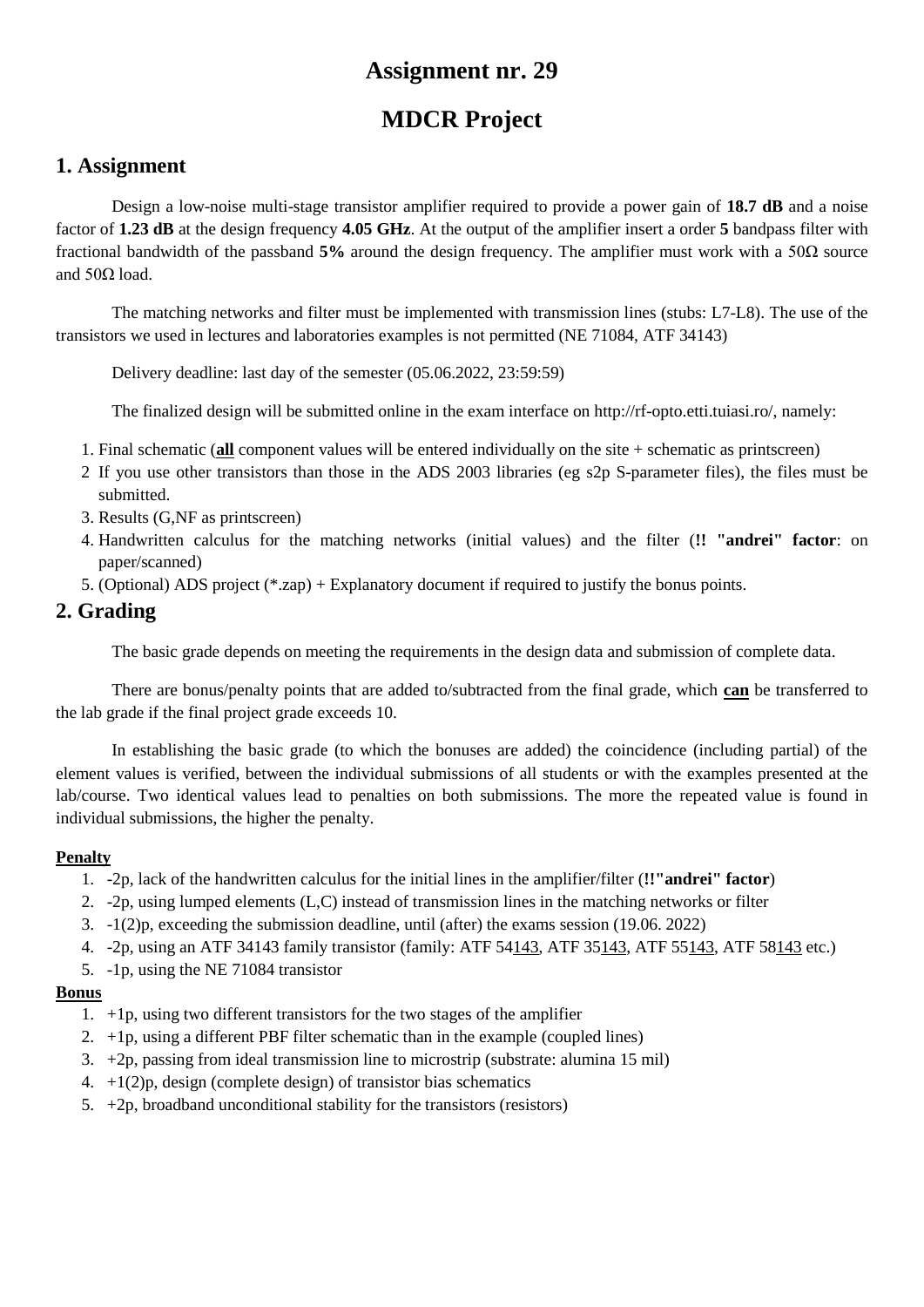# **MDCR Project**

## **1. Assignment**

Design a low-noise multi-stage transistor amplifier required to provide a power gain of **18.5 dB** and a noise factor of **1.37 dB** at the design frequency **4.65 GHz**. At the output of the amplifier insert a order **5** bandpass filter with fractional bandwidth of the passband **8%** around the design frequency. The amplifier must work with a 50Ω source and  $50Ω$  load.

The matching networks and filter must be implemented with transmission lines (stubs: L7-L8). The use of the transistors we used in lectures and laboratories examples is not permitted (NE 71084, ATF 34143)

Delivery deadline: last day of the semester (05.06.2022, 23:59:59)

The finalized design will be submitted online in the exam interface on http://rf-opto.etti.tuiasi.ro/, namely:

- 1. Final schematic (**all** component values will be entered individually on the site + schematic as printscreen)
- 2 If you use other transistors than those in the ADS 2003 libraries (eg s2p S-parameter files), the files must be submitted.
- 3. Results (G,NF as printscreen)
- 4. Handwritten calculus for the matching networks (initial values) and the filter (**!! "andrei" factor**: on paper/scanned)
- 5. (Optional) ADS project (\*.zap) + Explanatory document if required to justify the bonus points.

### **2. Grading**

The basic grade depends on meeting the requirements in the design data and submission of complete data.

There are bonus/penalty points that are added to/subtracted from the final grade, which **can** be transferred to the lab grade if the final project grade exceeds 10.

In establishing the basic grade (to which the bonuses are added) the coincidence (including partial) of the element values is verified, between the individual submissions of all students or with the examples presented at the lab/course. Two identical values lead to penalties on both submissions. The more the repeated value is found in individual submissions, the higher the penalty.

#### **Penalty**

- 1. -2p, lack of the handwritten calculus for the initial lines in the amplifier/filter (**!!"andrei" factor**)
- 2. -2p, using lumped elements (L,C) instead of transmission lines in the matching networks or filter
- 3. -1(2)p, exceeding the submission deadline, until (after) the exams session (19.06. 2022)
- 4. -2p, using an ATF 34143 family transistor (family: ATF 54143, ATF 35143, ATF 55143, ATF 58143 etc.)
- 5. -1p, using the NE 71084 transistor

- 1. +1p, using two different transistors for the two stages of the amplifier
- 2.  $+1p$ , using a different PBF filter schematic than in the example (coupled lines)
- 3. +2p, passing from ideal transmission line to microstrip (substrate: alumina 15 mil)
- 4.  $+1(2)p$ , design (complete design) of transistor bias schematics
- 5.  $+2p$ , broadband unconditional stability for the transistors (resistors)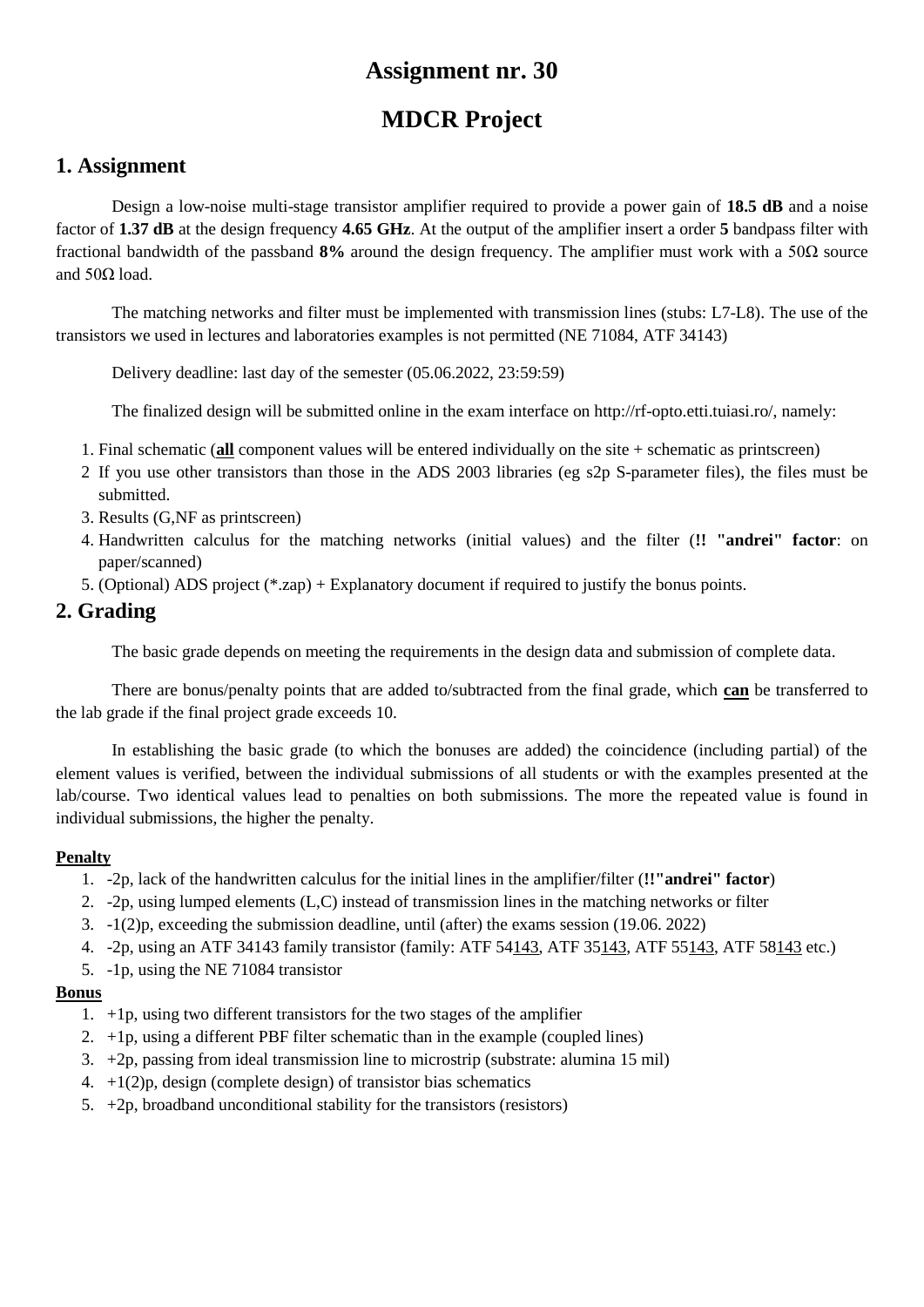# **MDCR Project**

## **1. Assignment**

Design a low-noise multi-stage transistor amplifier required to provide a power gain of **22.4 dB** and a noise factor of **1.29 dB** at the design frequency **2.85 GHz**. At the output of the amplifier insert a order **6** bandpass filter with fractional bandwidth of the passband **7%** around the design frequency. The amplifier must work with a 50Ω source and  $50Ω$  load.

The matching networks and filter must be implemented with transmission lines (stubs: L7-L8). The use of the transistors we used in lectures and laboratories examples is not permitted (NE 71084, ATF 34143)

Delivery deadline: last day of the semester (05.06.2022, 23:59:59)

The finalized design will be submitted online in the exam interface on http://rf-opto.etti.tuiasi.ro/, namely:

- 1. Final schematic (**all** component values will be entered individually on the site + schematic as printscreen)
- 2 If you use other transistors than those in the ADS 2003 libraries (eg s2p S-parameter files), the files must be submitted.
- 3. Results (G,NF as printscreen)
- 4. Handwritten calculus for the matching networks (initial values) and the filter (**!! "andrei" factor**: on paper/scanned)
- 5. (Optional) ADS project (\*.zap) + Explanatory document if required to justify the bonus points.

## **2. Grading**

The basic grade depends on meeting the requirements in the design data and submission of complete data.

There are bonus/penalty points that are added to/subtracted from the final grade, which **can** be transferred to the lab grade if the final project grade exceeds 10.

In establishing the basic grade (to which the bonuses are added) the coincidence (including partial) of the element values is verified, between the individual submissions of all students or with the examples presented at the lab/course. Two identical values lead to penalties on both submissions. The more the repeated value is found in individual submissions, the higher the penalty.

#### **Penalty**

- 1. -2p, lack of the handwritten calculus for the initial lines in the amplifier/filter (**!!"andrei" factor**)
- 2. -2p, using lumped elements (L,C) instead of transmission lines in the matching networks or filter
- 3. -1(2)p, exceeding the submission deadline, until (after) the exams session (19.06. 2022)
- 4. -2p, using an ATF 34143 family transistor (family: ATF 54143, ATF 35143, ATF 55143, ATF 58143 etc.)
- 5. -1p, using the NE 71084 transistor

- 1. +1p, using two different transistors for the two stages of the amplifier
- 2.  $+1p$ , using a different PBF filter schematic than in the example (coupled lines)
- 3. +2p, passing from ideal transmission line to microstrip (substrate: alumina 15 mil)
- 4.  $+1(2)p$ , design (complete design) of transistor bias schematics
- 5.  $+2p$ , broadband unconditional stability for the transistors (resistors)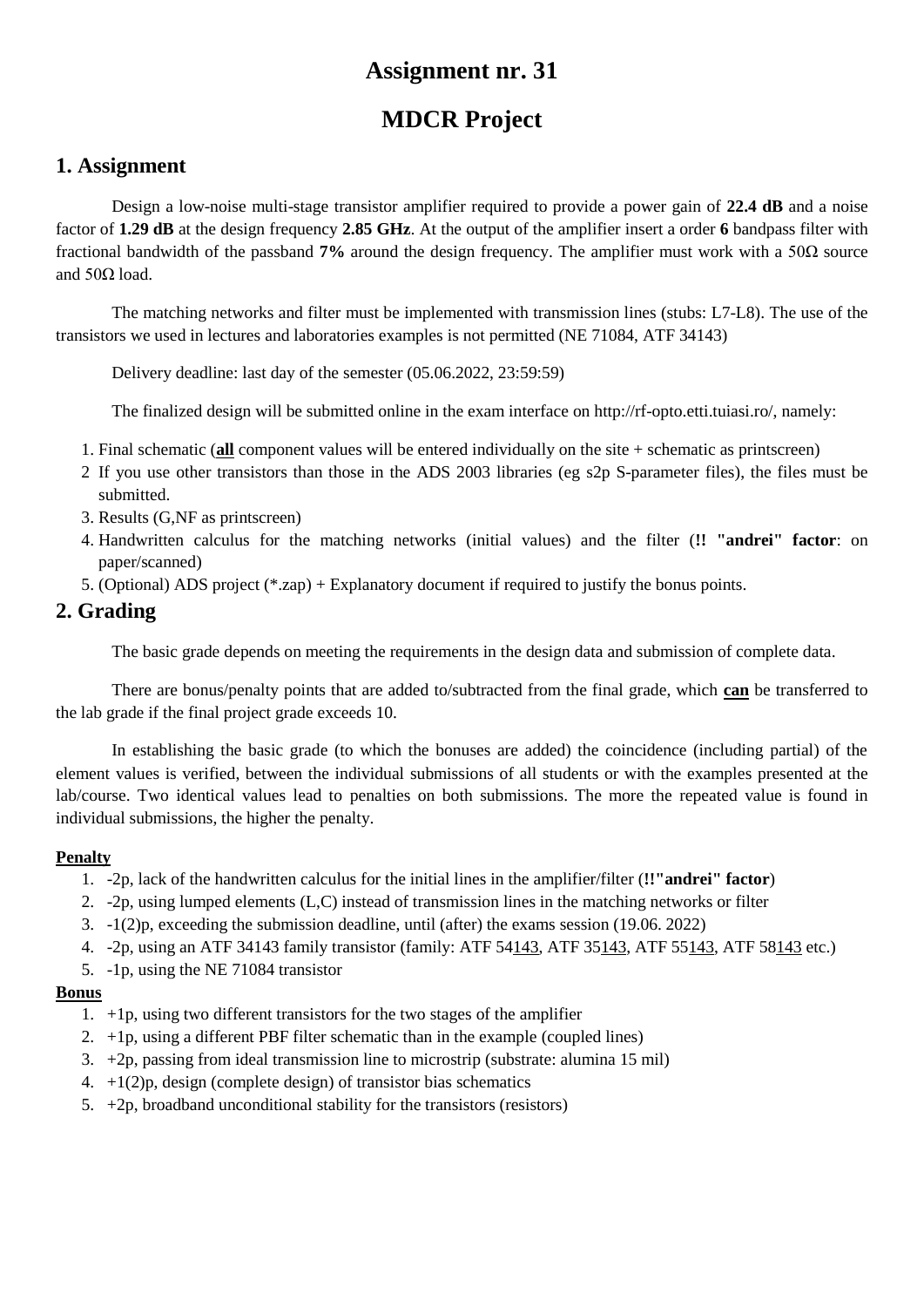# **MDCR Project**

## **1. Assignment**

Design a low-noise multi-stage transistor amplifier required to provide a power gain of **20.2 dB** and a noise factor of **1.24 dB** at the design frequency **3.20 GHz**. At the output of the amplifier insert a order **5** bandpass filter with fractional bandwidth of the passband **9%** around the design frequency. The amplifier must work with a 50Ω source and  $50Ω$  load.

The matching networks and filter must be implemented with transmission lines (stubs: L7-L8). The use of the transistors we used in lectures and laboratories examples is not permitted (NE 71084, ATF 34143)

Delivery deadline: last day of the semester (05.06.2022, 23:59:59)

The finalized design will be submitted online in the exam interface on http://rf-opto.etti.tuiasi.ro/, namely:

- 1. Final schematic (**all** component values will be entered individually on the site + schematic as printscreen)
- 2 If you use other transistors than those in the ADS 2003 libraries (eg s2p S-parameter files), the files must be submitted.
- 3. Results (G,NF as printscreen)
- 4. Handwritten calculus for the matching networks (initial values) and the filter (**!! "andrei" factor**: on paper/scanned)
- 5. (Optional) ADS project (\*.zap) + Explanatory document if required to justify the bonus points.

### **2. Grading**

The basic grade depends on meeting the requirements in the design data and submission of complete data.

There are bonus/penalty points that are added to/subtracted from the final grade, which **can** be transferred to the lab grade if the final project grade exceeds 10.

In establishing the basic grade (to which the bonuses are added) the coincidence (including partial) of the element values is verified, between the individual submissions of all students or with the examples presented at the lab/course. Two identical values lead to penalties on both submissions. The more the repeated value is found in individual submissions, the higher the penalty.

#### **Penalty**

- 1. -2p, lack of the handwritten calculus for the initial lines in the amplifier/filter (**!!"andrei" factor**)
- 2. -2p, using lumped elements (L,C) instead of transmission lines in the matching networks or filter
- 3. -1(2)p, exceeding the submission deadline, until (after) the exams session (19.06. 2022)
- 4. -2p, using an ATF 34143 family transistor (family: ATF 54143, ATF 35143, ATF 55143, ATF 58143 etc.)
- 5. -1p, using the NE 71084 transistor

- 1. +1p, using two different transistors for the two stages of the amplifier
- 2.  $+1p$ , using a different PBF filter schematic than in the example (coupled lines)
- 3. +2p, passing from ideal transmission line to microstrip (substrate: alumina 15 mil)
- 4.  $+1(2)p$ , design (complete design) of transistor bias schematics
- 5.  $+2p$ , broadband unconditional stability for the transistors (resistors)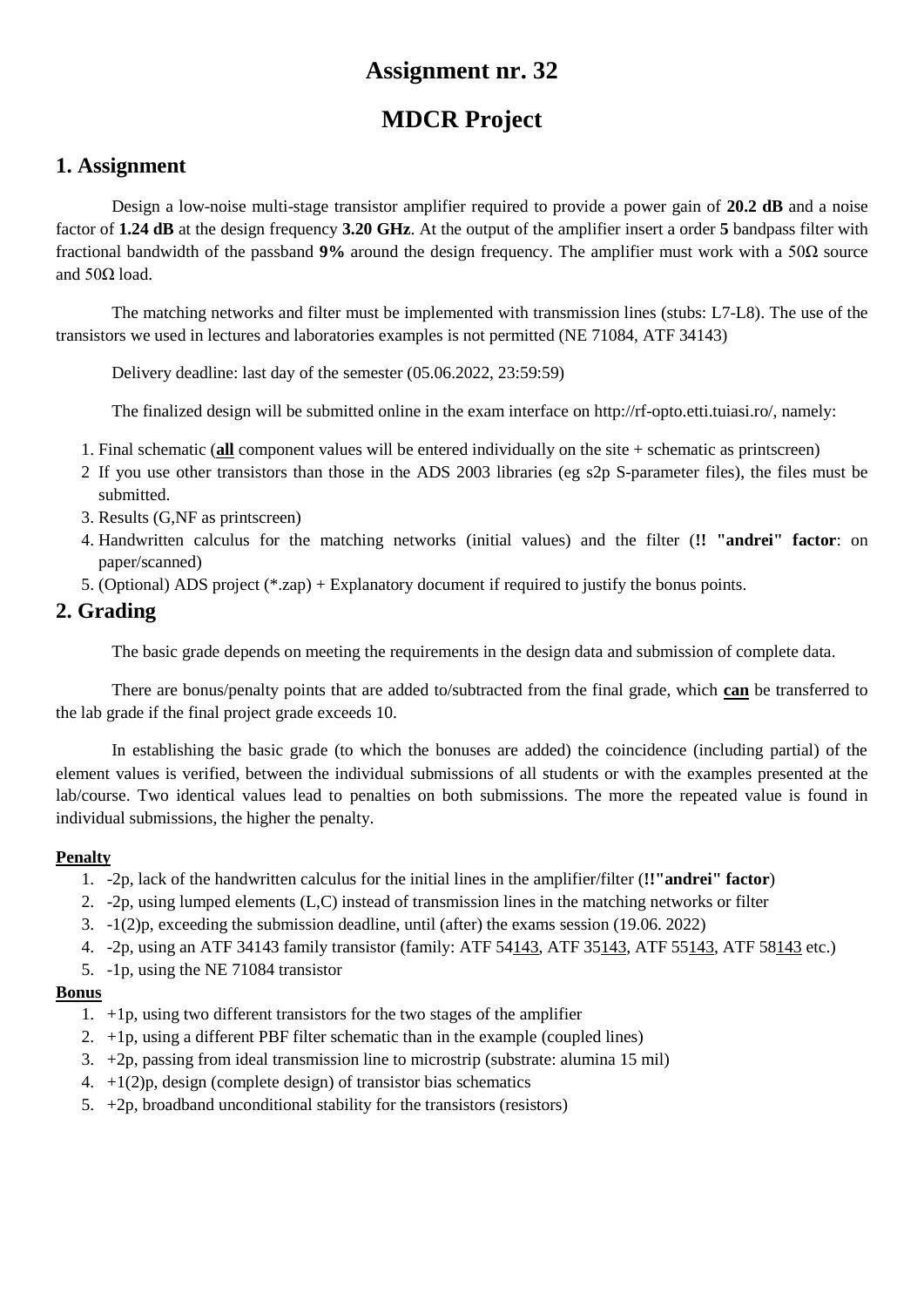# **MDCR Project**

## **1. Assignment**

Design a low-noise multi-stage transistor amplifier required to provide a power gain of **19.9 dB** and a noise factor of **1.28 dB** at the design frequency **3.45 GHz**. At the output of the amplifier insert a order **6** bandpass filter with fractional bandwidth of the passband **7%** around the design frequency. The amplifier must work with a 50Ω source and  $50Ω$  load.

The matching networks and filter must be implemented with transmission lines (stubs: L7-L8). The use of the transistors we used in lectures and laboratories examples is not permitted (NE 71084, ATF 34143)

Delivery deadline: last day of the semester (05.06.2022, 23:59:59)

The finalized design will be submitted online in the exam interface on http://rf-opto.etti.tuiasi.ro/, namely:

- 1. Final schematic (**all** component values will be entered individually on the site + schematic as printscreen)
- 2 If you use other transistors than those in the ADS 2003 libraries (eg s2p S-parameter files), the files must be submitted.
- 3. Results (G,NF as printscreen)
- 4. Handwritten calculus for the matching networks (initial values) and the filter (**!! "andrei" factor**: on paper/scanned)
- 5. (Optional) ADS project (\*.zap) + Explanatory document if required to justify the bonus points.

### **2. Grading**

The basic grade depends on meeting the requirements in the design data and submission of complete data.

There are bonus/penalty points that are added to/subtracted from the final grade, which **can** be transferred to the lab grade if the final project grade exceeds 10.

In establishing the basic grade (to which the bonuses are added) the coincidence (including partial) of the element values is verified, between the individual submissions of all students or with the examples presented at the lab/course. Two identical values lead to penalties on both submissions. The more the repeated value is found in individual submissions, the higher the penalty.

#### **Penalty**

- 1. -2p, lack of the handwritten calculus for the initial lines in the amplifier/filter (**!!"andrei" factor**)
- 2. -2p, using lumped elements (L,C) instead of transmission lines in the matching networks or filter
- 3. -1(2)p, exceeding the submission deadline, until (after) the exams session (19.06. 2022)
- 4. -2p, using an ATF 34143 family transistor (family: ATF 54143, ATF 35143, ATF 55143, ATF 58143 etc.)
- 5. -1p, using the NE 71084 transistor

- 1. +1p, using two different transistors for the two stages of the amplifier
- 2.  $+1p$ , using a different PBF filter schematic than in the example (coupled lines)
- 3. +2p, passing from ideal transmission line to microstrip (substrate: alumina 15 mil)
- 4.  $+1(2)p$ , design (complete design) of transistor bias schematics
- 5.  $+2p$ , broadband unconditional stability for the transistors (resistors)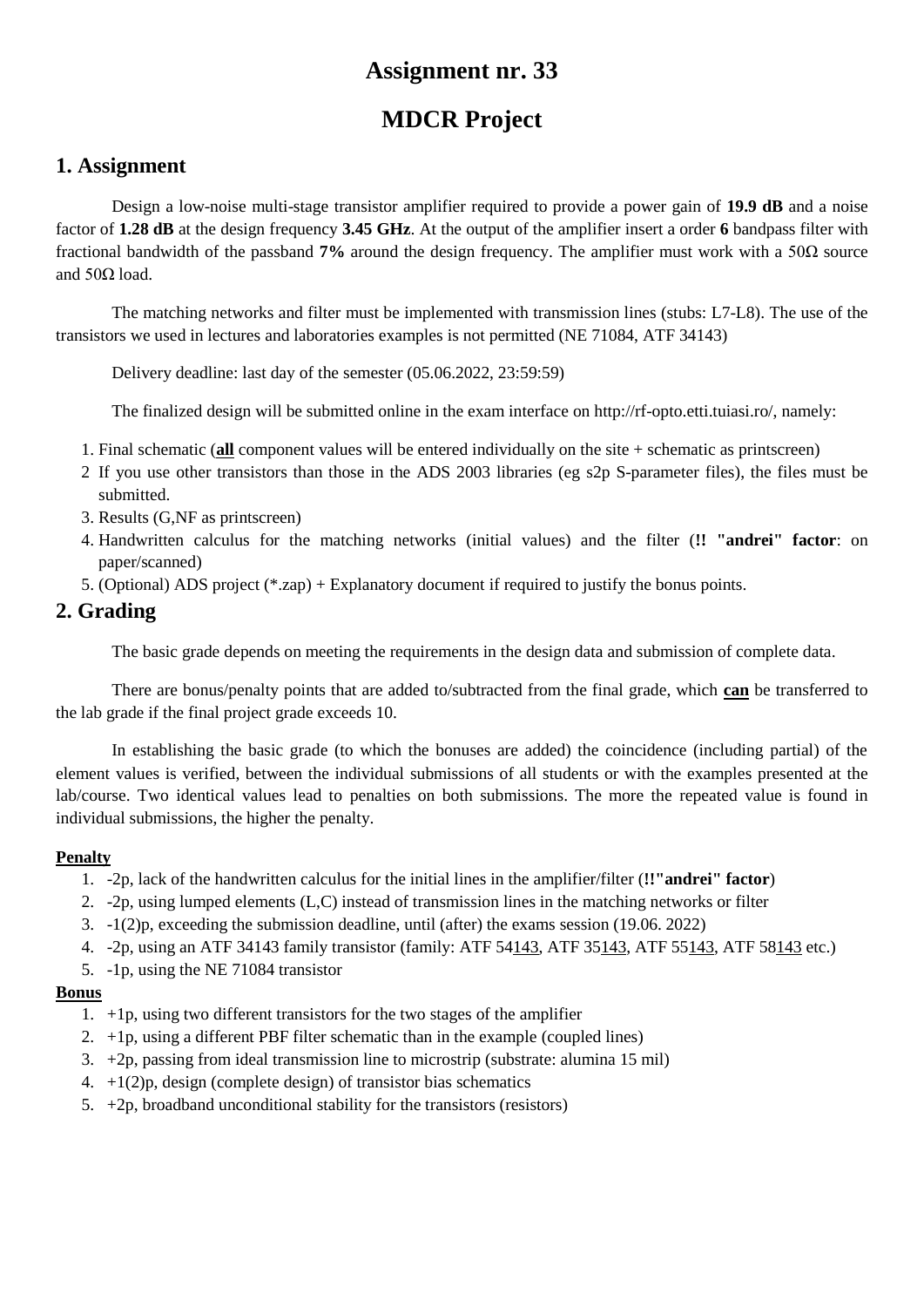# **MDCR Project**

## **1. Assignment**

Design a low-noise multi-stage transistor amplifier required to provide a power gain of **21.8 dB** and a noise factor of **1.22 dB** at the design frequency **2.15 GHz**. At the output of the amplifier insert a order **5** bandpass filter with fractional bandwidth of the passband **8%** around the design frequency. The amplifier must work with a 50Ω source and  $50Ω$  load.

The matching networks and filter must be implemented with transmission lines (stubs: L7-L8). The use of the transistors we used in lectures and laboratories examples is not permitted (NE 71084, ATF 34143)

Delivery deadline: last day of the semester (05.06.2022, 23:59:59)

The finalized design will be submitted online in the exam interface on http://rf-opto.etti.tuiasi.ro/, namely:

- 1. Final schematic (**all** component values will be entered individually on the site + schematic as printscreen)
- 2 If you use other transistors than those in the ADS 2003 libraries (eg s2p S-parameter files), the files must be submitted.
- 3. Results (G,NF as printscreen)
- 4. Handwritten calculus for the matching networks (initial values) and the filter (**!! "andrei" factor**: on paper/scanned)
- 5. (Optional) ADS project (\*.zap) + Explanatory document if required to justify the bonus points.

### **2. Grading**

The basic grade depends on meeting the requirements in the design data and submission of complete data.

There are bonus/penalty points that are added to/subtracted from the final grade, which **can** be transferred to the lab grade if the final project grade exceeds 10.

In establishing the basic grade (to which the bonuses are added) the coincidence (including partial) of the element values is verified, between the individual submissions of all students or with the examples presented at the lab/course. Two identical values lead to penalties on both submissions. The more the repeated value is found in individual submissions, the higher the penalty.

#### **Penalty**

- 1. -2p, lack of the handwritten calculus for the initial lines in the amplifier/filter (**!!"andrei" factor**)
- 2. -2p, using lumped elements (L,C) instead of transmission lines in the matching networks or filter
- 3. -1(2)p, exceeding the submission deadline, until (after) the exams session (19.06. 2022)
- 4. -2p, using an ATF 34143 family transistor (family: ATF 54143, ATF 35143, ATF 55143, ATF 58143 etc.)
- 5. -1p, using the NE 71084 transistor

- 1. +1p, using two different transistors for the two stages of the amplifier
- 2.  $+1p$ , using a different PBF filter schematic than in the example (coupled lines)
- 3. +2p, passing from ideal transmission line to microstrip (substrate: alumina 15 mil)
- 4.  $+1(2)p$ , design (complete design) of transistor bias schematics
- 5.  $+2p$ , broadband unconditional stability for the transistors (resistors)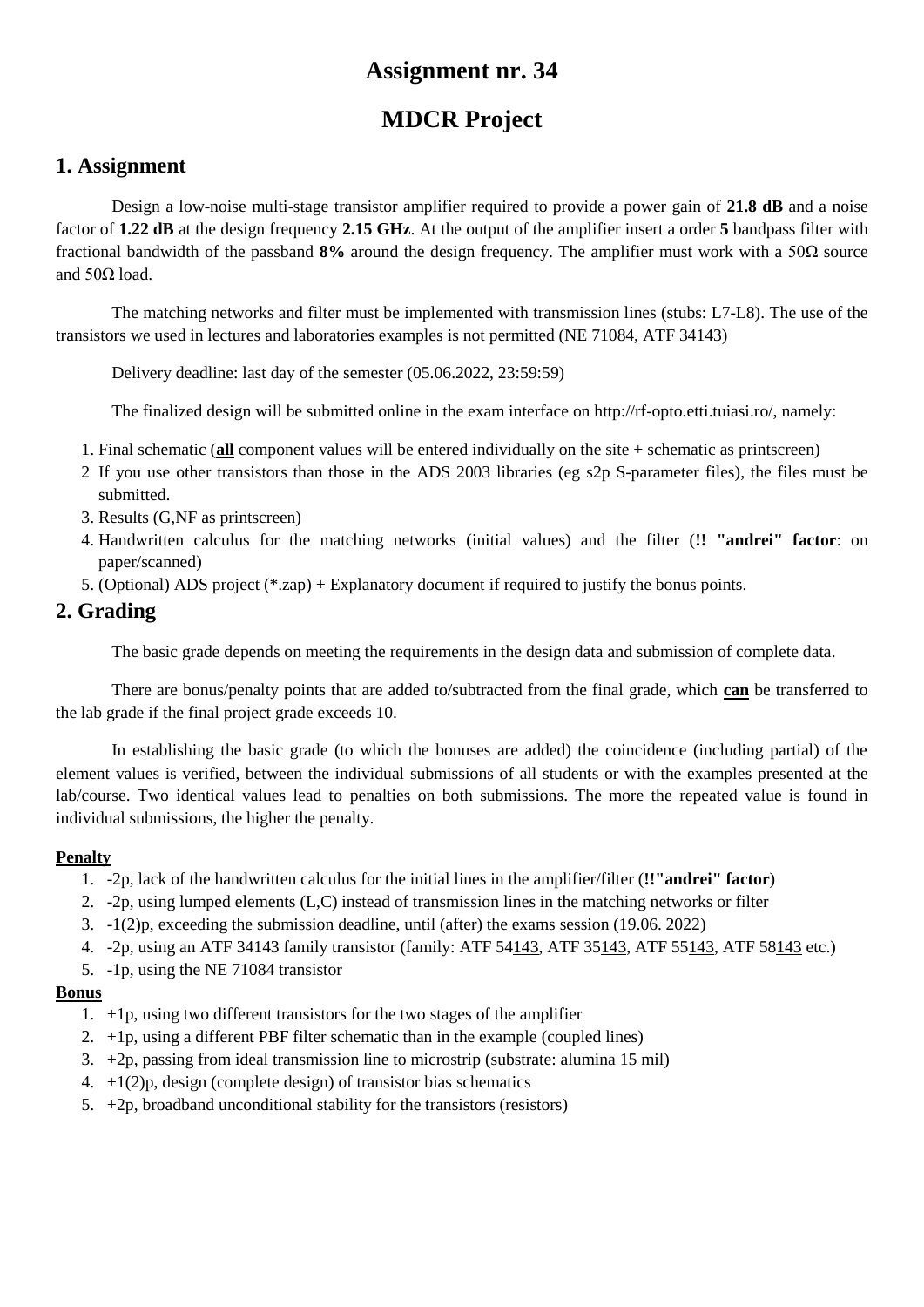# **MDCR Project**

## **1. Assignment**

Design a low-noise multi-stage transistor amplifier required to provide a power gain of **23.9 dB** and a noise factor of **1.32 dB** at the design frequency **2.00 GHz**. At the output of the amplifier insert a order **5** bandpass filter with fractional bandwidth of the passband **8%** around the design frequency. The amplifier must work with a 50Ω source and  $50Ω$  load.

The matching networks and filter must be implemented with transmission lines (stubs: L7-L8). The use of the transistors we used in lectures and laboratories examples is not permitted (NE 71084, ATF 34143)

Delivery deadline: last day of the semester (05.06.2022, 23:59:59)

The finalized design will be submitted online in the exam interface on http://rf-opto.etti.tuiasi.ro/, namely:

- 1. Final schematic (**all** component values will be entered individually on the site + schematic as printscreen)
- 2 If you use other transistors than those in the ADS 2003 libraries (eg s2p S-parameter files), the files must be submitted.
- 3. Results (G,NF as printscreen)
- 4. Handwritten calculus for the matching networks (initial values) and the filter (**!! "andrei" factor**: on paper/scanned)
- 5. (Optional) ADS project (\*.zap) + Explanatory document if required to justify the bonus points.

### **2. Grading**

The basic grade depends on meeting the requirements in the design data and submission of complete data.

There are bonus/penalty points that are added to/subtracted from the final grade, which **can** be transferred to the lab grade if the final project grade exceeds 10.

In establishing the basic grade (to which the bonuses are added) the coincidence (including partial) of the element values is verified, between the individual submissions of all students or with the examples presented at the lab/course. Two identical values lead to penalties on both submissions. The more the repeated value is found in individual submissions, the higher the penalty.

#### **Penalty**

- 1. -2p, lack of the handwritten calculus for the initial lines in the amplifier/filter (**!!"andrei" factor**)
- 2. -2p, using lumped elements (L,C) instead of transmission lines in the matching networks or filter
- 3. -1(2)p, exceeding the submission deadline, until (after) the exams session (19.06. 2022)
- 4. -2p, using an ATF 34143 family transistor (family: ATF 54143, ATF 35143, ATF 55143, ATF 58143 etc.)
- 5. -1p, using the NE 71084 transistor

- 1. +1p, using two different transistors for the two stages of the amplifier
- 2.  $+1p$ , using a different PBF filter schematic than in the example (coupled lines)
- 3. +2p, passing from ideal transmission line to microstrip (substrate: alumina 15 mil)
- 4.  $+1(2)p$ , design (complete design) of transistor bias schematics
- 5.  $+2p$ , broadband unconditional stability for the transistors (resistors)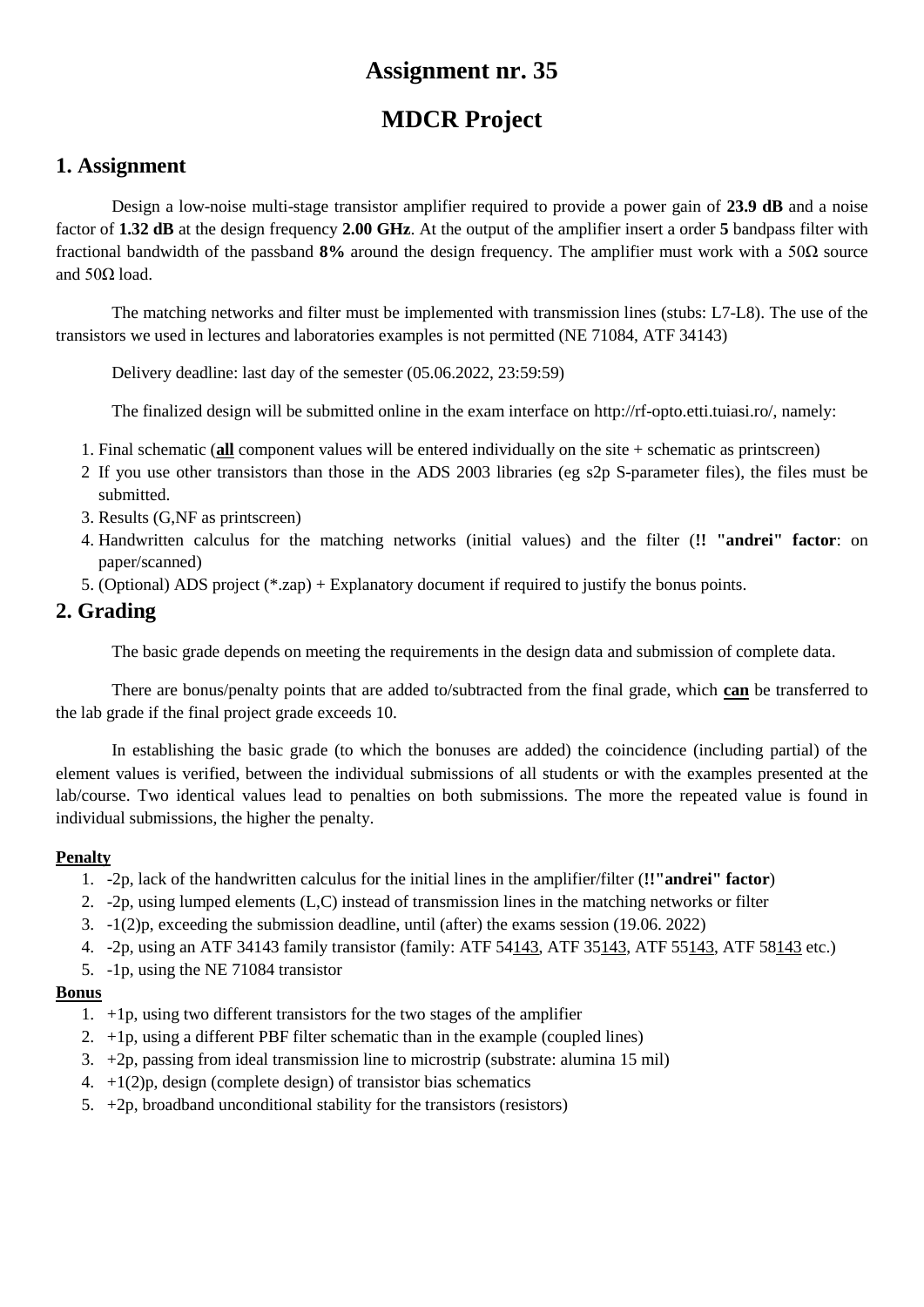# **MDCR Project**

### **1. Assignment**

Design a low-noise multi-stage transistor amplifier required to provide a power gain of **22.7 dB** and a noise factor of **1.02 dB** at the design frequency **1.25 GHz**. At the output of the amplifier insert a order **6** bandpass filter with fractional bandwidth of the passband **8%** around the design frequency. The amplifier must work with a 50Ω source and  $50Ω$  load.

The matching networks and filter must be implemented with transmission lines (stubs: L7-L8). The use of the transistors we used in lectures and laboratories examples is not permitted (NE 71084, ATF 34143)

Delivery deadline: last day of the semester (05.06.2022, 23:59:59)

The finalized design will be submitted online in the exam interface on http://rf-opto.etti.tuiasi.ro/, namely:

- 1. Final schematic (**all** component values will be entered individually on the site + schematic as printscreen)
- 2 If you use other transistors than those in the ADS 2003 libraries (eg s2p S-parameter files), the files must be submitted.
- 3. Results (G,NF as printscreen)
- 4. Handwritten calculus for the matching networks (initial values) and the filter (**!! "andrei" factor**: on paper/scanned)
- 5. (Optional) ADS project (\*.zap) + Explanatory document if required to justify the bonus points.

### **2. Grading**

The basic grade depends on meeting the requirements in the design data and submission of complete data.

There are bonus/penalty points that are added to/subtracted from the final grade, which **can** be transferred to the lab grade if the final project grade exceeds 10.

In establishing the basic grade (to which the bonuses are added) the coincidence (including partial) of the element values is verified, between the individual submissions of all students or with the examples presented at the lab/course. Two identical values lead to penalties on both submissions. The more the repeated value is found in individual submissions, the higher the penalty.

#### **Penalty**

- 1. -2p, lack of the handwritten calculus for the initial lines in the amplifier/filter (**!!"andrei" factor**)
- 2. -2p, using lumped elements (L,C) instead of transmission lines in the matching networks or filter
- 3. -1(2)p, exceeding the submission deadline, until (after) the exams session (19.06. 2022)
- 4. -2p, using an ATF 34143 family transistor (family: ATF 54143, ATF 35143, ATF 55143, ATF 58143 etc.)
- 5. -1p, using the NE 71084 transistor

- 1. +1p, using two different transistors for the two stages of the amplifier
- 2.  $+1p$ , using a different PBF filter schematic than in the example (coupled lines)
- 3. +2p, passing from ideal transmission line to microstrip (substrate: alumina 15 mil)
- 4.  $+1(2)p$ , design (complete design) of transistor bias schematics
- 5.  $+2p$ , broadband unconditional stability for the transistors (resistors)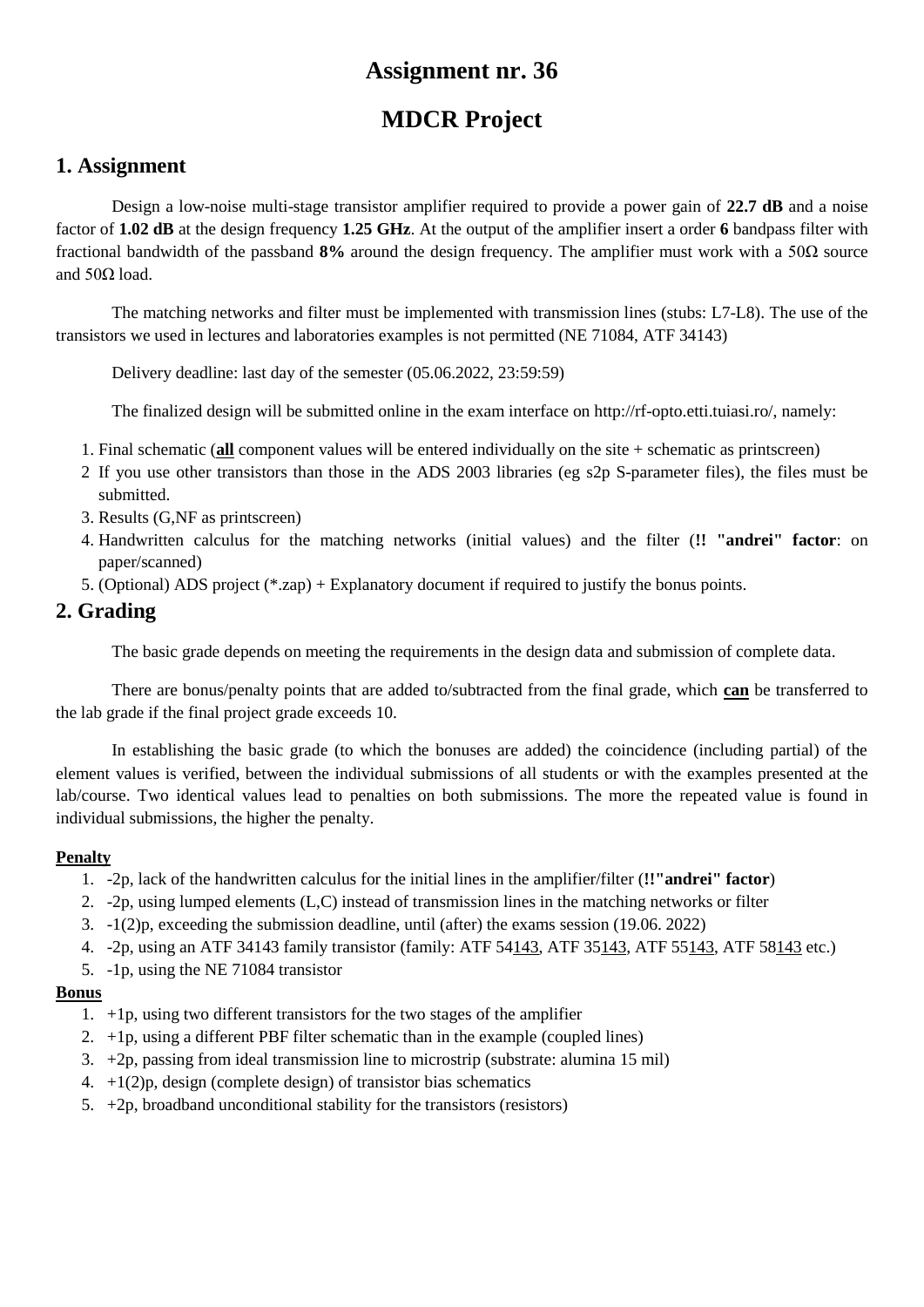# **MDCR Project**

### **1. Assignment**

Design a low-noise multi-stage transistor amplifier required to provide a power gain of **21.4 dB** and a noise factor of **1.20 dB** at the design frequency **2.75 GHz**. At the output of the amplifier insert a order **6** bandpass filter with fractional bandwidth of the passband **9%** around the design frequency. The amplifier must work with a 50Ω source and  $50Ω$  load.

The matching networks and filter must be implemented with transmission lines (stubs: L7-L8). The use of the transistors we used in lectures and laboratories examples is not permitted (NE 71084, ATF 34143)

Delivery deadline: last day of the semester (05.06.2022, 23:59:59)

The finalized design will be submitted online in the exam interface on http://rf-opto.etti.tuiasi.ro/, namely:

- 1. Final schematic (**all** component values will be entered individually on the site + schematic as printscreen)
- 2 If you use other transistors than those in the ADS 2003 libraries (eg s2p S-parameter files), the files must be submitted.
- 3. Results (G,NF as printscreen)
- 4. Handwritten calculus for the matching networks (initial values) and the filter (**!! "andrei" factor**: on paper/scanned)
- 5. (Optional) ADS project (\*.zap) + Explanatory document if required to justify the bonus points.

### **2. Grading**

The basic grade depends on meeting the requirements in the design data and submission of complete data.

There are bonus/penalty points that are added to/subtracted from the final grade, which **can** be transferred to the lab grade if the final project grade exceeds 10.

In establishing the basic grade (to which the bonuses are added) the coincidence (including partial) of the element values is verified, between the individual submissions of all students or with the examples presented at the lab/course. Two identical values lead to penalties on both submissions. The more the repeated value is found in individual submissions, the higher the penalty.

#### **Penalty**

- 1. -2p, lack of the handwritten calculus for the initial lines in the amplifier/filter (**!!"andrei" factor**)
- 2. -2p, using lumped elements (L,C) instead of transmission lines in the matching networks or filter
- 3. -1(2)p, exceeding the submission deadline, until (after) the exams session (19.06. 2022)
- 4. -2p, using an ATF 34143 family transistor (family: ATF 54143, ATF 35143, ATF 55143, ATF 58143 etc.)
- 5. -1p, using the NE 71084 transistor

- 1. +1p, using two different transistors for the two stages of the amplifier
- 2.  $+1p$ , using a different PBF filter schematic than in the example (coupled lines)
- 3. +2p, passing from ideal transmission line to microstrip (substrate: alumina 15 mil)
- 4.  $+1(2)p$ , design (complete design) of transistor bias schematics
- 5.  $+2p$ , broadband unconditional stability for the transistors (resistors)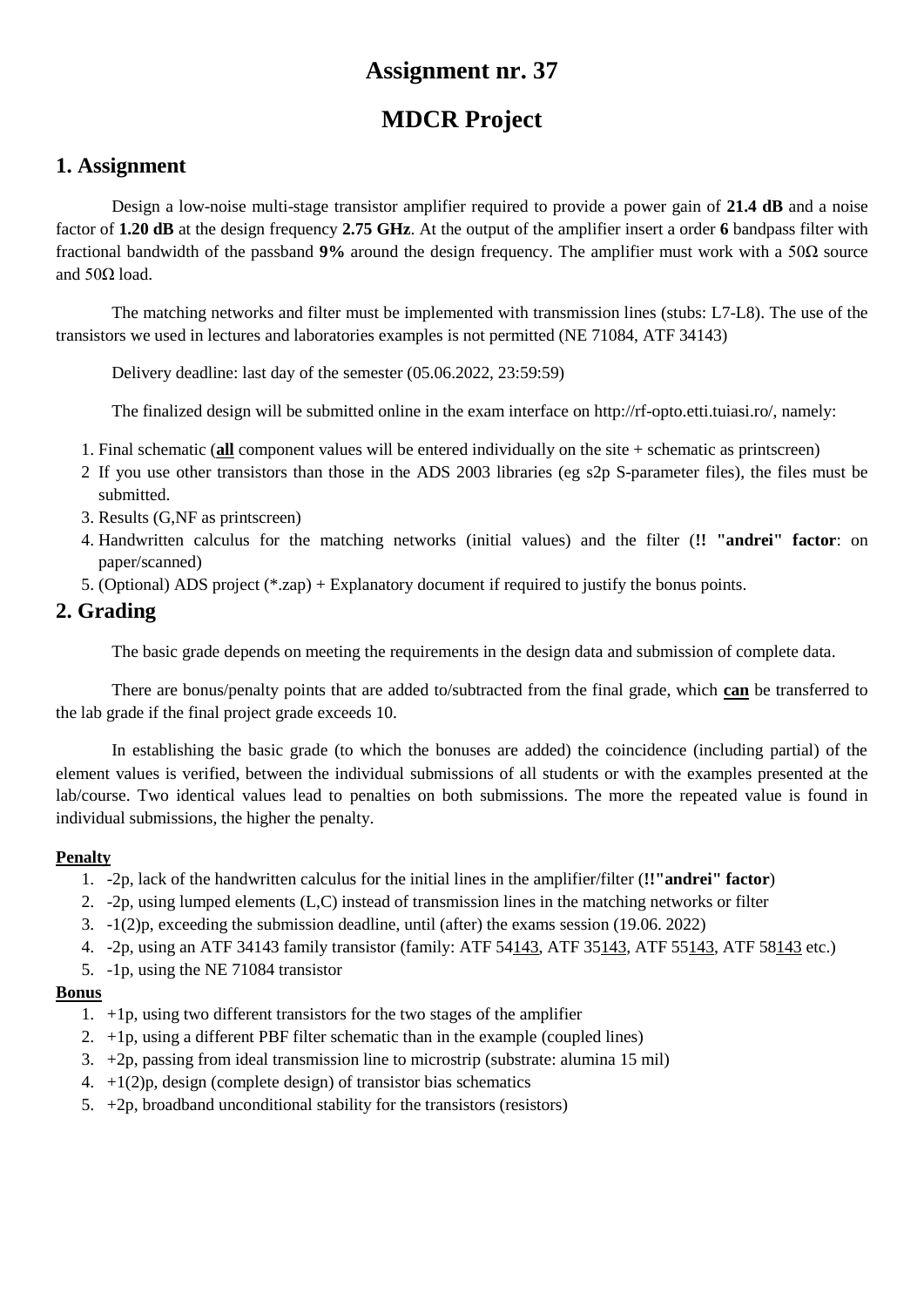# **MDCR Project**

## **1. Assignment**

Design a low-noise multi-stage transistor amplifier required to provide a power gain of **21.6 dB** and a noise factor of **1.37 dB** at the design frequency **3.00 GHz**. At the output of the amplifier insert a order **5** bandpass filter with fractional bandwidth of the passband **6%** around the design frequency. The amplifier must work with a 50Ω source and  $50Ω$  load.

The matching networks and filter must be implemented with transmission lines (stubs: L7-L8). The use of the transistors we used in lectures and laboratories examples is not permitted (NE 71084, ATF 34143)

Delivery deadline: last day of the semester (05.06.2022, 23:59:59)

The finalized design will be submitted online in the exam interface on http://rf-opto.etti.tuiasi.ro/, namely:

- 1. Final schematic (**all** component values will be entered individually on the site + schematic as printscreen)
- 2 If you use other transistors than those in the ADS 2003 libraries (eg s2p S-parameter files), the files must be submitted.
- 3. Results (G,NF as printscreen)
- 4. Handwritten calculus for the matching networks (initial values) and the filter (**!! "andrei" factor**: on paper/scanned)
- 5. (Optional) ADS project (\*.zap) + Explanatory document if required to justify the bonus points.

## **2. Grading**

The basic grade depends on meeting the requirements in the design data and submission of complete data.

There are bonus/penalty points that are added to/subtracted from the final grade, which **can** be transferred to the lab grade if the final project grade exceeds 10.

In establishing the basic grade (to which the bonuses are added) the coincidence (including partial) of the element values is verified, between the individual submissions of all students or with the examples presented at the lab/course. Two identical values lead to penalties on both submissions. The more the repeated value is found in individual submissions, the higher the penalty.

#### **Penalty**

- 1. -2p, lack of the handwritten calculus for the initial lines in the amplifier/filter (**!!"andrei" factor**)
- 2. -2p, using lumped elements (L,C) instead of transmission lines in the matching networks or filter
- 3. -1(2)p, exceeding the submission deadline, until (after) the exams session (19.06. 2022)
- 4. -2p, using an ATF 34143 family transistor (family: ATF 54143, ATF 35143, ATF 55143, ATF 58143 etc.)
- 5. -1p, using the NE 71084 transistor

- 1. +1p, using two different transistors for the two stages of the amplifier
- 2.  $+1p$ , using a different PBF filter schematic than in the example (coupled lines)
- 3. +2p, passing from ideal transmission line to microstrip (substrate: alumina 15 mil)
- 4.  $+1(2)p$ , design (complete design) of transistor bias schematics
- 5.  $+2p$ , broadband unconditional stability for the transistors (resistors)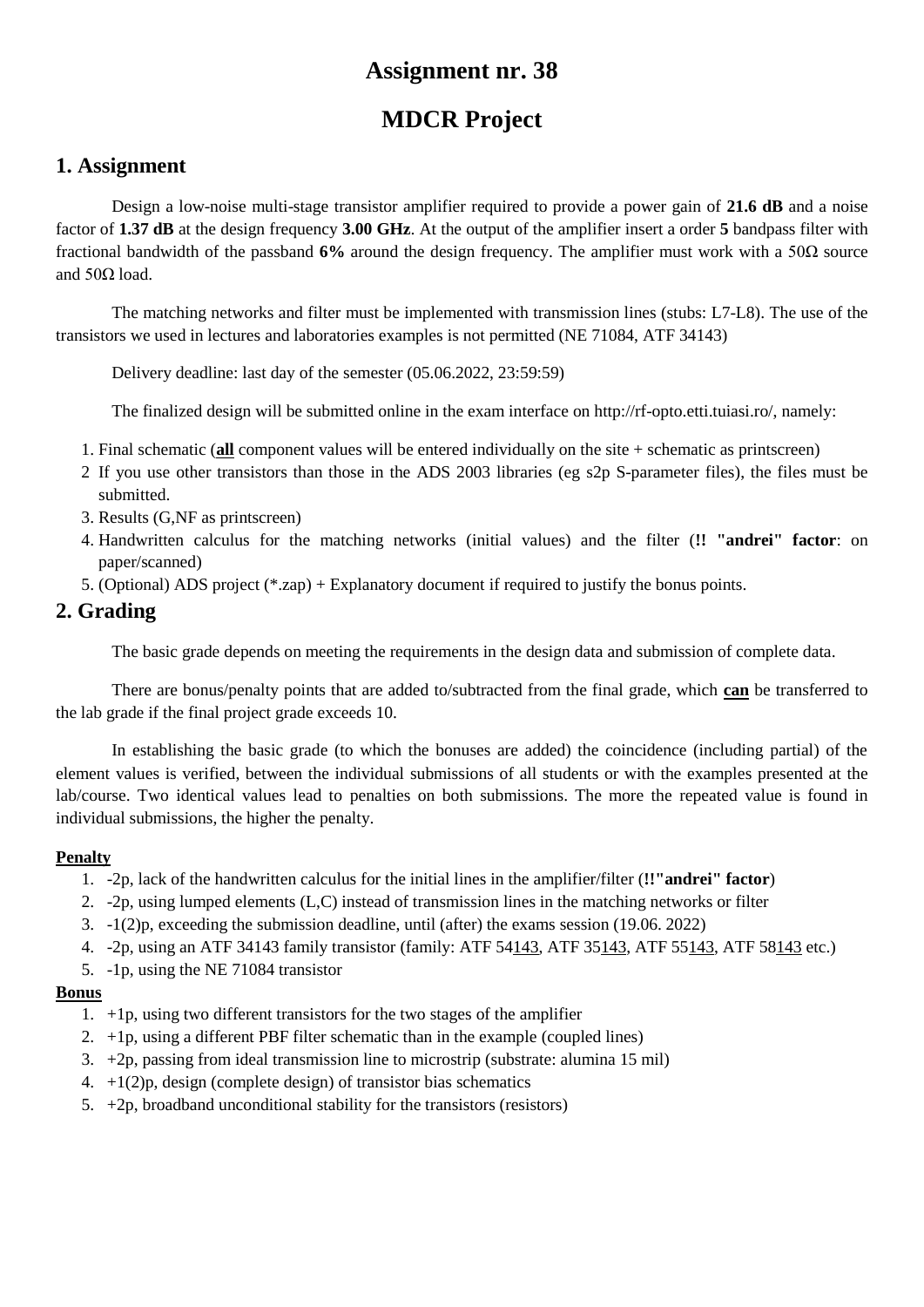# **MDCR Project**

## **1. Assignment**

Design a low-noise multi-stage transistor amplifier required to provide a power gain of **23.1 dB** and a noise factor of **1.32 dB** at the design frequency **1.80 GHz**. At the output of the amplifier insert a order **5** bandpass filter with fractional bandwidth of the passband **7%** around the design frequency. The amplifier must work with a 50Ω source and  $50Ω$  load.

The matching networks and filter must be implemented with transmission lines (stubs: L7-L8). The use of the transistors we used in lectures and laboratories examples is not permitted (NE 71084, ATF 34143)

Delivery deadline: last day of the semester (05.06.2022, 23:59:59)

The finalized design will be submitted online in the exam interface on http://rf-opto.etti.tuiasi.ro/, namely:

- 1. Final schematic (**all** component values will be entered individually on the site + schematic as printscreen)
- 2 If you use other transistors than those in the ADS 2003 libraries (eg s2p S-parameter files), the files must be submitted.
- 3. Results (G,NF as printscreen)
- 4. Handwritten calculus for the matching networks (initial values) and the filter (**!! "andrei" factor**: on paper/scanned)
- 5. (Optional) ADS project (\*.zap) + Explanatory document if required to justify the bonus points.

### **2. Grading**

The basic grade depends on meeting the requirements in the design data and submission of complete data.

There are bonus/penalty points that are added to/subtracted from the final grade, which **can** be transferred to the lab grade if the final project grade exceeds 10.

In establishing the basic grade (to which the bonuses are added) the coincidence (including partial) of the element values is verified, between the individual submissions of all students or with the examples presented at the lab/course. Two identical values lead to penalties on both submissions. The more the repeated value is found in individual submissions, the higher the penalty.

#### **Penalty**

- 1. -2p, lack of the handwritten calculus for the initial lines in the amplifier/filter (**!!"andrei" factor**)
- 2. -2p, using lumped elements (L,C) instead of transmission lines in the matching networks or filter
- 3. -1(2)p, exceeding the submission deadline, until (after) the exams session (19.06. 2022)
- 4. -2p, using an ATF 34143 family transistor (family: ATF 54143, ATF 35143, ATF 55143, ATF 58143 etc.)
- 5. -1p, using the NE 71084 transistor

- 1. +1p, using two different transistors for the two stages of the amplifier
- 2.  $+1p$ , using a different PBF filter schematic than in the example (coupled lines)
- 3. +2p, passing from ideal transmission line to microstrip (substrate: alumina 15 mil)
- 4.  $+1(2)p$ , design (complete design) of transistor bias schematics
- 5.  $+2p$ , broadband unconditional stability for the transistors (resistors)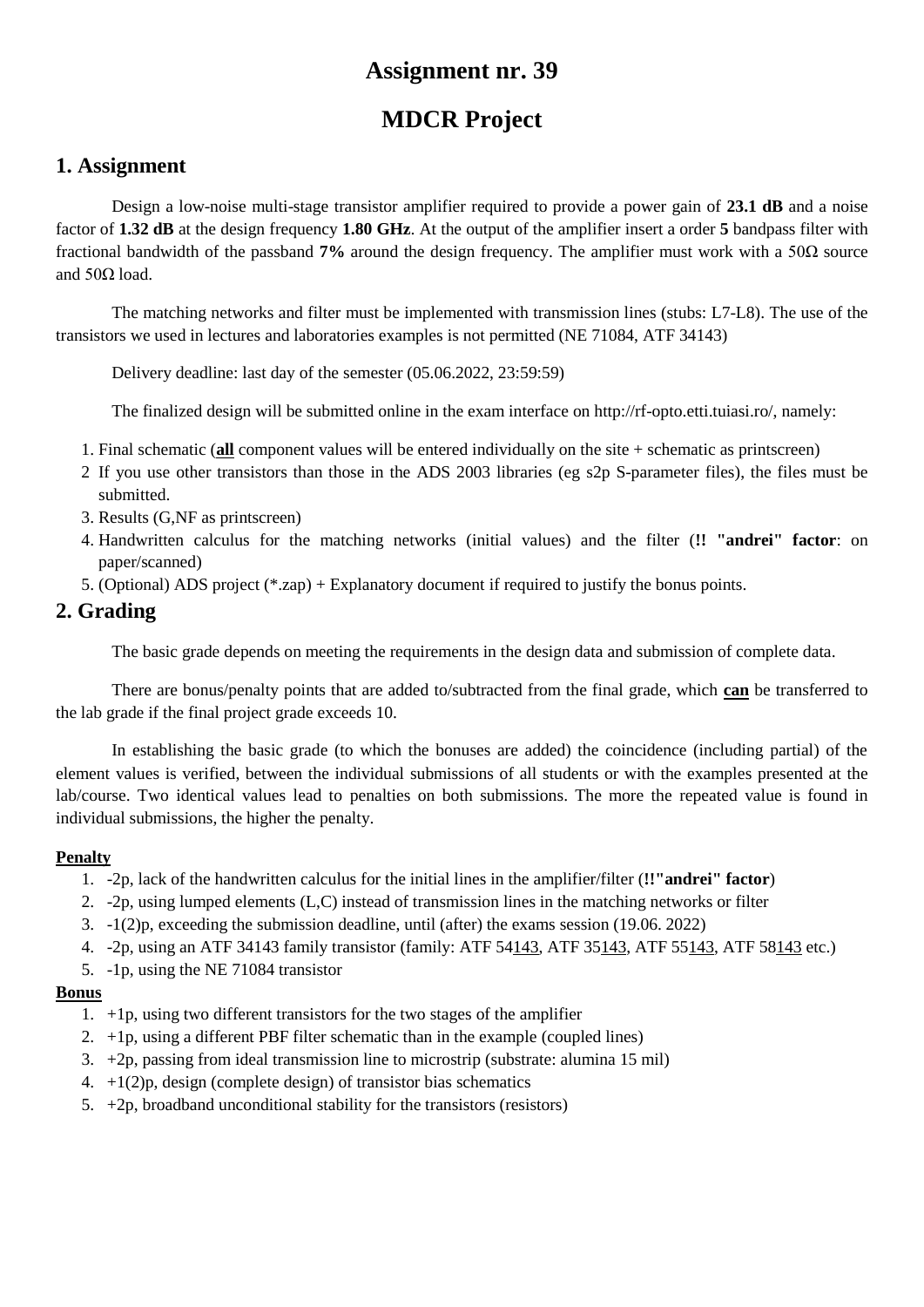# **MDCR Project**

## **1. Assignment**

Design a low-noise multi-stage transistor amplifier required to provide a power gain of **20.5 dB** and a noise factor of **1.22 dB** at the design frequency **3.55 GHz**. At the output of the amplifier insert a order **6** bandpass filter with fractional bandwidth of the passband **5%** around the design frequency. The amplifier must work with a 50Ω source and  $50Ω$  load.

The matching networks and filter must be implemented with transmission lines (stubs: L7-L8). The use of the transistors we used in lectures and laboratories examples is not permitted (NE 71084, ATF 34143)

Delivery deadline: last day of the semester (05.06.2022, 23:59:59)

The finalized design will be submitted online in the exam interface on http://rf-opto.etti.tuiasi.ro/, namely:

- 1. Final schematic (**all** component values will be entered individually on the site + schematic as printscreen)
- 2 If you use other transistors than those in the ADS 2003 libraries (eg s2p S-parameter files), the files must be submitted.
- 3. Results (G,NF as printscreen)
- 4. Handwritten calculus for the matching networks (initial values) and the filter (**!! "andrei" factor**: on paper/scanned)
- 5. (Optional) ADS project (\*.zap) + Explanatory document if required to justify the bonus points.

### **2. Grading**

The basic grade depends on meeting the requirements in the design data and submission of complete data.

There are bonus/penalty points that are added to/subtracted from the final grade, which **can** be transferred to the lab grade if the final project grade exceeds 10.

In establishing the basic grade (to which the bonuses are added) the coincidence (including partial) of the element values is verified, between the individual submissions of all students or with the examples presented at the lab/course. Two identical values lead to penalties on both submissions. The more the repeated value is found in individual submissions, the higher the penalty.

#### **Penalty**

- 1. -2p, lack of the handwritten calculus for the initial lines in the amplifier/filter (**!!"andrei" factor**)
- 2. -2p, using lumped elements (L,C) instead of transmission lines in the matching networks or filter
- 3. -1(2)p, exceeding the submission deadline, until (after) the exams session (19.06. 2022)
- 4. -2p, using an ATF 34143 family transistor (family: ATF 54143, ATF 35143, ATF 55143, ATF 58143 etc.)
- 5. -1p, using the NE 71084 transistor

- 1. +1p, using two different transistors for the two stages of the amplifier
- 2.  $+1p$ , using a different PBF filter schematic than in the example (coupled lines)
- 3. +2p, passing from ideal transmission line to microstrip (substrate: alumina 15 mil)
- 4.  $+1(2)p$ , design (complete design) of transistor bias schematics
- 5.  $+2p$ , broadband unconditional stability for the transistors (resistors)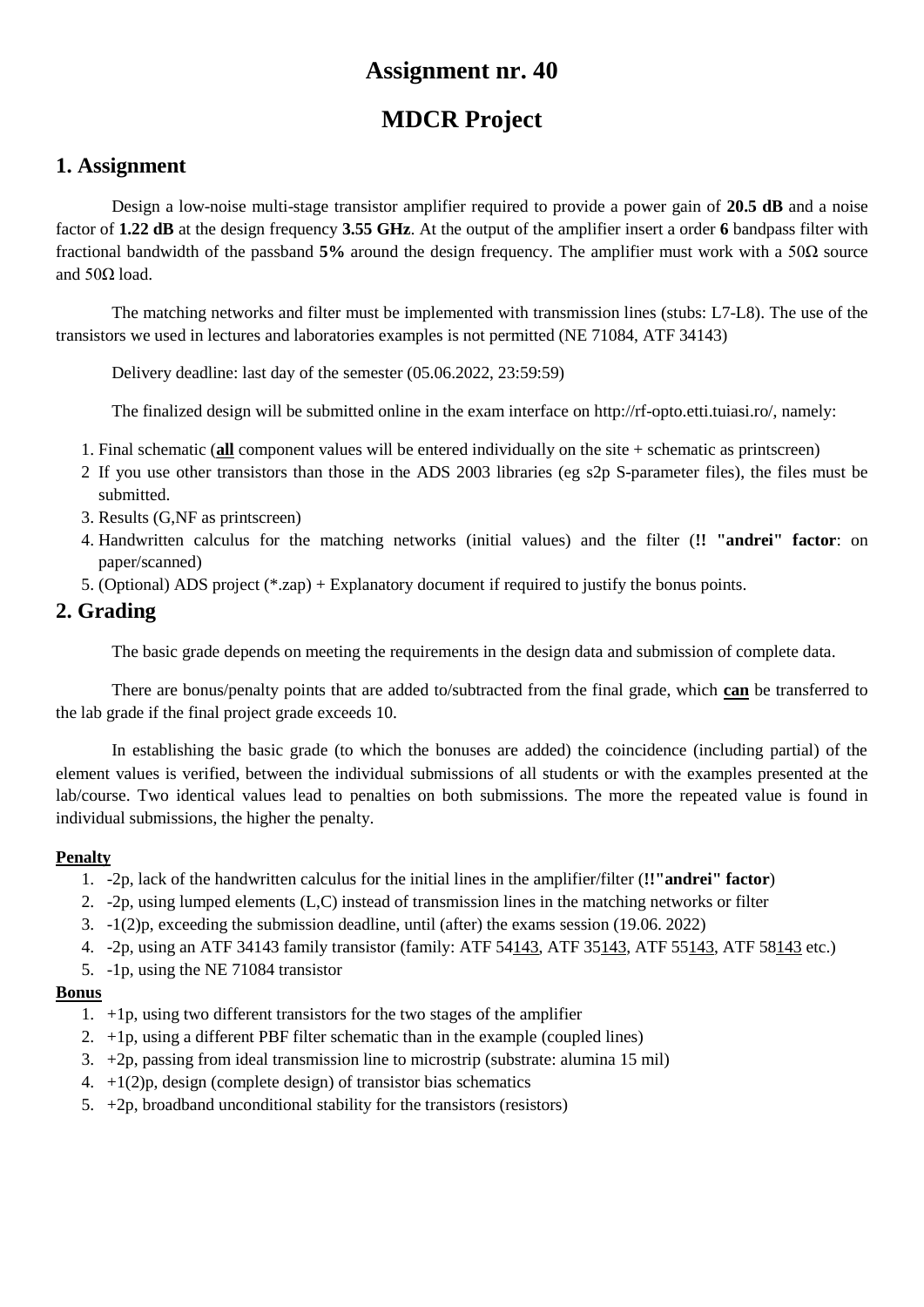# **MDCR Project**

## **1. Assignment**

Design a low-noise multi-stage transistor amplifier required to provide a power gain of **21.2 dB** and a noise factor of **1.32 dB** at the design frequency **2.60 GHz**. At the output of the amplifier insert a order **5** bandpass filter with fractional bandwidth of the passband **7%** around the design frequency. The amplifier must work with a 50Ω source and  $50Ω$  load.

The matching networks and filter must be implemented with transmission lines (stubs: L7-L8). The use of the transistors we used in lectures and laboratories examples is not permitted (NE 71084, ATF 34143)

Delivery deadline: last day of the semester (05.06.2022, 23:59:59)

The finalized design will be submitted online in the exam interface on http://rf-opto.etti.tuiasi.ro/, namely:

- 1. Final schematic (**all** component values will be entered individually on the site + schematic as printscreen)
- 2 If you use other transistors than those in the ADS 2003 libraries (eg s2p S-parameter files), the files must be submitted.
- 3. Results (G,NF as printscreen)
- 4. Handwritten calculus for the matching networks (initial values) and the filter (**!! "andrei" factor**: on paper/scanned)
- 5. (Optional) ADS project (\*.zap) + Explanatory document if required to justify the bonus points.

### **2. Grading**

The basic grade depends on meeting the requirements in the design data and submission of complete data.

There are bonus/penalty points that are added to/subtracted from the final grade, which **can** be transferred to the lab grade if the final project grade exceeds 10.

In establishing the basic grade (to which the bonuses are added) the coincidence (including partial) of the element values is verified, between the individual submissions of all students or with the examples presented at the lab/course. Two identical values lead to penalties on both submissions. The more the repeated value is found in individual submissions, the higher the penalty.

#### **Penalty**

- 1. -2p, lack of the handwritten calculus for the initial lines in the amplifier/filter (**!!"andrei" factor**)
- 2. -2p, using lumped elements (L,C) instead of transmission lines in the matching networks or filter
- 3. -1(2)p, exceeding the submission deadline, until (after) the exams session (19.06. 2022)
- 4. -2p, using an ATF 34143 family transistor (family: ATF 54143, ATF 35143, ATF 55143, ATF 58143 etc.)
- 5. -1p, using the NE 71084 transistor

- 1. +1p, using two different transistors for the two stages of the amplifier
- 2.  $+1p$ , using a different PBF filter schematic than in the example (coupled lines)
- 3. +2p, passing from ideal transmission line to microstrip (substrate: alumina 15 mil)
- 4.  $+1(2)p$ , design (complete design) of transistor bias schematics
- 5.  $+2p$ , broadband unconditional stability for the transistors (resistors)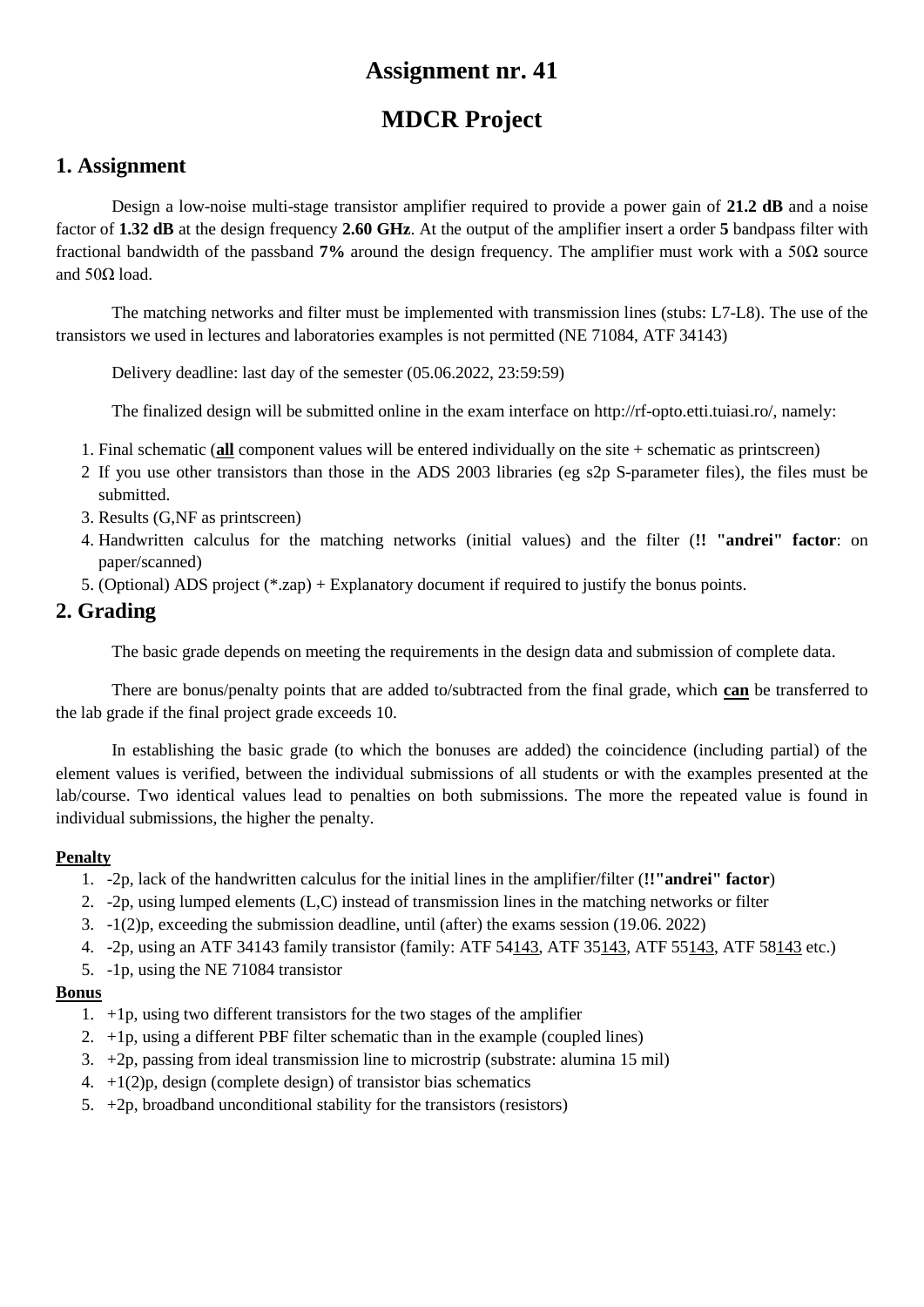# **MDCR Project**

## **1. Assignment**

Design a low-noise multi-stage transistor amplifier required to provide a power gain of **17.7 dB** and a noise factor of **1.36 dB** at the design frequency **4.95 GHz**. At the output of the amplifier insert a order **5** bandpass filter with fractional bandwidth of the passband **8%** around the design frequency. The amplifier must work with a 50Ω source and  $50Ω$  load.

The matching networks and filter must be implemented with transmission lines (stubs: L7-L8). The use of the transistors we used in lectures and laboratories examples is not permitted (NE 71084, ATF 34143)

Delivery deadline: last day of the semester (05.06.2022, 23:59:59)

The finalized design will be submitted online in the exam interface on http://rf-opto.etti.tuiasi.ro/, namely:

- 1. Final schematic (**all** component values will be entered individually on the site + schematic as printscreen)
- 2 If you use other transistors than those in the ADS 2003 libraries (eg s2p S-parameter files), the files must be submitted.
- 3. Results (G,NF as printscreen)
- 4. Handwritten calculus for the matching networks (initial values) and the filter (**!! "andrei" factor**: on paper/scanned)
- 5. (Optional) ADS project (\*.zap) + Explanatory document if required to justify the bonus points.

### **2. Grading**

The basic grade depends on meeting the requirements in the design data and submission of complete data.

There are bonus/penalty points that are added to/subtracted from the final grade, which **can** be transferred to the lab grade if the final project grade exceeds 10.

In establishing the basic grade (to which the bonuses are added) the coincidence (including partial) of the element values is verified, between the individual submissions of all students or with the examples presented at the lab/course. Two identical values lead to penalties on both submissions. The more the repeated value is found in individual submissions, the higher the penalty.

#### **Penalty**

- 1. -2p, lack of the handwritten calculus for the initial lines in the amplifier/filter (**!!"andrei" factor**)
- 2. -2p, using lumped elements (L,C) instead of transmission lines in the matching networks or filter
- 3. -1(2)p, exceeding the submission deadline, until (after) the exams session (19.06. 2022)
- 4. -2p, using an ATF 34143 family transistor (family: ATF 54143, ATF 35143, ATF 55143, ATF 58143 etc.)
- 5. -1p, using the NE 71084 transistor

- 1. +1p, using two different transistors for the two stages of the amplifier
- 2.  $+1p$ , using a different PBF filter schematic than in the example (coupled lines)
- 3. +2p, passing from ideal transmission line to microstrip (substrate: alumina 15 mil)
- 4.  $+1(2)p$ , design (complete design) of transistor bias schematics
- 5.  $+2p$ , broadband unconditional stability for the transistors (resistors)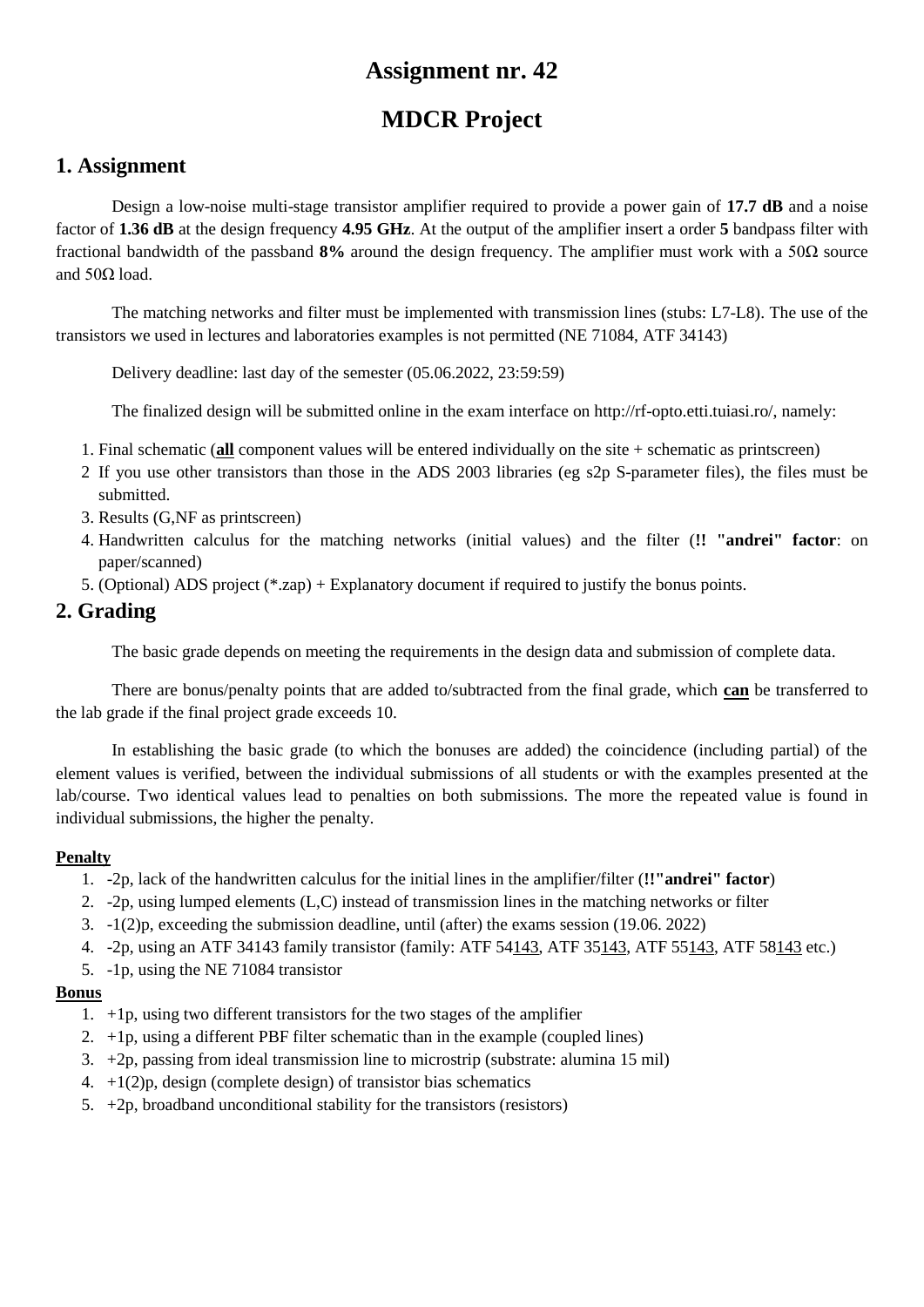# **MDCR Project**

## **1. Assignment**

Design a low-noise multi-stage transistor amplifier required to provide a power gain of **18.8 dB** and a noise factor of **1.46 dB** at the design frequency **4.65 GHz**. At the output of the amplifier insert a order **5** bandpass filter with fractional bandwidth of the passband **9%** around the design frequency. The amplifier must work with a 50Ω source and  $50Ω$  load.

The matching networks and filter must be implemented with transmission lines (stubs: L7-L8). The use of the transistors we used in lectures and laboratories examples is not permitted (NE 71084, ATF 34143)

Delivery deadline: last day of the semester (05.06.2022, 23:59:59)

The finalized design will be submitted online in the exam interface on http://rf-opto.etti.tuiasi.ro/, namely:

- 1. Final schematic (**all** component values will be entered individually on the site + schematic as printscreen)
- 2 If you use other transistors than those in the ADS 2003 libraries (eg s2p S-parameter files), the files must be submitted.
- 3. Results (G,NF as printscreen)
- 4. Handwritten calculus for the matching networks (initial values) and the filter (**!! "andrei" factor**: on paper/scanned)
- 5. (Optional) ADS project (\*.zap) + Explanatory document if required to justify the bonus points.

### **2. Grading**

The basic grade depends on meeting the requirements in the design data and submission of complete data.

There are bonus/penalty points that are added to/subtracted from the final grade, which **can** be transferred to the lab grade if the final project grade exceeds 10.

In establishing the basic grade (to which the bonuses are added) the coincidence (including partial) of the element values is verified, between the individual submissions of all students or with the examples presented at the lab/course. Two identical values lead to penalties on both submissions. The more the repeated value is found in individual submissions, the higher the penalty.

#### **Penalty**

- 1. -2p, lack of the handwritten calculus for the initial lines in the amplifier/filter (**!!"andrei" factor**)
- 2. -2p, using lumped elements (L,C) instead of transmission lines in the matching networks or filter
- 3. -1(2)p, exceeding the submission deadline, until (after) the exams session (19.06. 2022)
- 4. -2p, using an ATF 34143 family transistor (family: ATF 54143, ATF 35143, ATF 55143, ATF 58143 etc.)
- 5. -1p, using the NE 71084 transistor

- 1. +1p, using two different transistors for the two stages of the amplifier
- 2.  $+1p$ , using a different PBF filter schematic than in the example (coupled lines)
- 3. +2p, passing from ideal transmission line to microstrip (substrate: alumina 15 mil)
- 4.  $+1(2)p$ , design (complete design) of transistor bias schematics
- 5.  $+2p$ , broadband unconditional stability for the transistors (resistors)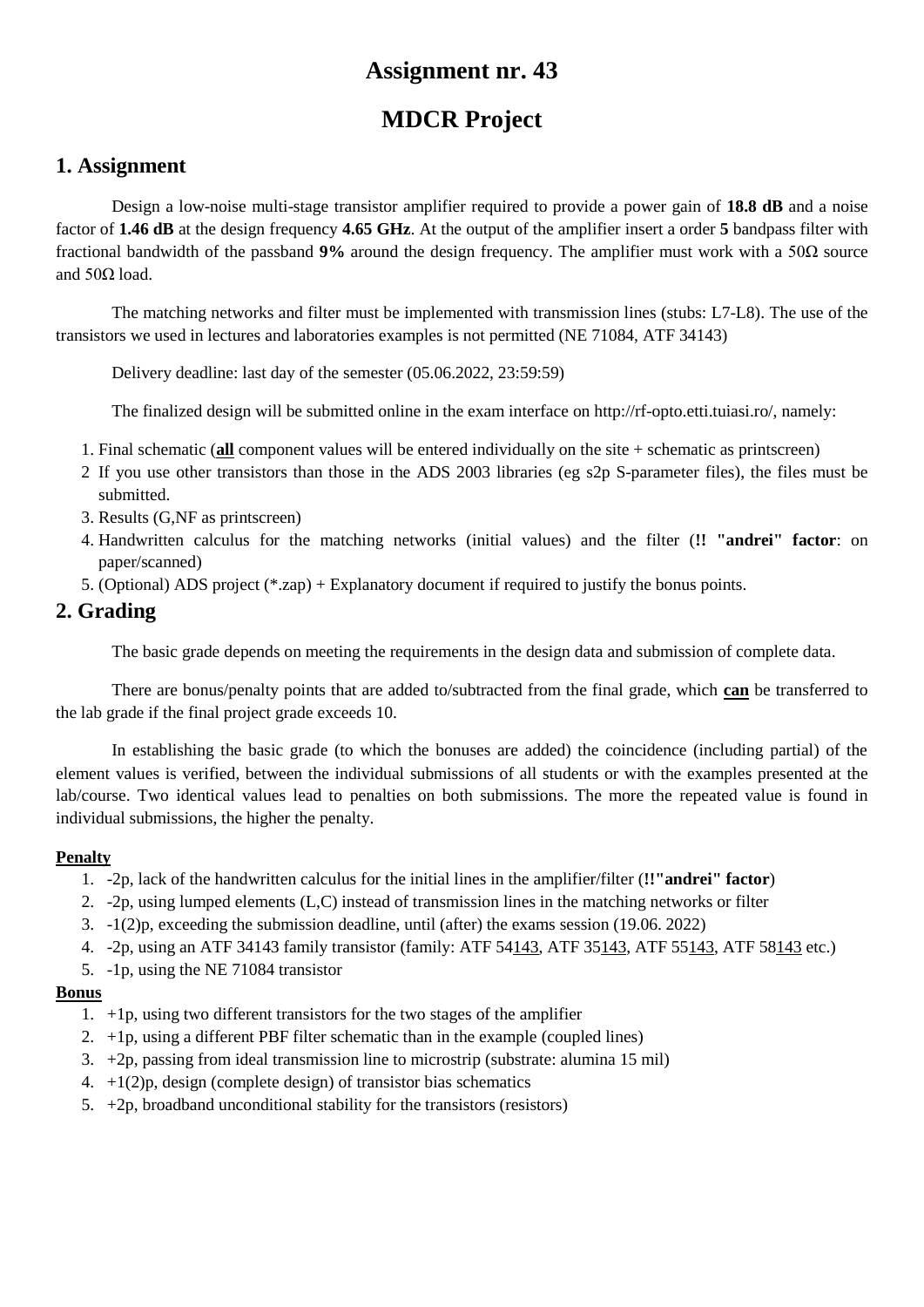# **MDCR Project**

## **1. Assignment**

Design a low-noise multi-stage transistor amplifier required to provide a power gain of **20.4 dB** and a noise factor of **1.32 dB** at the design frequency **3.65 GHz**. At the output of the amplifier insert a order **6** bandpass filter with fractional bandwidth of the passband **5%** around the design frequency. The amplifier must work with a 50Ω source and  $50Ω$  load.

The matching networks and filter must be implemented with transmission lines (stubs: L7-L8). The use of the transistors we used in lectures and laboratories examples is not permitted (NE 71084, ATF 34143)

Delivery deadline: last day of the semester (05.06.2022, 23:59:59)

The finalized design will be submitted online in the exam interface on http://rf-opto.etti.tuiasi.ro/, namely:

- 1. Final schematic (**all** component values will be entered individually on the site + schematic as printscreen)
- 2 If you use other transistors than those in the ADS 2003 libraries (eg s2p S-parameter files), the files must be submitted.
- 3. Results (G,NF as printscreen)
- 4. Handwritten calculus for the matching networks (initial values) and the filter (**!! "andrei" factor**: on paper/scanned)
- 5. (Optional) ADS project (\*.zap) + Explanatory document if required to justify the bonus points.

### **2. Grading**

The basic grade depends on meeting the requirements in the design data and submission of complete data.

There are bonus/penalty points that are added to/subtracted from the final grade, which **can** be transferred to the lab grade if the final project grade exceeds 10.

In establishing the basic grade (to which the bonuses are added) the coincidence (including partial) of the element values is verified, between the individual submissions of all students or with the examples presented at the lab/course. Two identical values lead to penalties on both submissions. The more the repeated value is found in individual submissions, the higher the penalty.

#### **Penalty**

- 1. -2p, lack of the handwritten calculus for the initial lines in the amplifier/filter (**!!"andrei" factor**)
- 2. -2p, using lumped elements (L,C) instead of transmission lines in the matching networks or filter
- 3. -1(2)p, exceeding the submission deadline, until (after) the exams session (19.06. 2022)
- 4. -2p, using an ATF 34143 family transistor (family: ATF 54143, ATF 35143, ATF 55143, ATF 58143 etc.)
- 5. -1p, using the NE 71084 transistor

- 1. +1p, using two different transistors for the two stages of the amplifier
- 2.  $+1p$ , using a different PBF filter schematic than in the example (coupled lines)
- 3. +2p, passing from ideal transmission line to microstrip (substrate: alumina 15 mil)
- 4.  $+1(2)p$ , design (complete design) of transistor bias schematics
- 5.  $+2p$ , broadband unconditional stability for the transistors (resistors)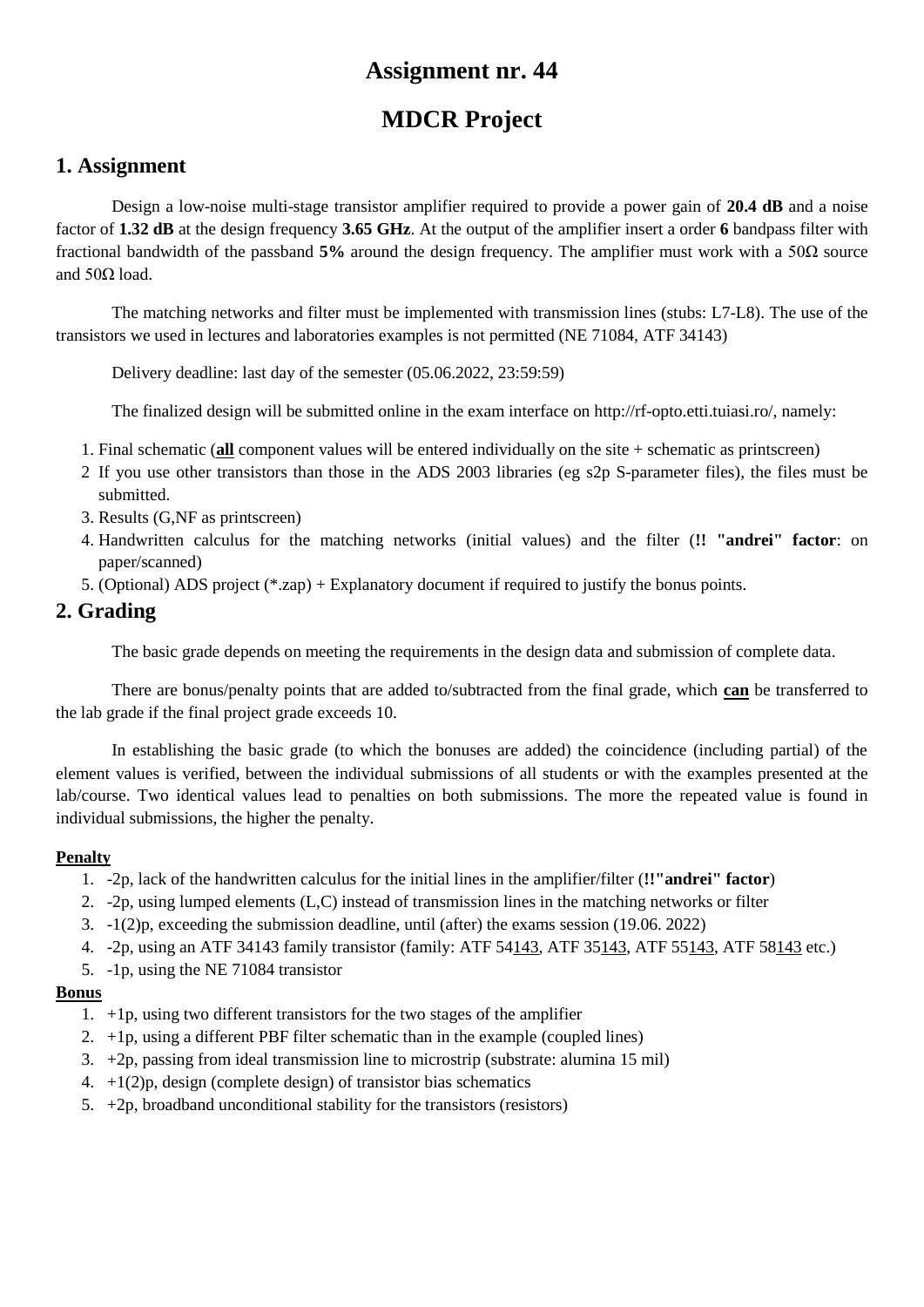# **MDCR Project**

## **1. Assignment**

Design a low-noise multi-stage transistor amplifier required to provide a power gain of **24.7 dB** and a noise factor of **1.29 dB** at the design frequency **1.50 GHz**. At the output of the amplifier insert a order **6** bandpass filter with fractional bandwidth of the passband **6%** around the design frequency. The amplifier must work with a 50Ω source and  $50Ω$  load.

The matching networks and filter must be implemented with transmission lines (stubs: L7-L8). The use of the transistors we used in lectures and laboratories examples is not permitted (NE 71084, ATF 34143)

Delivery deadline: last day of the semester (05.06.2022, 23:59:59)

The finalized design will be submitted online in the exam interface on http://rf-opto.etti.tuiasi.ro/, namely:

- 1. Final schematic (**all** component values will be entered individually on the site + schematic as printscreen)
- 2 If you use other transistors than those in the ADS 2003 libraries (eg s2p S-parameter files), the files must be submitted.
- 3. Results (G,NF as printscreen)
- 4. Handwritten calculus for the matching networks (initial values) and the filter (**!! "andrei" factor**: on paper/scanned)
- 5. (Optional) ADS project (\*.zap) + Explanatory document if required to justify the bonus points.

## **2. Grading**

The basic grade depends on meeting the requirements in the design data and submission of complete data.

There are bonus/penalty points that are added to/subtracted from the final grade, which **can** be transferred to the lab grade if the final project grade exceeds 10.

In establishing the basic grade (to which the bonuses are added) the coincidence (including partial) of the element values is verified, between the individual submissions of all students or with the examples presented at the lab/course. Two identical values lead to penalties on both submissions. The more the repeated value is found in individual submissions, the higher the penalty.

#### **Penalty**

- 1. -2p, lack of the handwritten calculus for the initial lines in the amplifier/filter (**!!"andrei" factor**)
- 2. -2p, using lumped elements (L,C) instead of transmission lines in the matching networks or filter
- 3. -1(2)p, exceeding the submission deadline, until (after) the exams session (19.06. 2022)
- 4. -2p, using an ATF 34143 family transistor (family: ATF 54143, ATF 35143, ATF 55143, ATF 58143 etc.)
- 5. -1p, using the NE 71084 transistor

- 1. +1p, using two different transistors for the two stages of the amplifier
- 2.  $+1p$ , using a different PBF filter schematic than in the example (coupled lines)
- 3. +2p, passing from ideal transmission line to microstrip (substrate: alumina 15 mil)
- 4.  $+1(2)p$ , design (complete design) of transistor bias schematics
- 5.  $+2p$ , broadband unconditional stability for the transistors (resistors)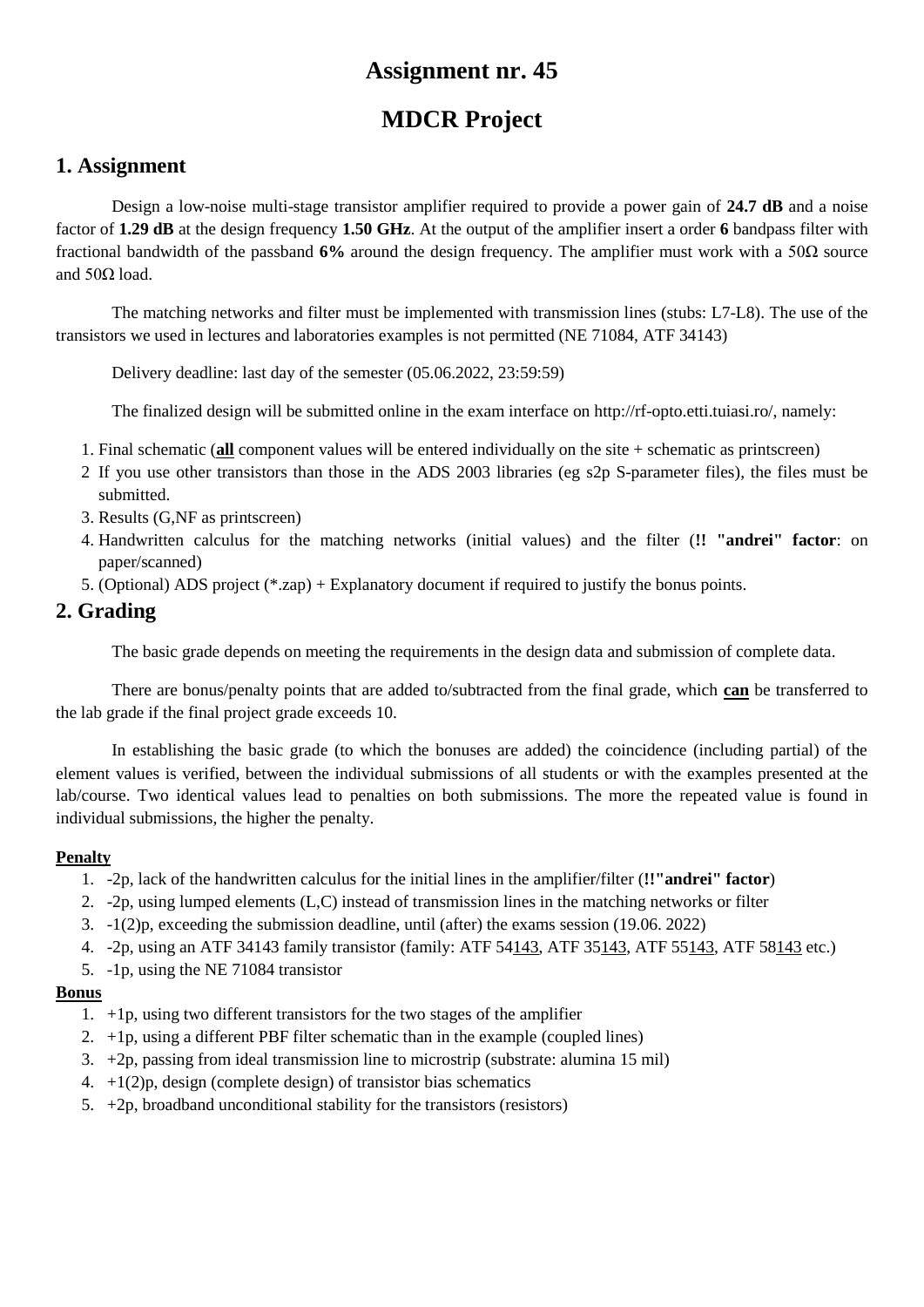# **MDCR Project**

## **1. Assignment**

Design a low-noise multi-stage transistor amplifier required to provide a power gain of **17.6 dB** and a noise factor of **1.31 dB** at the design frequency **4.75 GHz**. At the output of the amplifier insert a order **5** bandpass filter with fractional bandwidth of the passband **9%** around the design frequency. The amplifier must work with a 50Ω source and  $50Ω$  load.

The matching networks and filter must be implemented with transmission lines (stubs: L7-L8). The use of the transistors we used in lectures and laboratories examples is not permitted (NE 71084, ATF 34143)

Delivery deadline: last day of the semester (05.06.2022, 23:59:59)

The finalized design will be submitted online in the exam interface on http://rf-opto.etti.tuiasi.ro/, namely:

- 1. Final schematic (**all** component values will be entered individually on the site + schematic as printscreen)
- 2 If you use other transistors than those in the ADS 2003 libraries (eg s2p S-parameter files), the files must be submitted.
- 3. Results (G,NF as printscreen)
- 4. Handwritten calculus for the matching networks (initial values) and the filter (**!! "andrei" factor**: on paper/scanned)
- 5. (Optional) ADS project (\*.zap) + Explanatory document if required to justify the bonus points.

### **2. Grading**

The basic grade depends on meeting the requirements in the design data and submission of complete data.

There are bonus/penalty points that are added to/subtracted from the final grade, which **can** be transferred to the lab grade if the final project grade exceeds 10.

In establishing the basic grade (to which the bonuses are added) the coincidence (including partial) of the element values is verified, between the individual submissions of all students or with the examples presented at the lab/course. Two identical values lead to penalties on both submissions. The more the repeated value is found in individual submissions, the higher the penalty.

#### **Penalty**

- 1. -2p, lack of the handwritten calculus for the initial lines in the amplifier/filter (**!!"andrei" factor**)
- 2. -2p, using lumped elements (L,C) instead of transmission lines in the matching networks or filter
- 3. -1(2)p, exceeding the submission deadline, until (after) the exams session (19.06. 2022)
- 4. -2p, using an ATF 34143 family transistor (family: ATF 54143, ATF 35143, ATF 55143, ATF 58143 etc.)
- 5. -1p, using the NE 71084 transistor

- 1. +1p, using two different transistors for the two stages of the amplifier
- 2.  $+1p$ , using a different PBF filter schematic than in the example (coupled lines)
- 3. +2p, passing from ideal transmission line to microstrip (substrate: alumina 15 mil)
- 4.  $+1(2)p$ , design (complete design) of transistor bias schematics
- 5.  $+2p$ , broadband unconditional stability for the transistors (resistors)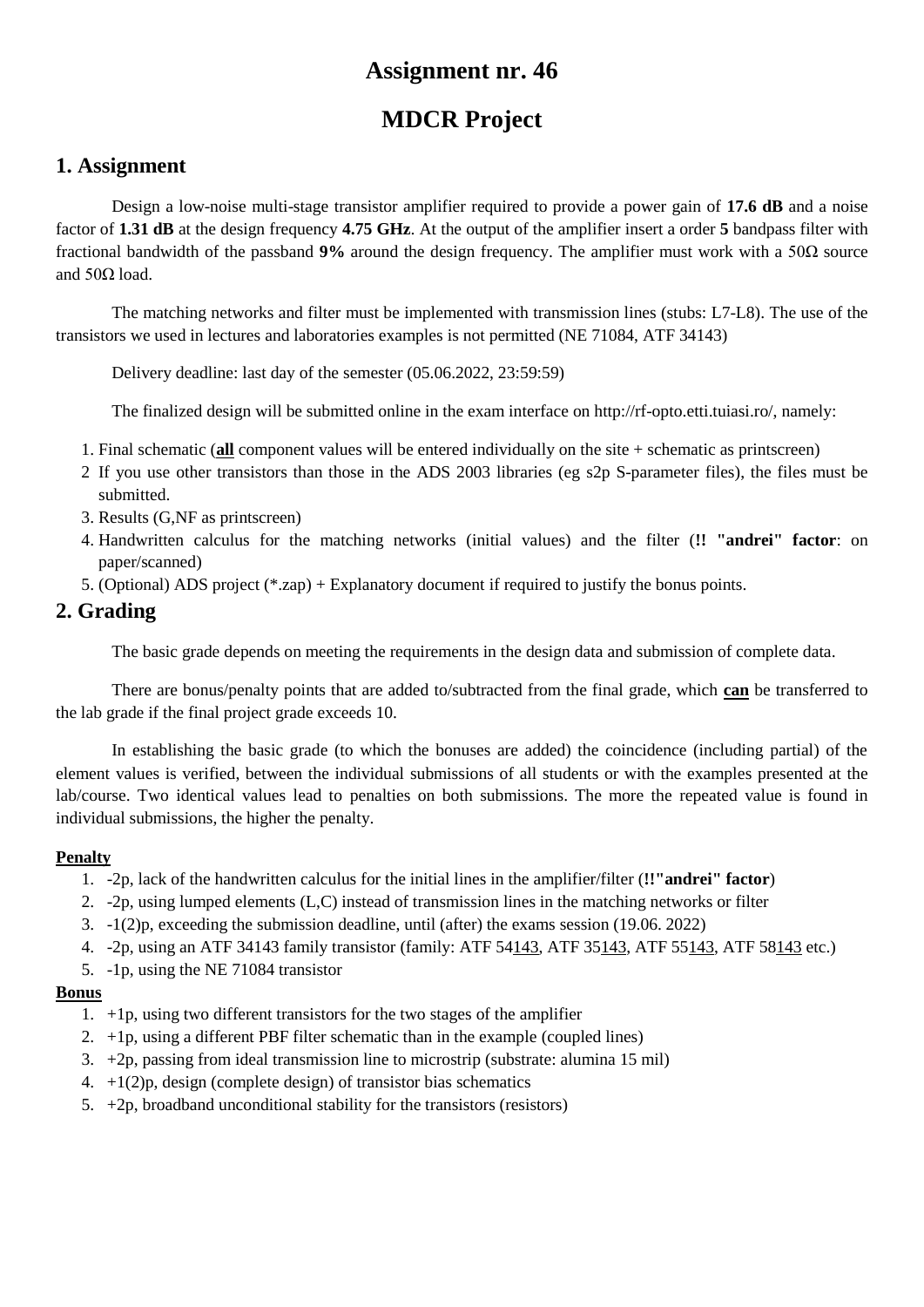# **MDCR Project**

### **1. Assignment**

Design a low-noise multi-stage transistor amplifier required to provide a power gain of **24.4 dB** and a noise factor of **1.17 dB** at the design frequency **1.65 GHz**. At the output of the amplifier insert a order **6** bandpass filter with fractional bandwidth of the passband **9%** around the design frequency. The amplifier must work with a 50Ω source and  $50Ω$  load.

The matching networks and filter must be implemented with transmission lines (stubs: L7-L8). The use of the transistors we used in lectures and laboratories examples is not permitted (NE 71084, ATF 34143)

Delivery deadline: last day of the semester (05.06.2022, 23:59:59)

The finalized design will be submitted online in the exam interface on http://rf-opto.etti.tuiasi.ro/, namely:

- 1. Final schematic (**all** component values will be entered individually on the site + schematic as printscreen)
- 2 If you use other transistors than those in the ADS 2003 libraries (eg s2p S-parameter files), the files must be submitted.
- 3. Results (G,NF as printscreen)
- 4. Handwritten calculus for the matching networks (initial values) and the filter (**!! "andrei" factor**: on paper/scanned)
- 5. (Optional) ADS project (\*.zap) + Explanatory document if required to justify the bonus points.

### **2. Grading**

The basic grade depends on meeting the requirements in the design data and submission of complete data.

There are bonus/penalty points that are added to/subtracted from the final grade, which **can** be transferred to the lab grade if the final project grade exceeds 10.

In establishing the basic grade (to which the bonuses are added) the coincidence (including partial) of the element values is verified, between the individual submissions of all students or with the examples presented at the lab/course. Two identical values lead to penalties on both submissions. The more the repeated value is found in individual submissions, the higher the penalty.

#### **Penalty**

- 1. -2p, lack of the handwritten calculus for the initial lines in the amplifier/filter (**!!"andrei" factor**)
- 2. -2p, using lumped elements (L,C) instead of transmission lines in the matching networks or filter
- 3. -1(2)p, exceeding the submission deadline, until (after) the exams session (19.06. 2022)
- 4. -2p, using an ATF 34143 family transistor (family: ATF 54143, ATF 35143, ATF 55143, ATF 58143 etc.)
- 5. -1p, using the NE 71084 transistor

- 1. +1p, using two different transistors for the two stages of the amplifier
- 2.  $+1p$ , using a different PBF filter schematic than in the example (coupled lines)
- 3. +2p, passing from ideal transmission line to microstrip (substrate: alumina 15 mil)
- 4.  $+1(2)p$ , design (complete design) of transistor bias schematics
- 5.  $+2p$ , broadband unconditional stability for the transistors (resistors)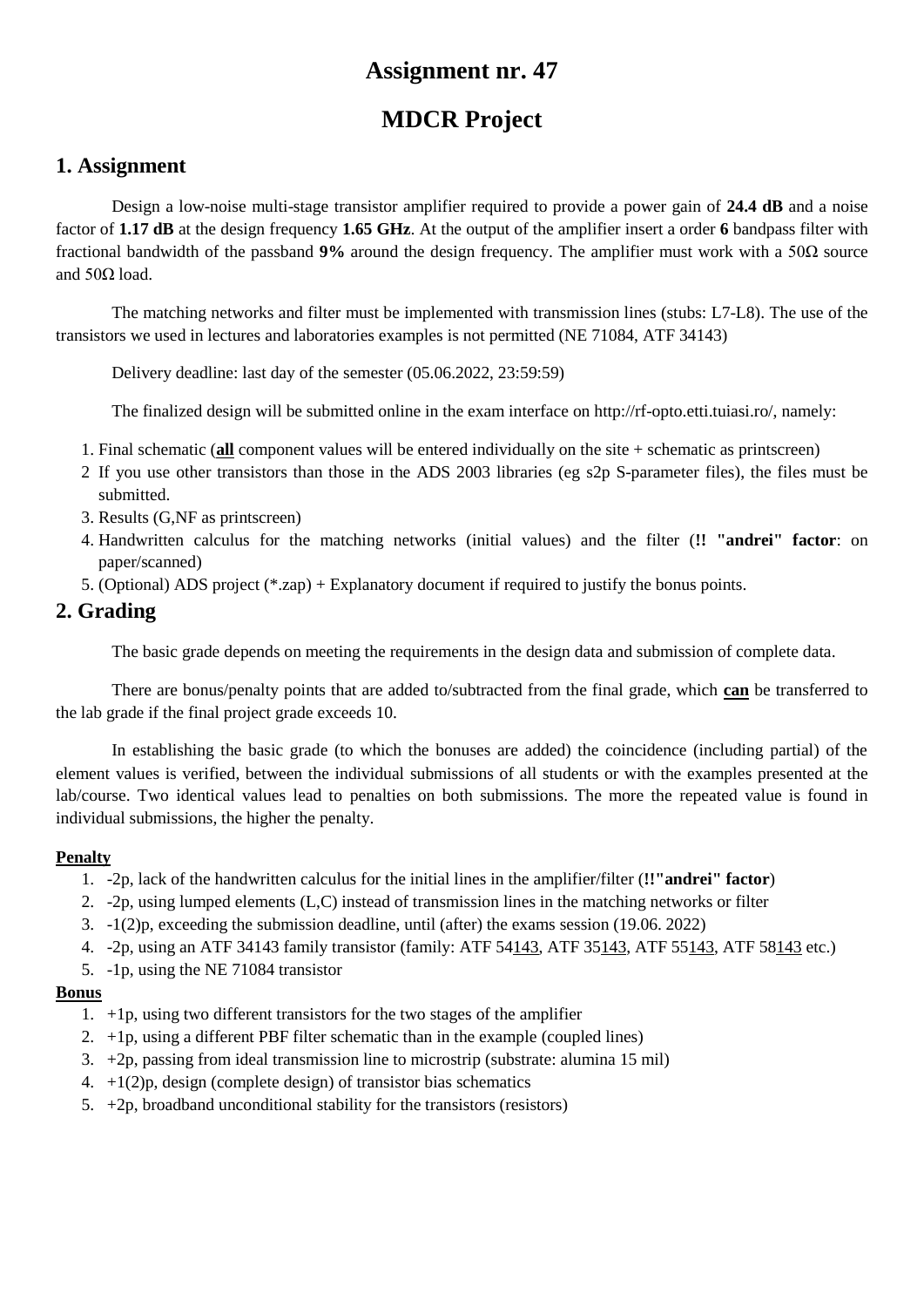# **MDCR Project**

## **1. Assignment**

Design a low-noise multi-stage transistor amplifier required to provide a power gain of **20.3 dB** and a noise factor of **1.22 dB** at the design frequency **3.65 GHz**. At the output of the amplifier insert a order **5** bandpass filter with fractional bandwidth of the passband **5%** around the design frequency. The amplifier must work with a 50Ω source and  $50Ω$  load.

The matching networks and filter must be implemented with transmission lines (stubs: L7-L8). The use of the transistors we used in lectures and laboratories examples is not permitted (NE 71084, ATF 34143)

Delivery deadline: last day of the semester (05.06.2022, 23:59:59)

The finalized design will be submitted online in the exam interface on http://rf-opto.etti.tuiasi.ro/, namely:

- 1. Final schematic (**all** component values will be entered individually on the site + schematic as printscreen)
- 2 If you use other transistors than those in the ADS 2003 libraries (eg s2p S-parameter files), the files must be submitted.
- 3. Results (G,NF as printscreen)
- 4. Handwritten calculus for the matching networks (initial values) and the filter (**!! "andrei" factor**: on paper/scanned)
- 5. (Optional) ADS project (\*.zap) + Explanatory document if required to justify the bonus points.

### **2. Grading**

The basic grade depends on meeting the requirements in the design data and submission of complete data.

There are bonus/penalty points that are added to/subtracted from the final grade, which **can** be transferred to the lab grade if the final project grade exceeds 10.

In establishing the basic grade (to which the bonuses are added) the coincidence (including partial) of the element values is verified, between the individual submissions of all students or with the examples presented at the lab/course. Two identical values lead to penalties on both submissions. The more the repeated value is found in individual submissions, the higher the penalty.

#### **Penalty**

- 1. -2p, lack of the handwritten calculus for the initial lines in the amplifier/filter (**!!"andrei" factor**)
- 2. -2p, using lumped elements (L,C) instead of transmission lines in the matching networks or filter
- 3. -1(2)p, exceeding the submission deadline, until (after) the exams session (19.06. 2022)
- 4. -2p, using an ATF 34143 family transistor (family: ATF 54143, ATF 35143, ATF 55143, ATF 58143 etc.)
- 5. -1p, using the NE 71084 transistor

- 1. +1p, using two different transistors for the two stages of the amplifier
- 2.  $+1p$ , using a different PBF filter schematic than in the example (coupled lines)
- 3. +2p, passing from ideal transmission line to microstrip (substrate: alumina 15 mil)
- 4.  $+1(2)p$ , design (complete design) of transistor bias schematics
- 5.  $+2p$ , broadband unconditional stability for the transistors (resistors)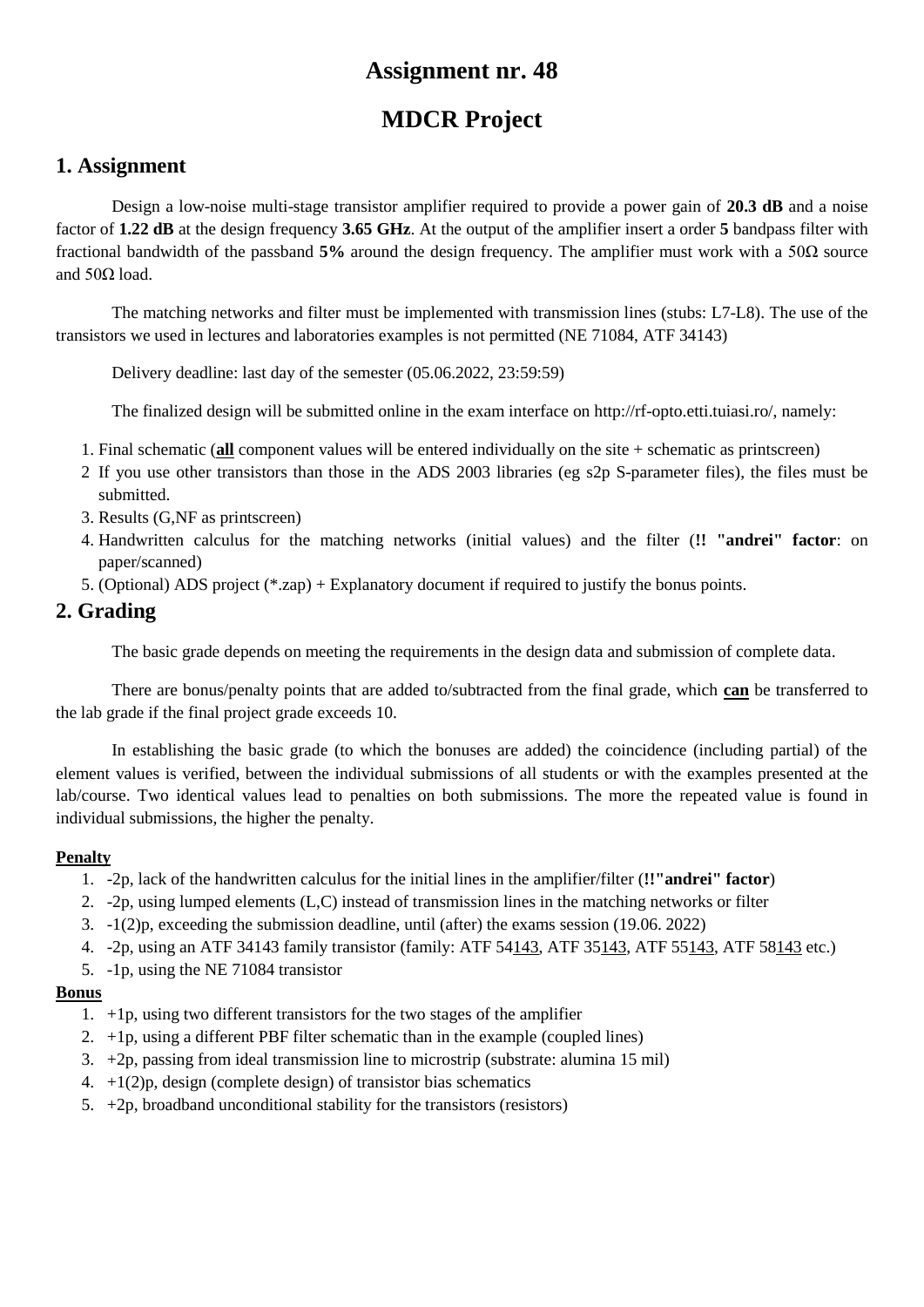# **MDCR Project**

## **1. Assignment**

Design a low-noise multi-stage transistor amplifier required to provide a power gain of **20.1 dB** and a noise factor of **1.21 dB** at the design frequency **3.40 GHz**. At the output of the amplifier insert a order **6** bandpass filter with fractional bandwidth of the passband **9%** around the design frequency. The amplifier must work with a 50Ω source and  $50Ω$  load.

The matching networks and filter must be implemented with transmission lines (stubs: L7-L8). The use of the transistors we used in lectures and laboratories examples is not permitted (NE 71084, ATF 34143)

Delivery deadline: last day of the semester (05.06.2022, 23:59:59)

The finalized design will be submitted online in the exam interface on http://rf-opto.etti.tuiasi.ro/, namely:

- 1. Final schematic (**all** component values will be entered individually on the site + schematic as printscreen)
- 2 If you use other transistors than those in the ADS 2003 libraries (eg s2p S-parameter files), the files must be submitted.
- 3. Results (G,NF as printscreen)
- 4. Handwritten calculus for the matching networks (initial values) and the filter (**!! "andrei" factor**: on paper/scanned)
- 5. (Optional) ADS project (\*.zap) + Explanatory document if required to justify the bonus points.

### **2. Grading**

The basic grade depends on meeting the requirements in the design data and submission of complete data.

There are bonus/penalty points that are added to/subtracted from the final grade, which **can** be transferred to the lab grade if the final project grade exceeds 10.

In establishing the basic grade (to which the bonuses are added) the coincidence (including partial) of the element values is verified, between the individual submissions of all students or with the examples presented at the lab/course. Two identical values lead to penalties on both submissions. The more the repeated value is found in individual submissions, the higher the penalty.

#### **Penalty**

- 1. -2p, lack of the handwritten calculus for the initial lines in the amplifier/filter (**!!"andrei" factor**)
- 2. -2p, using lumped elements (L,C) instead of transmission lines in the matching networks or filter
- 3. -1(2)p, exceeding the submission deadline, until (after) the exams session (19.06. 2022)
- 4. -2p, using an ATF 34143 family transistor (family: ATF 54143, ATF 35143, ATF 55143, ATF 58143 etc.)
- 5. -1p, using the NE 71084 transistor

- 1. +1p, using two different transistors for the two stages of the amplifier
- 2.  $+1p$ , using a different PBF filter schematic than in the example (coupled lines)
- 3. +2p, passing from ideal transmission line to microstrip (substrate: alumina 15 mil)
- 4.  $+1(2)p$ , design (complete design) of transistor bias schematics
- 5.  $+2p$ , broadband unconditional stability for the transistors (resistors)